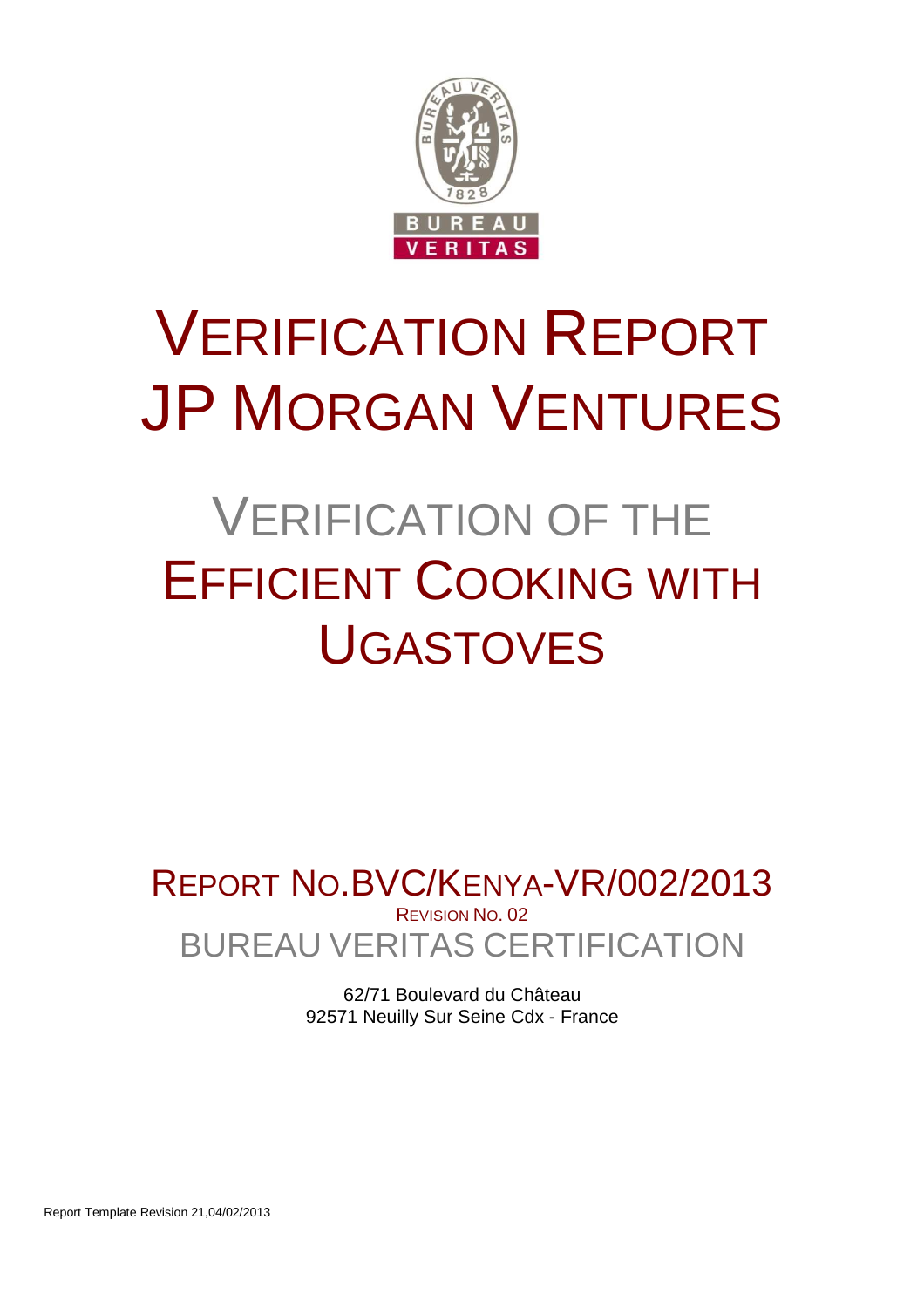

| Date of first issue:                                                                                                                                                                                                                                                                                                                                                                                                                                                                                                                                                                                                                                                                                                                                                                                                                                                                                                                                                                                                                                                                                                                                                                                                                                                                                                                                                                                                                                                                                                                                                                                                                                                                                                                                                                                                                                                                                                                                                                                                                                                                                                                                                                                               |                                                                                                    |                                       | Organizational unit:<br><b>Bureau Veritas Certification Holding</b> |  |  |
|--------------------------------------------------------------------------------------------------------------------------------------------------------------------------------------------------------------------------------------------------------------------------------------------------------------------------------------------------------------------------------------------------------------------------------------------------------------------------------------------------------------------------------------------------------------------------------------------------------------------------------------------------------------------------------------------------------------------------------------------------------------------------------------------------------------------------------------------------------------------------------------------------------------------------------------------------------------------------------------------------------------------------------------------------------------------------------------------------------------------------------------------------------------------------------------------------------------------------------------------------------------------------------------------------------------------------------------------------------------------------------------------------------------------------------------------------------------------------------------------------------------------------------------------------------------------------------------------------------------------------------------------------------------------------------------------------------------------------------------------------------------------------------------------------------------------------------------------------------------------------------------------------------------------------------------------------------------------------------------------------------------------------------------------------------------------------------------------------------------------------------------------------------------------------------------------------------------------|----------------------------------------------------------------------------------------------------|---------------------------------------|---------------------------------------------------------------------|--|--|
| 27/02/2013                                                                                                                                                                                                                                                                                                                                                                                                                                                                                                                                                                                                                                                                                                                                                                                                                                                                                                                                                                                                                                                                                                                                                                                                                                                                                                                                                                                                                                                                                                                                                                                                                                                                                                                                                                                                                                                                                                                                                                                                                                                                                                                                                                                                         |                                                                                                    | <b>SAS</b>                            |                                                                     |  |  |
| Client:                                                                                                                                                                                                                                                                                                                                                                                                                                                                                                                                                                                                                                                                                                                                                                                                                                                                                                                                                                                                                                                                                                                                                                                                                                                                                                                                                                                                                                                                                                                                                                                                                                                                                                                                                                                                                                                                                                                                                                                                                                                                                                                                                                                                            |                                                                                                    | Client ref.:                          |                                                                     |  |  |
| JP Morgan Ventures                                                                                                                                                                                                                                                                                                                                                                                                                                                                                                                                                                                                                                                                                                                                                                                                                                                                                                                                                                                                                                                                                                                                                                                                                                                                                                                                                                                                                                                                                                                                                                                                                                                                                                                                                                                                                                                                                                                                                                                                                                                                                                                                                                                                 |                                                                                                    |                                       | Mr. Etienne Amic                                                    |  |  |
| Summary:                                                                                                                                                                                                                                                                                                                                                                                                                                                                                                                                                                                                                                                                                                                                                                                                                                                                                                                                                                                                                                                                                                                                                                                                                                                                                                                                                                                                                                                                                                                                                                                                                                                                                                                                                                                                                                                                                                                                                                                                                                                                                                                                                                                                           |                                                                                                    |                                       |                                                                     |  |  |
| Bureau Veritas Certification has conducted the 5th periodic verification of Efficient Cooking with<br>Ugastoves project, Gold Standard Registration Reference Number GS447, owned by JP Morgan<br>Ventures, which is located in Plot 3848 Rwakiseta Close, Muyenga, Kampala, Uganda, and applying the<br>methodology Improved Cook Stoves and Kitchen Regimes version 01, on the basis of requirements for<br>Voluntary Offset Projects under the Gold Standard, UNFCCC criteria for the CDM, as well as criteria<br>given to provide for consistent project operations, monitoring and reporting. UNFCCC criteria refer to<br>Article 12 of the Kyoto Protocol, the CDM rules and modalities and the subsequent decisions by the<br>CDM Executive Board, as well as the host country criteria.<br>The verification scope is defined as an independent and objective review and ex-post determination of<br>the monitored GHG emission reductions, and consisted of the following three phases: i) desk review of<br>the project design, the baseline and monitoring plan; ii) follow-up interviews with project stakeholders; iii)<br>resolution of outstanding issues and the issuance of the final verification report and opinion. The overall<br>verification, from Contract Review to Verification Report & Opinion, was conducted using Bureau Veritas<br>Certification internal procedures.<br>In summary, Bureau Veritas Certification confirms that the project is implemented as planned and<br>described in the validated and registered project design documents. Installed equipment being essential<br>for generating emission reduction run reliably and are calibrated appropriately. The monitoring system is<br>in place and the project is generating GHG emission reductions. The GHG emission reductions<br>calculated without material misstatements, and the emission reductions verified totalize $299.6\frac{1}{2}$ hs of<br>CO2e for the monitoring period.<br>Our opinion relates to the projects' GHG emissions and resulting GHG emission reductions reported and<br>related to the valid and registered project baseline, approved monitoring plan and its associated<br>documents. |                                                                                                    |                                       |                                                                     |  |  |
| Reporting period:                                                                                                                                                                                                                                                                                                                                                                                                                                                                                                                                                                                                                                                                                                                                                                                                                                                                                                                                                                                                                                                                                                                                                                                                                                                                                                                                                                                                                                                                                                                                                                                                                                                                                                                                                                                                                                                                                                                                                                                                                                                                                                                                                                                                  |                                                                                                    | 01/04/2012 to 31/12/2012              |                                                                     |  |  |
| Baseline emissions:                                                                                                                                                                                                                                                                                                                                                                                                                                                                                                                                                                                                                                                                                                                                                                                                                                                                                                                                                                                                                                                                                                                                                                                                                                                                                                                                                                                                                                                                                                                                                                                                                                                                                                                                                                                                                                                                                                                                                                                                                                                                                                                                                                                                |                                                                                                    |                                       | incorporated in ER calculation equation                             |  |  |
| Project emissions:                                                                                                                                                                                                                                                                                                                                                                                                                                                                                                                                                                                                                                                                                                                                                                                                                                                                                                                                                                                                                                                                                                                                                                                                                                                                                                                                                                                                                                                                                                                                                                                                                                                                                                                                                                                                                                                                                                                                                                                                                                                                                                                                                                                                 |                                                                                                    |                                       | incorporated in ER calculation equation                             |  |  |
| Leakage emissions:                                                                                                                                                                                                                                                                                                                                                                                                                                                                                                                                                                                                                                                                                                                                                                                                                                                                                                                                                                                                                                                                                                                                                                                                                                                                                                                                                                                                                                                                                                                                                                                                                                                                                                                                                                                                                                                                                                                                                                                                                                                                                                                                                                                                 |                                                                                                    | $5$ t CO <sub>2</sub> equivalents.    |                                                                     |  |  |
| <b>Emission Reductions:</b>                                                                                                                                                                                                                                                                                                                                                                                                                                                                                                                                                                                                                                                                                                                                                                                                                                                                                                                                                                                                                                                                                                                                                                                                                                                                                                                                                                                                                                                                                                                                                                                                                                                                                                                                                                                                                                                                                                                                                                                                                                                                                                                                                                                        |                                                                                                    | 299,614t CO <sub>2</sub> equivalents. |                                                                     |  |  |
|                                                                                                                                                                                                                                                                                                                                                                                                                                                                                                                                                                                                                                                                                                                                                                                                                                                                                                                                                                                                                                                                                                                                                                                                                                                                                                                                                                                                                                                                                                                                                                                                                                                                                                                                                                                                                                                                                                                                                                                                                                                                                                                                                                                                                    |                                                                                                    |                                       |                                                                     |  |  |
| Report No.:<br>BVC-Kenya/VR002/2013                                                                                                                                                                                                                                                                                                                                                                                                                                                                                                                                                                                                                                                                                                                                                                                                                                                                                                                                                                                                                                                                                                                                                                                                                                                                                                                                                                                                                                                                                                                                                                                                                                                                                                                                                                                                                                                                                                                                                                                                                                                                                                                                                                                | <b>CDM</b>                                                                                         | Subject Group:                        | <b>Indexing terms</b>                                               |  |  |
| Project title:                                                                                                                                                                                                                                                                                                                                                                                                                                                                                                                                                                                                                                                                                                                                                                                                                                                                                                                                                                                                                                                                                                                                                                                                                                                                                                                                                                                                                                                                                                                                                                                                                                                                                                                                                                                                                                                                                                                                                                                                                                                                                                                                                                                                     |                                                                                                    |                                       | Work approved by:                                                   |  |  |
| <b>Efficient Cooking with Ugastoves</b>                                                                                                                                                                                                                                                                                                                                                                                                                                                                                                                                                                                                                                                                                                                                                                                                                                                                                                                                                                                                                                                                                                                                                                                                                                                                                                                                                                                                                                                                                                                                                                                                                                                                                                                                                                                                                                                                                                                                                                                                                                                                                                                                                                            |                                                                                                    |                                       | $\overline{\mathsf{a}}\mathsf{x}$ $\sim$<br><b>Matthieu Martini</b> |  |  |
| Work carried out by:                                                                                                                                                                                                                                                                                                                                                                                                                                                                                                                                                                                                                                                                                                                                                                                                                                                                                                                                                                                                                                                                                                                                                                                                                                                                                                                                                                                                                                                                                                                                                                                                                                                                                                                                                                                                                                                                                                                                                                                                                                                                                                                                                                                               |                                                                                                    | - Team Leader                         |                                                                     |  |  |
| Mr James Chirchir<br>Mr Samuel Mayieko                                                                                                                                                                                                                                                                                                                                                                                                                                                                                                                                                                                                                                                                                                                                                                                                                                                                                                                                                                                                                                                                                                                                                                                                                                                                                                                                                                                                                                                                                                                                                                                                                                                                                                                                                                                                                                                                                                                                                                                                                                                                                                                                                                             | $\boxtimes$<br>No distribution without permission from<br>the Client or responsible organizational |                                       |                                                                     |  |  |
| Gertjan Schut                                                                                                                                                                                                                                                                                                                                                                                                                                                                                                                                                                                                                                                                                                                                                                                                                                                                                                                                                                                                                                                                                                                                                                                                                                                                                                                                                                                                                                                                                                                                                                                                                                                                                                                                                                                                                                                                                                                                                                                                                                                                                                                                                                                                      | - Statician                                                                                        | - Team Member                         | unit                                                                |  |  |
| Internal Technical Review carried out by:                                                                                                                                                                                                                                                                                                                                                                                                                                                                                                                                                                                                                                                                                                                                                                                                                                                                                                                                                                                                                                                                                                                                                                                                                                                                                                                                                                                                                                                                                                                                                                                                                                                                                                                                                                                                                                                                                                                                                                                                                                                                                                                                                                          |                                                                                                    |                                       |                                                                     |  |  |
| Mrs Virginie Vitiello                                                                                                                                                                                                                                                                                                                                                                                                                                                                                                                                                                                                                                                                                                                                                                                                                                                                                                                                                                                                                                                                                                                                                                                                                                                                                                                                                                                                                                                                                                                                                                                                                                                                                                                                                                                                                                                                                                                                                                                                                                                                                                                                                                                              |                                                                                                    |                                       | Limited distribution                                                |  |  |
| Mr. James Mwaniki - Technical Specialist                                                                                                                                                                                                                                                                                                                                                                                                                                                                                                                                                                                                                                                                                                                                                                                                                                                                                                                                                                                                                                                                                                                                                                                                                                                                                                                                                                                                                                                                                                                                                                                                                                                                                                                                                                                                                                                                                                                                                                                                                                                                                                                                                                           |                                                                                                    |                                       |                                                                     |  |  |
| Date of this revision:<br>Number of pages:<br>Rev. No.:                                                                                                                                                                                                                                                                                                                                                                                                                                                                                                                                                                                                                                                                                                                                                                                                                                                                                                                                                                                                                                                                                                                                                                                                                                                                                                                                                                                                                                                                                                                                                                                                                                                                                                                                                                                                                                                                                                                                                                                                                                                                                                                                                            |                                                                                                    |                                       |                                                                     |  |  |
| 19/04/2013                                                                                                                                                                                                                                                                                                                                                                                                                                                                                                                                                                                                                                                                                                                                                                                                                                                                                                                                                                                                                                                                                                                                                                                                                                                                                                                                                                                                                                                                                                                                                                                                                                                                                                                                                                                                                                                                                                                                                                                                                                                                                                                                                                                                         | 02                                                                                                 | 62                                    | Unrestricted distribution                                           |  |  |
|                                                                                                                                                                                                                                                                                                                                                                                                                                                                                                                                                                                                                                                                                                                                                                                                                                                                                                                                                                                                                                                                                                                                                                                                                                                                                                                                                                                                                                                                                                                                                                                                                                                                                                                                                                                                                                                                                                                                                                                                                                                                                                                                                                                                                    |                                                                                                    |                                       |                                                                     |  |  |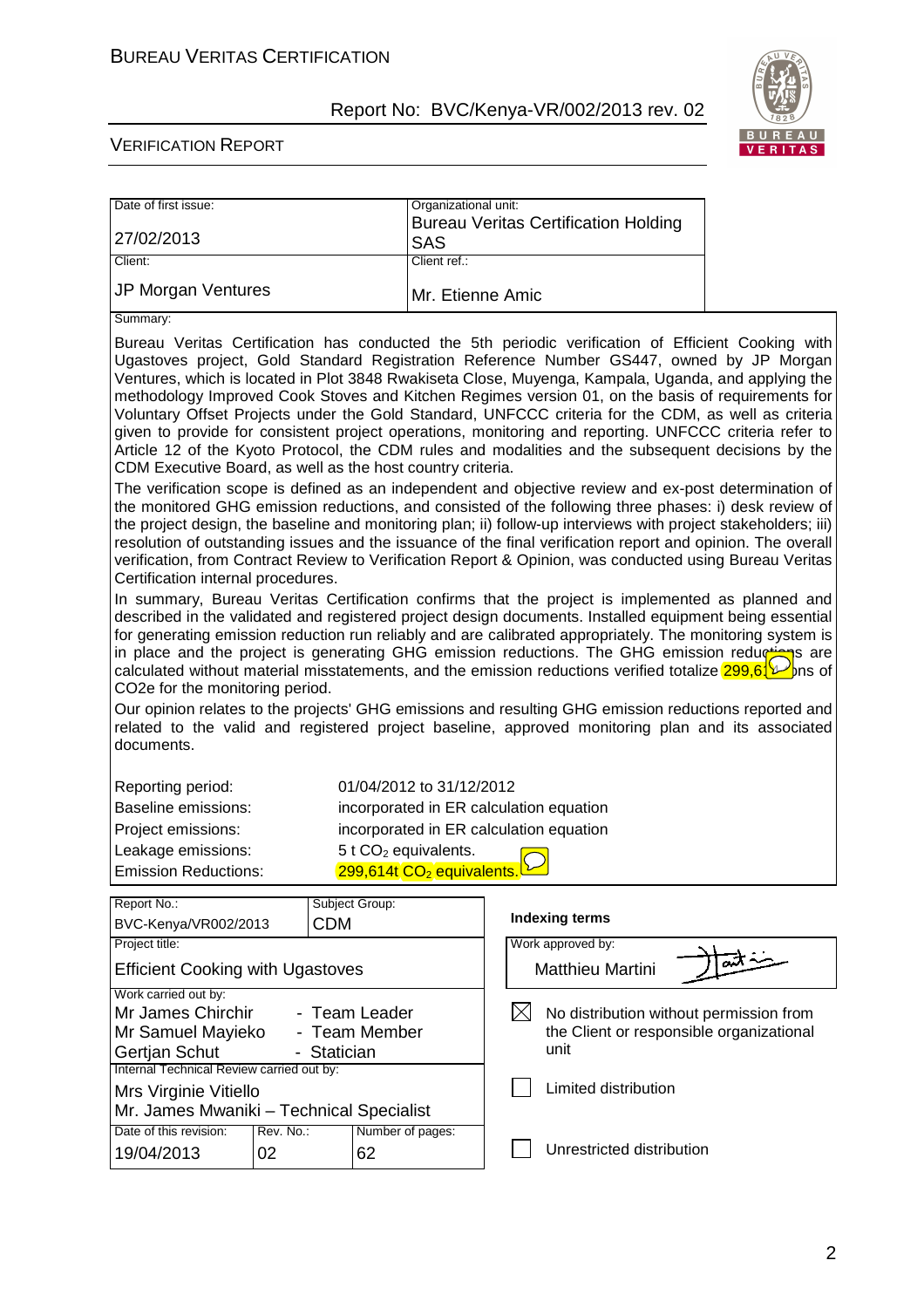VERIFICATION REPORT



# **Abbreviations**

| <b>CAR</b>       | <b>Corrective Action Request</b>                      |
|------------------|-------------------------------------------------------|
| <b>CDM</b>       | Clean Development Mechanism                           |
| <b>CER</b>       | <b>Certified Emission Reductions</b>                  |
| CR.              | <b>Clarification Request</b>                          |
| CO <sub>2</sub>  | <b>Carbon Dioxide</b>                                 |
| CO <sub>2e</sub> | Carbon Dioxide Equivalent                             |
| <b>DOE</b>       | <b>Designated Operational Entity</b>                  |
| <b>DRR</b>       | Daily Reading Record                                  |
| <b>ETN</b>       | <b>Electricity Transaction Note</b>                   |
| <b>FAR</b>       | <b>Forward Action Request</b>                         |
| <b>GHG</b>       | Green House Gas(es)                                   |
| MoV              | <b>Means of Verification</b>                          |
| ΜP               | <b>Monitoring Plan</b>                                |
| ΜR               | <b>Monitoring Report</b>                              |
| <b>MRR</b>       | <b>Monthly Reading Record</b>                         |
| <b>PDD</b>       | <b>Project Design Document</b>                        |
| <b>PLF</b>       | <b>Plant Load Factor</b>                              |
| РP               | <b>Project Participant</b>                            |
| <b>PPA</b>       | <b>Power Purchase Agreement</b>                       |
| <b>UNFCCC</b>    | United Nations Framework Convention on Climate Change |
| <b>VVS</b>       | Validation and Verification Standard                  |
|                  |                                                       |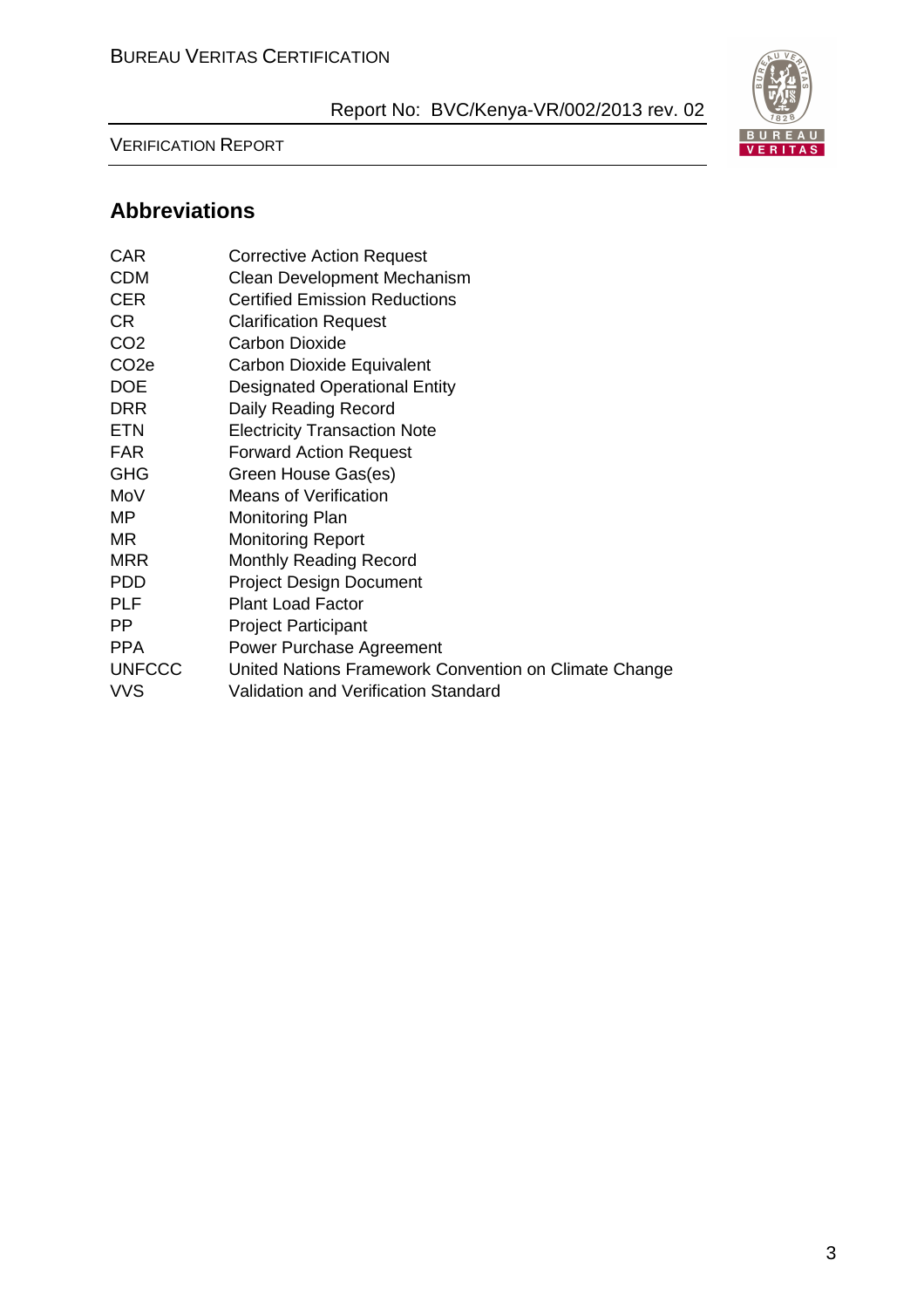VERIFICATION REPORT

4

# **Table of Contents Page 2018**

| 1.   |                                                                                                         |                |
|------|---------------------------------------------------------------------------------------------------------|----------------|
| 1.1. | Objective                                                                                               | 5              |
| 1.2. | Scope                                                                                                   | 5              |
| 1.3. | <b>GHG Project Description</b>                                                                          | 6              |
| 1.4. | <b>Verification Team</b>                                                                                | $\overline{7}$ |
| 2.   |                                                                                                         | $\overline{7}$ |
| 2.1. | <b>Review of Documents</b>                                                                              | $\overline{7}$ |
| 2.2. | Follow-up Interviews                                                                                    | 8              |
| 2.3. | Resolution of Clarification, Corrective and Forward Action Requests                                     | 9              |
| 2.4. | <b>Internal Technical Review</b>                                                                        | 9              |
| 3.   |                                                                                                         |                |
| 3.1. | Remaining issues from validation or previous verification (213)                                         | 10             |
| 3.2. | Compliance of the project implementation with the registered project design<br>document (228)           | 11             |
| 3.3. | Compliance of the monitoring plan with the monitoring methodology including<br>applicable tool(s) (232) | 11             |
| 3.4. | Compliance of monitoring activities with the monitoring plan (235-236)                                  | 12             |
| 3.5. | Compliance with the calibration frequency requirements for measuring<br>instruments (243)               | 14             |
| 3.6. | Assessment of data and calculation of emission reductions (246)                                         | 14             |
| 3.7. | Gold Standard Requirements - Sustainable Development Indicators                                         | 21             |
| 4.   |                                                                                                         |                |
| 5.   |                                                                                                         |                |
| 6.   | CURRICULA VITAE OF THE DOE'S VERIFICATION TEAM MEMBERS 25                                               |                |
|      |                                                                                                         |                |

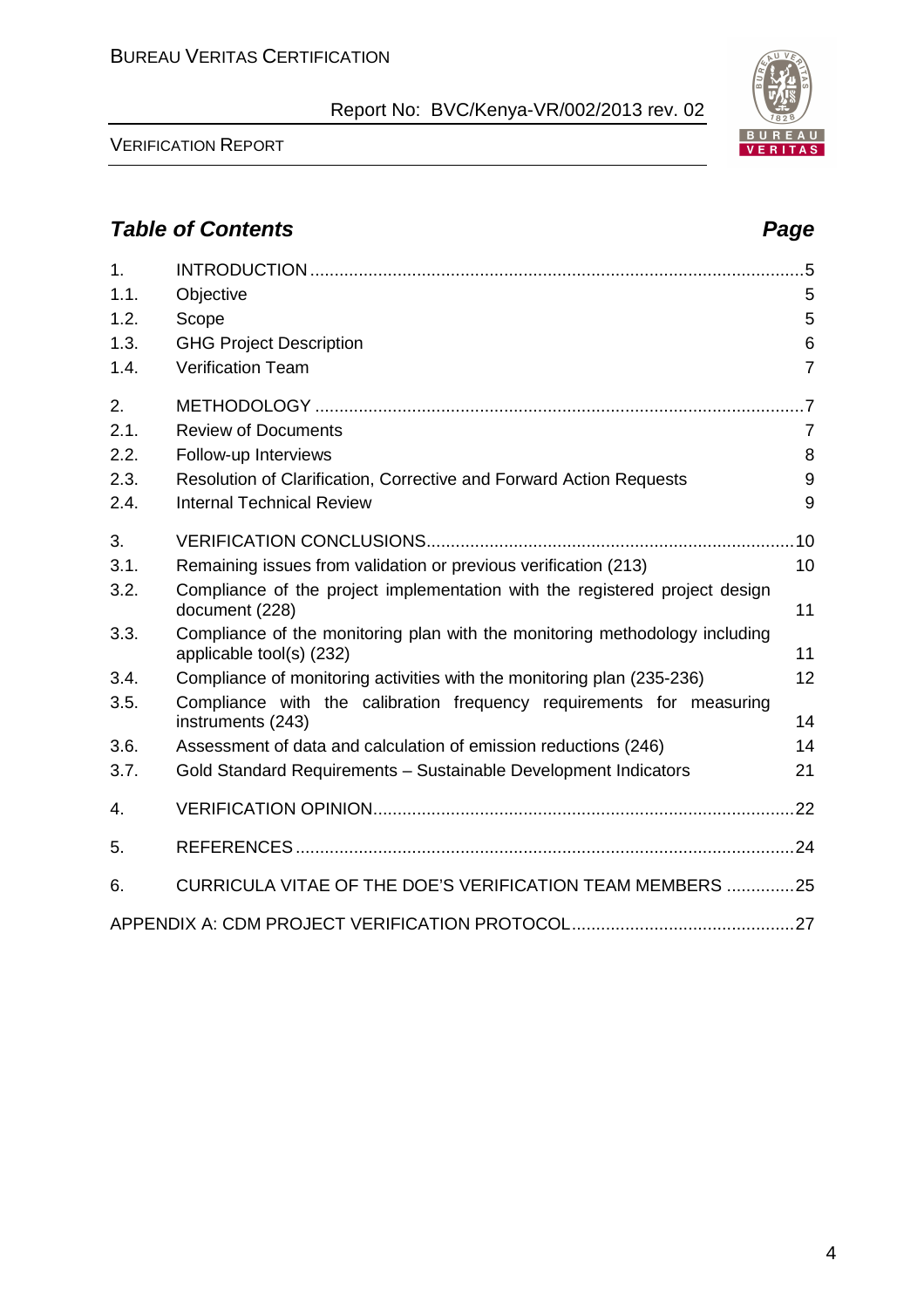

VERIFICATION REPORT

# **1. INTRODUCTION**

JP Morgan Ventures has commissioned Bureau Veritas Certification to verify the emissions reductions of its CDM project Efficient Cooking with Ugastoves (hereafter called "**the Project**") at Plot 3848 Rwakiseta Close, Muyenga, Kampala, Uganda managed by ClimateCare and implemented by Impact Carbon.

This report summarizes the findings of the verification of the Project, performed on the basis of requirements for Voluntary Offset Projects under the Gold Standard, UNFCCC criteria, as well as criteria given to provide for consistent project operations, monitoring and reporting.

# **1.1. Objective**

The objective of CDM verification is to conduct a thorough, independent assessment of the registered project activities.

The objective of the Gold Standard verification is to verify that actual monitoring systems and procedures are in compliance with the monitoring systems and procedures described in the Gold Standard monitoring plan.

In carrying out its verification work, the DOE shall ensure that the project activity complies with the requirements of paragraph 62 of the CDM modalities and procedures, and Gold Standard requirements. In particular, this assessment shall:

- (a) Ensure that the project activity has been implemented and operated as per the registered PDD or any approved revised PDD, and that all physical features (technology, project equipment, and monitoring and metering equipment) of the project are in place;
- (b) Ensure that the monitoring report and other supporting documents provided are complete in accordance with latest applicable version of the completeness checklist for requests for issuance of CERs, verifiable, and in accordance with applicable CDM requirements;
- (c) Ensure that actual monitoring systems and procedures comply with the monitoring systems and procedures described in the monitoring plan or any revised approved monitoring plan, and the approved methodology including applicable tool(s);
- (d) Evaluate the data recorded and stored as per the monitoring methodology including applicable tool(s).
- (e) The GS verification is based on the GS Monitoring plan and the additional requirements stated by the Gold Standard

### **1.2. Scope**

The verification scope is defined as an independent and objective review and ex-post determination of the monitored GHG emission reductions. The verification is based on the validated and registered project design document, the monitoring report, emission reduction calculation spreadsheet, and supporting documents. The information in these documents is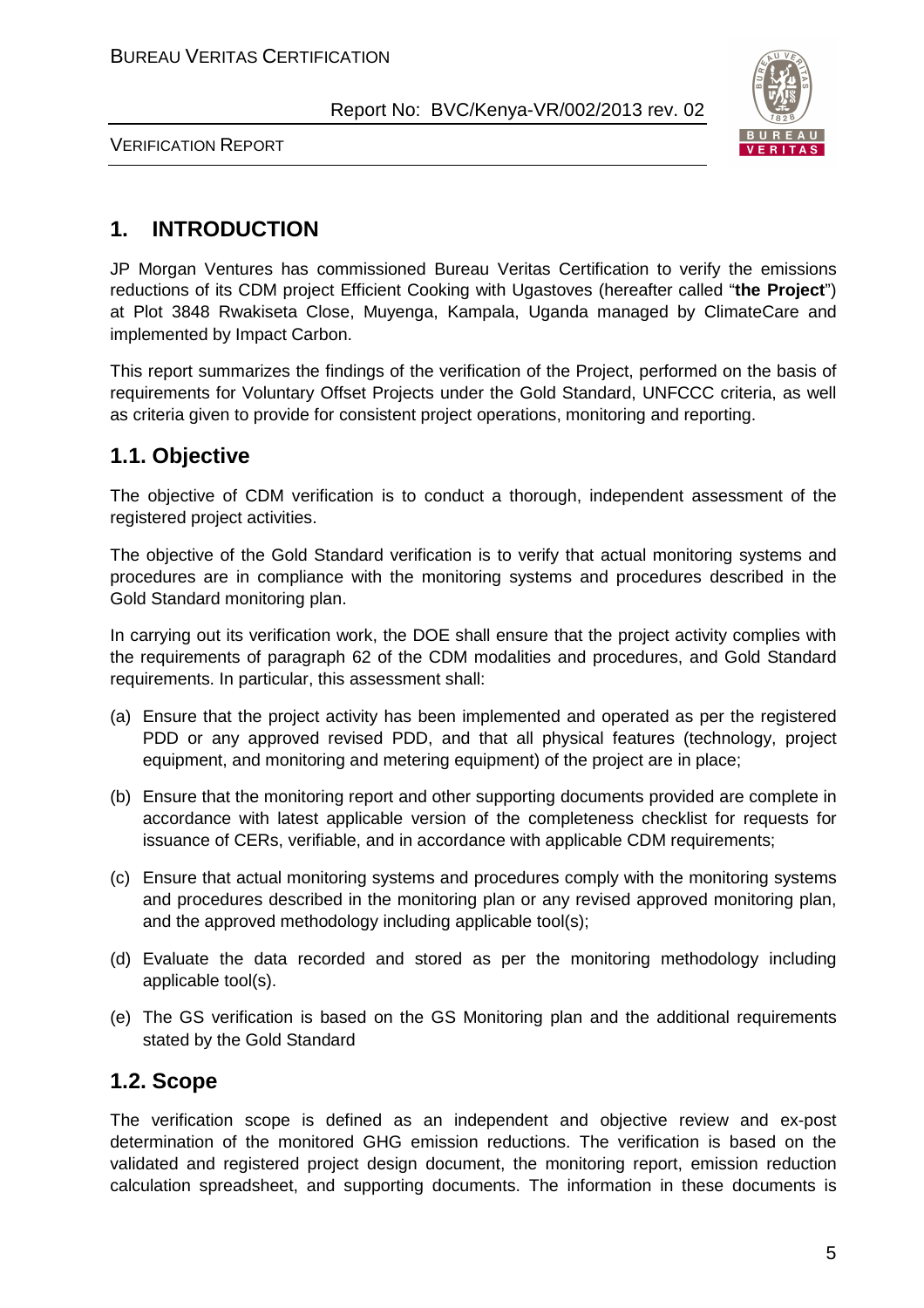

VERIFICATION REPORT

reviewed against Kyoto Protocol requirements, UNFCCC rules and associated interpretations; and additional requirements stated by the Gold Standard.

The verification is not meant to provide any consulting service towards the PPs. However, stated requests for clarifications and/or corrective actions may provide input for improvement of the project monitoring towards reductions in the GHG emissions.

# **1.3. GHG Project Description**

The Project consists of production and distribution of efficient cook stoves to users in Uganda. The efficient cook stoves replace baseline inefficient traditional wood and charcoal stoves. The project consists of two main stove clusters (Charcoal stoves and Institutional wood stoves). The annual estimated emission reductions are 85615 tCO2e as indicated in the registered PDD. The project also contributes to Sustainable Development by: improvement of air quality, Lively-hood of the poor, employment, access to Energy Services, Human and Institutional capacity, and Technological self-reliance.

| Project title:               | <b>Efficient Cooking with Ugastoves</b>                                        |
|------------------------------|--------------------------------------------------------------------------------|
| <b>UNFCCC</b> ref number:    | GS447                                                                          |
| <b>Monitoring Period:</b>    | 01/04/2012 to 31/12/2012                                                       |
| <b>Project Participants:</b> | JP Morgan Ventures                                                             |
| Methodologies used           | Improved Cook Stoves and Kitchen Regimes version 01                            |
| Location of the<br>Project:  | Plot 3848 Rwakiseta Close, Muyenga, Kampala, Uganda                            |
| GS view page:                | http://mer.markit.com/br-<br>reg/public/project.jsp?project_id=103000000002469 |

According to GS Requirement V.a.2.1 for VER project activities proceeding under the regular project cycle, the start date of the Gold Standard Crediting Period shall be the date of start of operation or a maximum of two years prior to Gold Standard registration, whichever occurs later. The project has since registration reported emission reduction in the following verification periods:

- a) Verification for retroactive monitoring report "Verification Report Ugastoves Rev 03.pdf" was performed for the Emissions Reduction crediting period: 01/07/2007 to 31/03/2009
- b) Verification for monitoring report "Verification Report Ugastoves Rev 06.pdf" was performed for the Emissions Reduction crediting period: 01/04/2009 to 30/06/2010
- c) Verification for monitoring report "Verification Report Ugastoves Rev 03.pdf" was performed for the Emissions Reduction crediting period: 01/07/2010 to 30/05/2011
- d) Verification for monitoring report "Verification Report Ugastoves Rev 03.pdf" was performed for the Emissions Reduction crediting period:  $01/06/20$  to 31/03/2012
- e) The current verification report is for verification period claimed in **"Monitoring Report:** Efficient Cooking with Ugastoves Q2 2012 – Q4 2012 version 02" from 01/04/2012 through 31/12/2012 and is deemed appropriate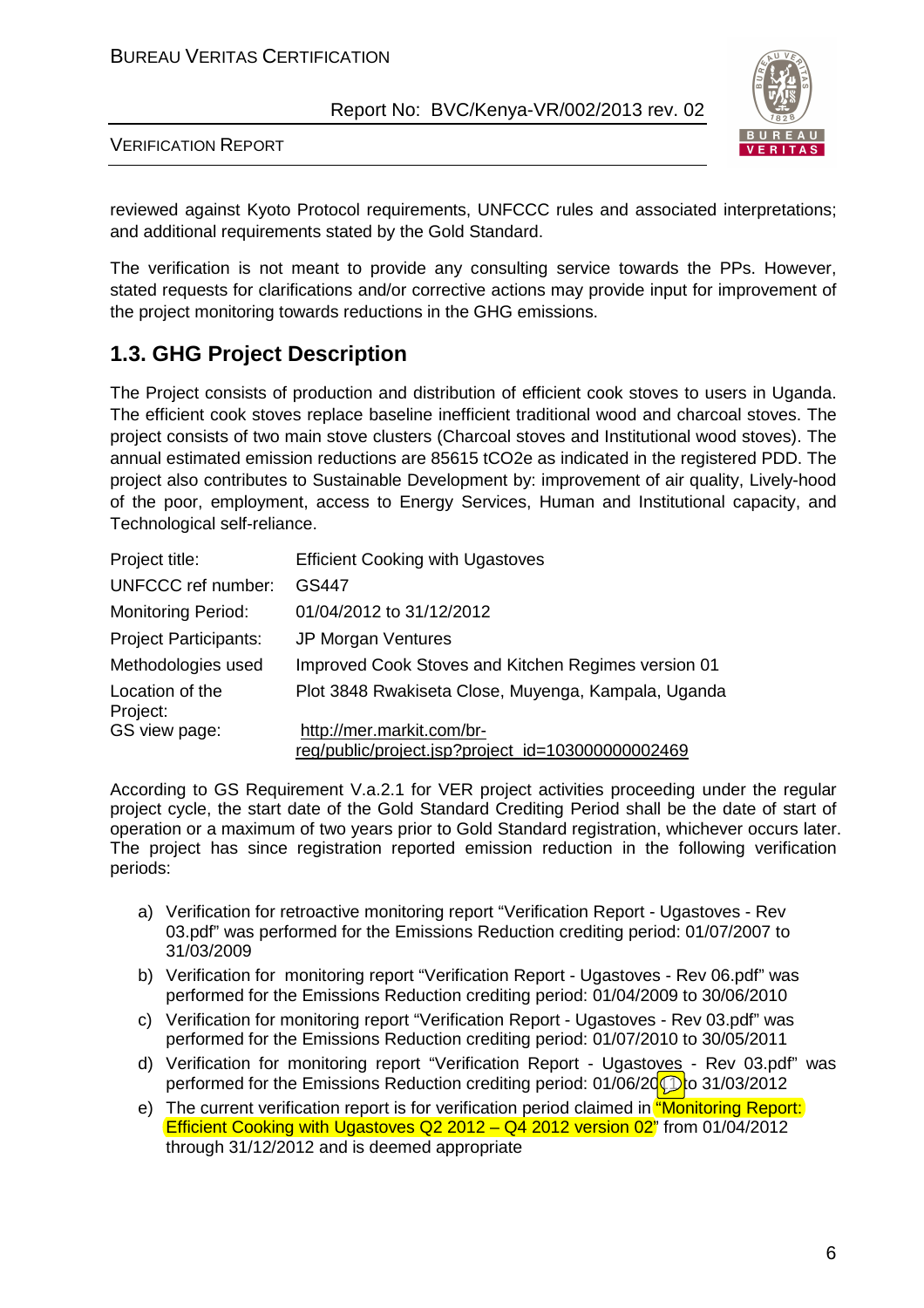

VERIFICATION REPORT

#### **[Post Registration Changes]**

No post registration changes have been requested.

# **1.4. Verification Team**

The assessment team and internal technical reviewer team consist of the following personnel:

| <b>FUNCTION</b>                                    | <b>NAME</b>           | TA 3.1      | TA X.X | <b>TASK PERFORMED*</b>                                 |
|----------------------------------------------------|-----------------------|-------------|--------|--------------------------------------------------------|
| <b>Team Leader</b>                                 | Mr James Chirchir     | $\boxtimes$ |        | $\boxtimes$ DR $\boxtimes$ SV $\boxtimes$ RI $\Box$ TR |
| <b>Team Member</b>                                 | Mr Samuel Mayieko     | $\boxtimes$ |        | $\boxtimes$ DR $\boxtimes$ SV $\Box$ RI $\Box$ TR      |
| <b>Statistician</b>                                | Gertjan Schut         |             |        | $\boxtimes$ DR $\Box$ SV $\Box$ RI $\Box$ TR           |
| <b>Internal Technical</b><br><b>Reviewer (ITR)</b> | Mrs Virginie Vitiello |             |        | $\boxtimes$ DR $\Box$ SV $\Box$ RI $\boxtimes$ TR      |
| <b>Specialist</b><br>supporting ITR                | Mr. James Mwaniki     | $\boxtimes$ |        | $\boxtimes$ DR $\Box$ SV $\Box$ RI $\boxtimes$ TR      |

 $*DR = Document Review; SV = Site Visit; RI = Report tissue; TR = Internal Technical Review$ 

# **2. METHODOLOGY**

The overall verification, from Contract Review to Verification Report & Opinion, was conducted using Bureau Veritas Certification internal procedures.

In order to ensure transparency, a verification protocol was customized for the project, according to the version 03.0 of the Clean Development Mechanism Validation and Verification Standard, issued by CDM Executive Board at its 70<sup>th</sup> meeting on 23/11/2012 /8/ and GS-VER requirements. The protocol shows, in a transparent manner, criteria (requirements), means of verification and the results from verifying the identified criteria. The verification protocol serves the following purposes:

 It organizes, details and clarifies the requirements a CDM and GS-VER project is expected to meet;

 It ensures a transparent verification process where the verifier will document how a particular requirement has been verified and the result of the verification.

The completed verification protocol is enclosed in Appendix A to this report.

# **2.1. Review of Documents**

The assessment of the project documentation provided by the project participant is based upon both quantitative and qualitative information on emission reductions. Quantitative information comprises the reported numbers in the monitoring report (MR) version 02 dated 16 April 2013 /5/ and emission reduction calculation spreadsheet version 02 /6/. Qualitative information comprises information on internal management controls, calculation procedures, procedures for transfer of data, frequency of emissions reports, and review and internal audit of calculations.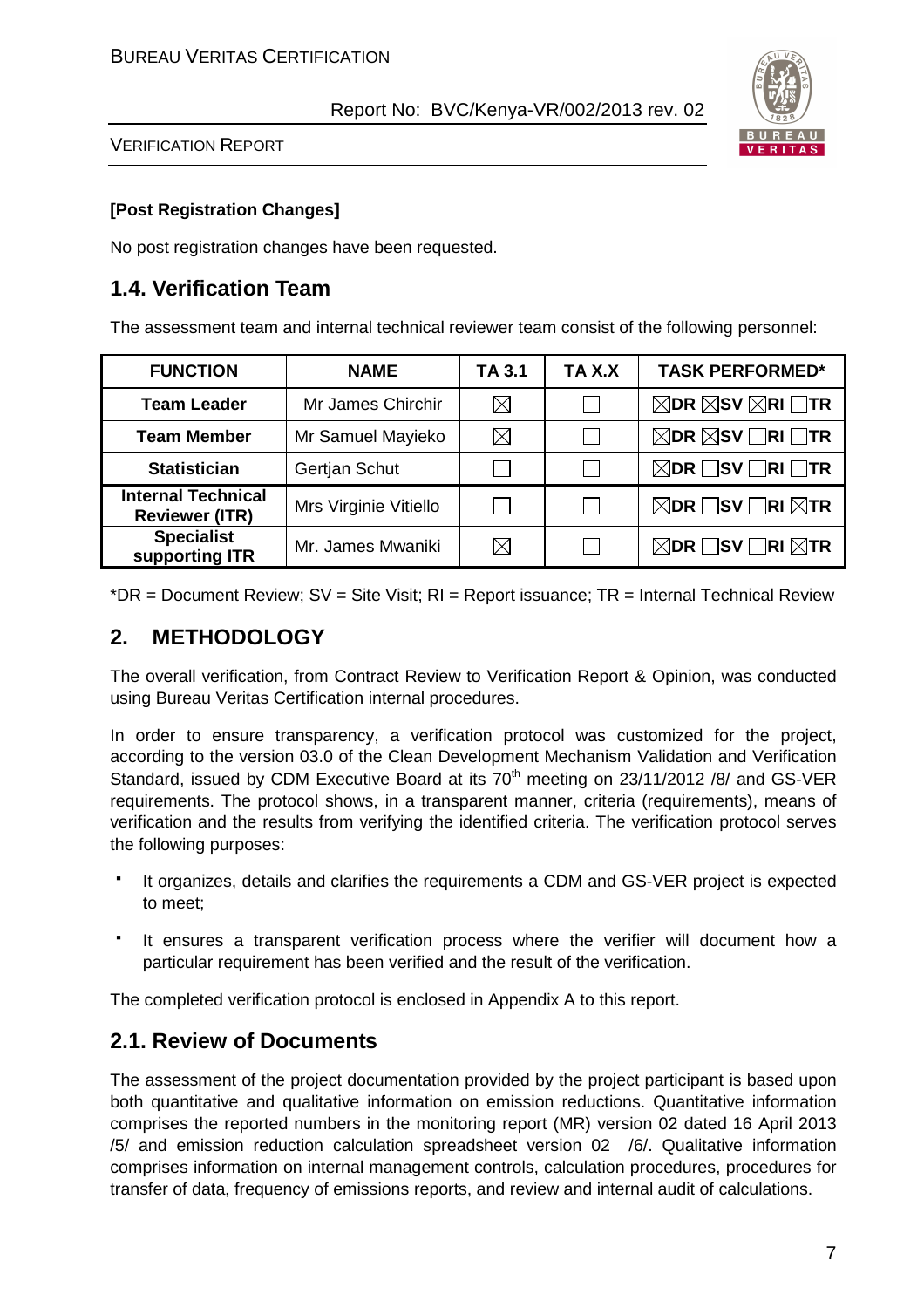

VERIFICATION REPORT

In addition to the monitoring documentation provided by the project participants, the DOE reviews:

- (a) The registered PDD and the monitoring plan, /1/;
- (b) The validation report/2/
- (c) Previous verification reports /3/;
- (d) The applied monitoring methodology /7/;
- (e) Other information and references relevant to the project activity's resulting emission reductions (e.g. KPT reports for 2010 and 2012 (Annex 01A, 01B), KS report (Annex 02, 03), Usage Monitoring report (Annex 04, 05))/10/.

# **2.2. Follow-up Interviews**

On 28/01/2013 to 29/01/2013, Bureau Veritas Certification performed a site visit and interviews with project stakeholders to confirm selected information and to resolve issues identified in the document review. Representatives of JP Morgan Ventures, Impact Carbon, Centre for Integrated Research Community Development Uganda (CIRCODU), Ugastoves, Energy Uganda Foundation (EUF), Friends of Wealthy Environment (FOWE), Save Energy saving stove for Africa (SESSA) and Africa Energy Environment savings stoves and construction Ltd were interviewed (see References). The main topics of the interviews are summarized in Table 1.

| <b>I QUID I IIIIDI VIDIV IUPIDO</b>               |                                                              |
|---------------------------------------------------|--------------------------------------------------------------|
| Interviewed organization                          | Interview topics                                             |
| JP<br>Ventures<br>(the $\triangleright$<br>Morgan | Project Design and implementation                            |
| Project Owner represented by<br>ClimateCare)      |                                                              |
| (the $\triangleright$<br>Carbon<br>Impact         | Monitoring Plan and management procedures                    |
| Implementer)                                      | Monitoring data and Monitoring Report<br>➤                   |
|                                                   | Data uncertainty and residual risks (QA/QC)                  |
|                                                   | <b>GHG Calculation</b>                                       |
|                                                   | <b>Environmental Impacts</b><br>⋗                            |
|                                                   | Compliance with National Laws and Regulations<br>➤           |
|                                                   | <b>GHG Calculations</b><br>➤                                 |
|                                                   | <b>GS Sustainability</b><br>⋗                                |
| Ugastoves, Energy<br>Uganda $\triangleright$      | Stove manufacturing                                          |
| Foundation Ltd (EUF), FOWE,                       | Sales records<br>$\triangleright$                            |
| SESSA, Africa Energy                              | <b>Production records</b>                                    |
|                                                   | Compliance with existing national rules and regulation.<br>➤ |
|                                                   | Stoves' design changes                                       |
| <b>CIRCODU</b><br>(Third<br>Party                 | Project database quality assurance and control               |
| QA/QC)                                            | Kitchen surveys<br>➤                                         |
|                                                   | Kitchen Performance Tests<br>⋗                               |
|                                                   | Technical equipment, calibration and operation               |

Table 1 Interview topics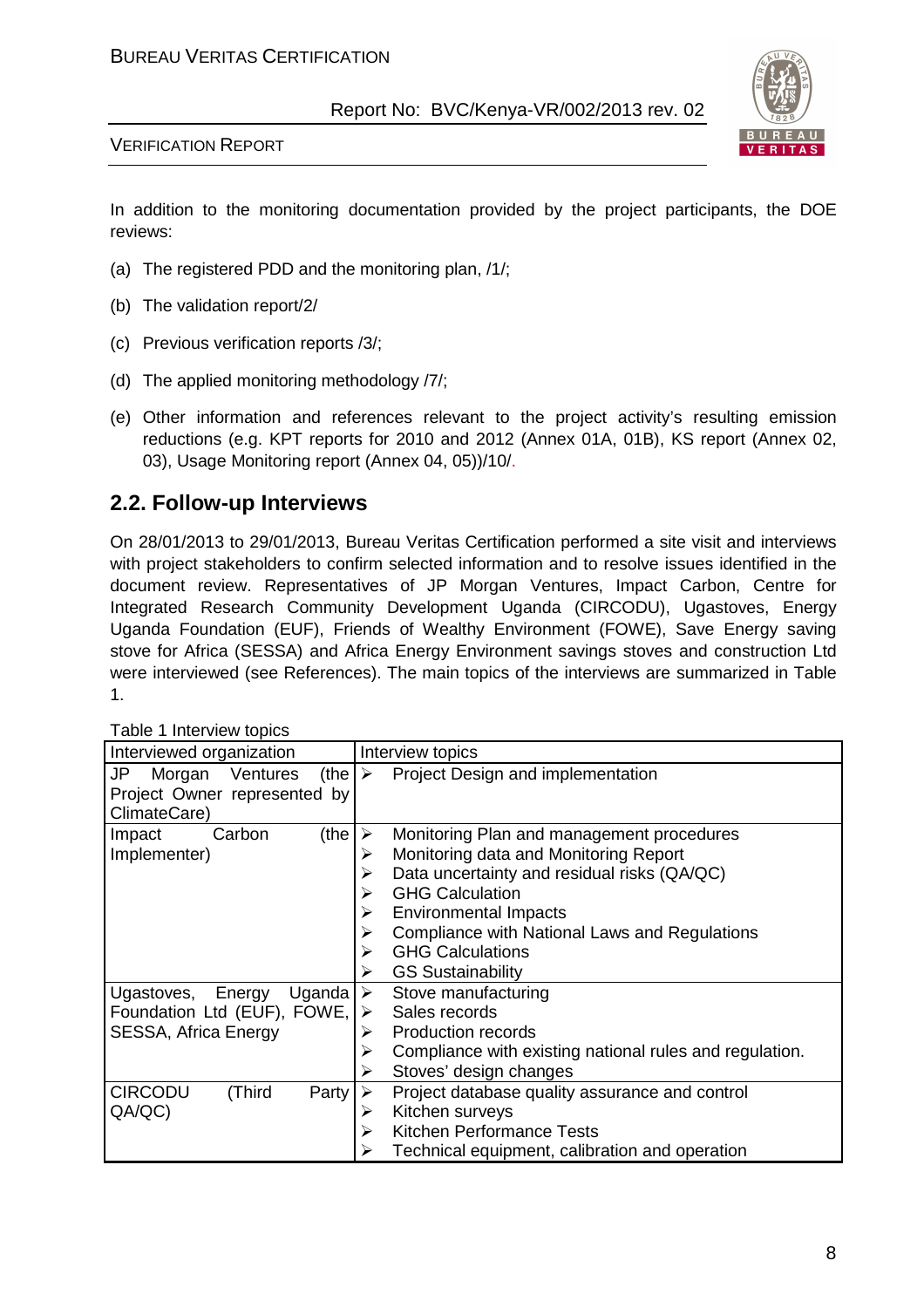

VERIFICATION REPORT

### **2.3. Resolution of Clarification, Corrective and Forward Action Requests**

The objective of this phase of the verification is to resolve issues related to the monitoring, implementation and operations of the registered project activity that could impair the capacity of the registered project activity to achieve emission reductions or influence the monitoring and reporting of emission reductions prior to Bureau Veritas Certification's positive conclusion on the GHG emission reduction calculation.

Findings established during the verification can either be seen as a non-fulfillment of criteria ensuring the proper implementation of a project or where a risk to deliver high quality emission reductions is identified.

A Corrective Action Request (CAR) is raised, if one of the following situations occurs:

- (a) Non-compliance with the monitoring plan or methodology are found in monitoring and reporting and has not been sufficiently documented by the project participants, or if the evidence provided to prove conformity is insufficient;
- (b) Modifications to the implementation, operation and monitoring of the registered project activity has not been sufficiently documented by the project participants;
- (c) Mistakes have been made in applying assumptions, data or calculations of emission reductions that will impact the quantity of emission reductions;
- (d) Issues identified in a FAR during validation to be verified during verification or previous verification(s) have not been resolved by the project participants.

A Clarification Request (CR) is raised, if information is insufficient or not clear enough to determine whether the applicable CDM requirements have been met.

A Forward Action Request (FAR) is raised, for actions if the monitoring and reporting require attention and/or adjustment for the next verification period.

To guarantee the transparency of the verification process, the concerns raised are documented in more detail in the verification protocol in Appendix A.

### **2.4. Internal Technical Review**

The verification report underwent an Internal Technical Review (ITR) before requesting issuance of CERs for the project activity.

The ITR is an independent process performed to examine thoroughly that the process of verification has been carried out in conformance with the requirements of the verification scheme as well as internal Bureau Veritas Certification procedures.

The Team Leader provides a copy of the verification report to the reviewer, including any necessary verification documentation. The reviewer reviews the submitted documentation for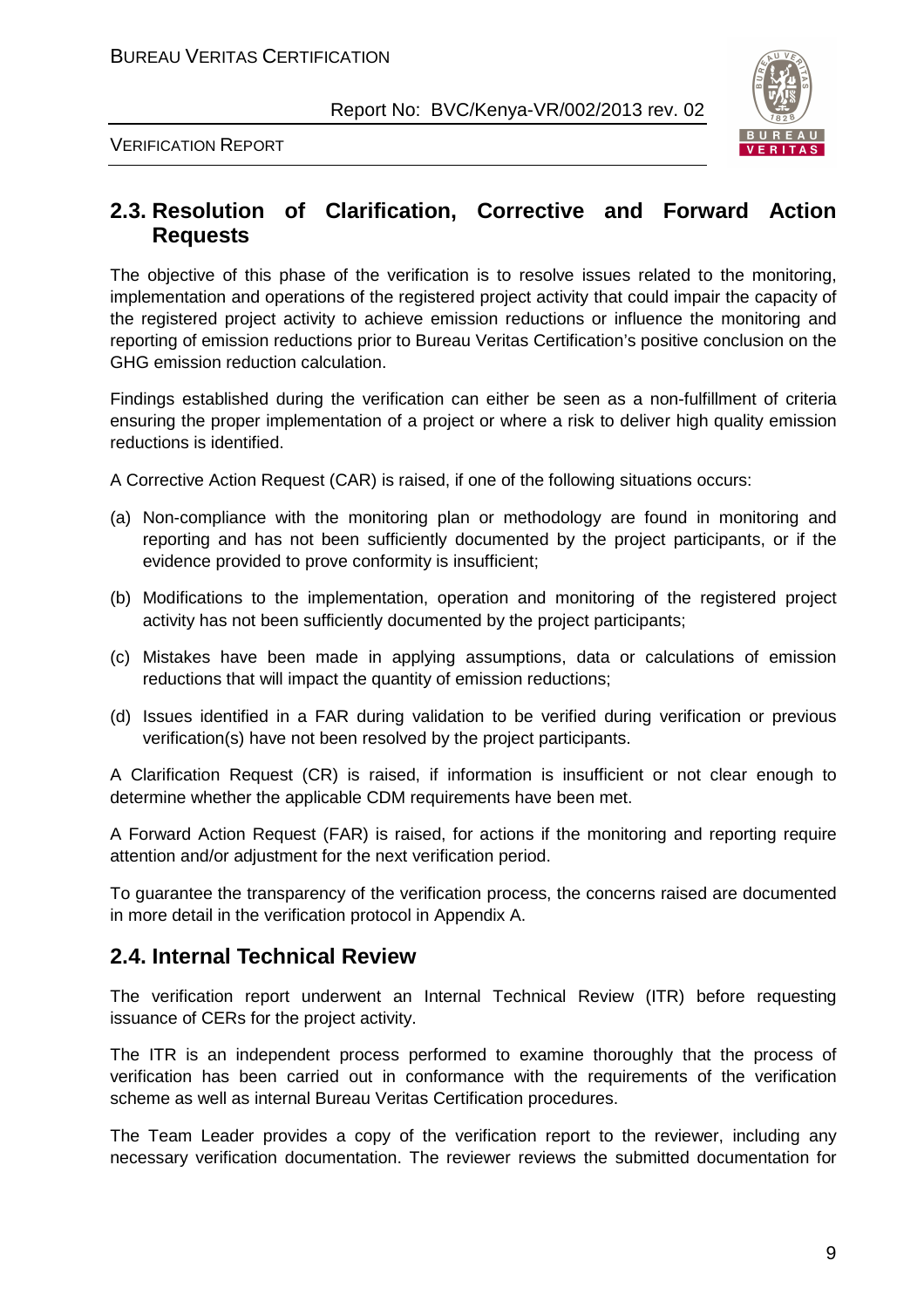#### BUREAU VERITAS CERTIFICATION

Report No: BVC/Kenya-VR/002/2013 rev. 02



VERIFICATION REPORT

conformance with the verification scheme. This will be a comprehensive review of all documentation generated during the verification process.

When performing an Internal Technical Review, the reviewer ensures that:

 The verification activity has been performed by the team by exercising utmost diligence and complete adherence to the CDM rules and requirements.

 The review encompasses all aspects related to the project which includes project design, baseline, additionality, monitoring plans and emission reduction calculations, internal quality assurance systems of the project participant as well as the project activity, review of the stakeholder comments and responses, closure of CARs, CRs and FARs during the verification exercise, review of sample documents.

The reviewer may raise Clarification Requests to the verification team and discusses these matters with Team Leader.

After the agreement of the responses on the Clarification Requests from the verification team as well as the PP(s), the finalized verification report is accepted for further processing such as uploading via the UNFCCC interface.

### **3. VERIFICATION CONCLUSIONS**

In the following sections, the conclusions of the verification are stated.

The findings from the desk review of the original monitoring documents and the findings from interviews during the follow up visit are described in the Verification Protocol in Appendix A.

The Clarification, Corrective and Forward Action Requests are stated, where applicable, in the following sections and are further documented in the Verification Protocol in Appendix A. The verification of the Project resulted in 3 CAR(s), 15 CR(s) and 0 FAR(s).

The CARs, CRs and FARs were closed based on adequate responses from the Project Participant(s) which meet the applicable requirements. They have been reassessed before their formal acceptance and closure.

The number between brackets at the end of each section corresponds to the VVS paragraph.

### **3.1. Remaining issues from validation or previous verification (213)**

A FAR1 had been raised during the previous verification /3/ of this project activity regarding missing records on fossil fuel usage for the compressor/sprayer, for one of the new units (that is SESSA). During this verification, the PP produced records for fossil fuel usage for all the manufacturing units including (SESSA). The electronic records were crosschecked with invoices and receipts and were found to be accurate. The verification team confirms that the project participants have addressed the FARs identified during previous verification.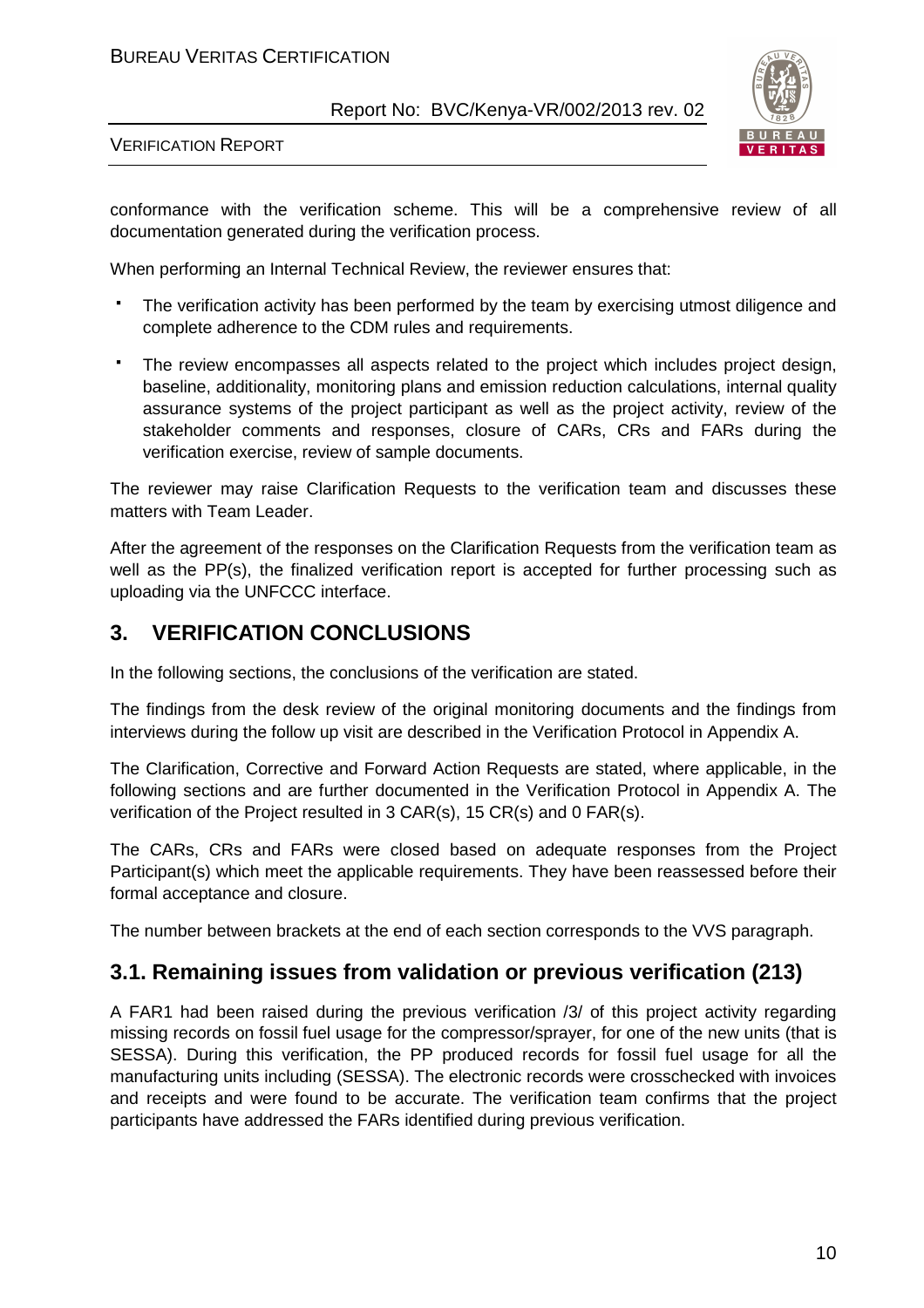

VERIFICATION REPORT

# **3.2. Compliance of the project implementation with the registered project design document (228)**

Bureau Veritas Certification has performed a site visit and found that the Project has been put into operation and has continued to produce and distribute efficient wood and charcoal stoves known as Ugastoves. Two main clusters of stoves (Charcoal stove and Institutional wood stoves) have been in operation during the monitoring period.

No changes to the project design have been identified during this verification. The implementation and operation of the project activity have been conducted in accordance with the description contained in the registered PDD.

Information (data and variables) provided in the monitoring report that is different from that stated in the registered PDD, and has caused an increase in estimates of the emission reductions in the current monitoring period is further reported in section 3.6 of this report.

#### **[Management and Operation]**

The management and operational system for monitoring and reporting of the project activities has been defined in the established Organizational charts and Partner staff list provided (Annex 13 and Annex 14 /10/). These have been verified during the site and interview with relevant persons. The Management System including the organization structure and responsibilities to determine effectiveness of the monitoring process are in line with the registered GS-VER-PDD dated 24 March 2009, the Monitoring plan has clearly prescribed the management and operational procedures for the various steps including the monitoring, recording, data management including backup, audit and training for relevant personnel involved in the Project. BVC has verified the Management and Quality Assurance procedures and found the management and operational system appropriate and effective to ensure accurate reporting samples of data were evaluated through process based audit to cross check accuracy

Corresponding to the paragraph 228 of VVS version 03.0, Bureau Veritas Certification can confirm that:

- The implementation of the Project is consistent with the registered PDD.
- The Project is operated as per the registered PDD by the PP.
- Information (data and variables) provided in the monitoring report that is different from that stated in the registered PDD, and has caused an increase in estimates of the emission reductions in the current monitoring period is reported.

### **3.3. Compliance of the monitoring plan with the monitoring methodology including applicable tool(s) (232)**

The verification team has verified the monitoring plan, including the data and parameters required to be monitored, measurement procedures, monitoring frequency and QC/QA procedures as described in the registered PDD.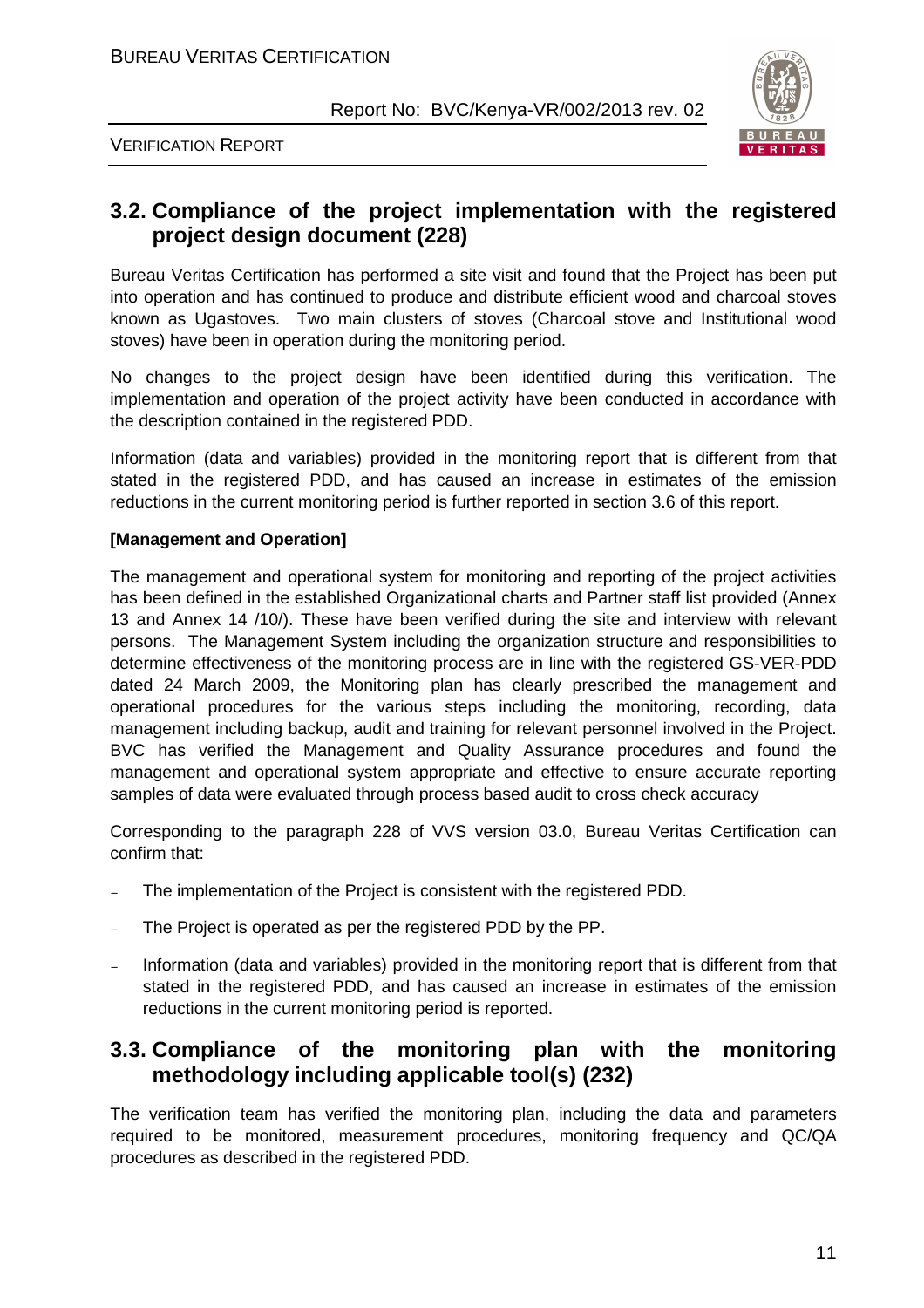

VERIFICATION REPORT

Corresponding to the paragraph 232 of VVS version 03.0, Bureau Veritas Certification can confirm that the monitoring plan is in accordance with the approved methodology including applicable tool(s) applied by the Project.

### **3.4. Compliance of monitoring activities with the monitoring plan (235- 236)**

Monitoring has been carried out in accordance with the monitoring plan contained in the registered PDD.

#### **[Parameters and information flow]**

The parameters required by the monitoring plan and how Bureau Veritas Certification has verified the information flow (from data generation, aggregation, to recording, calculation and reporting) for these parameters including the values in the monitoring report are described below:

#### **Parameters monitored:**

- a) Stove Sales- Ugastove's sales records are kept in QuickBooks and exported to excel sheets, whereas new manufacturing locations/partners making the same stove designs retain hard copies of sales log which are entered into sales excel sheets. The sales records for the verification period 01/04/2012 to 31/12/2012 are as shown in "Annex 06 Complete Sales record project Database.xls"/10/. The records were verified during the site visit by sampling selected dates of the verification period and checking the entries in the excel sheets. The entries checked included date and location of sale, number and type of stoves and customer details, e.g. phone number and address. All the sales figures in the project data base were found to have a corresponding hard copy sales record. Hence the records are considered accurate.
- b) Project Fuel Consumption: this parameter is monitored every two years using the Kitchen performance test (KTs) to determine the effect of improved cooking stoves on fuel consumption in households and institutions. The test was performed by Berkeley Air Monitoring Group in 2010 (Refer to Annex 01A) and the results of the KTs had been verified in 2011. As required, another KT was performed in 2012 (Refer to Annex 01B) by CIRCODU (a third party monitoring group – refer to the registered PDD pg 49). This test was used to determine the aging stove fuel performance for Ugastove and EUF stoves and Institutional wood stoves. The report and the results of this KT have been verified and are found acceptable.
- c) Clustering definitions The parameter is monitored through quarterly Kitchen Survey (KS) and Biannual Kitchen Tests (KTs).Clustering definitions have not changed since the last Monitoring Period. The Project continues to measure fuel savings on a per person-meal basis (the cooking of one meal for one person).
- d) Usage factor this parameter is monitored on an annual basis through usage surveys and KT and the values used in the verification period are in "Annex 04 Usage Monitoring Report, Charcoal and Annex 05 Usage Survey Monitoring Report, Institutional Wood." In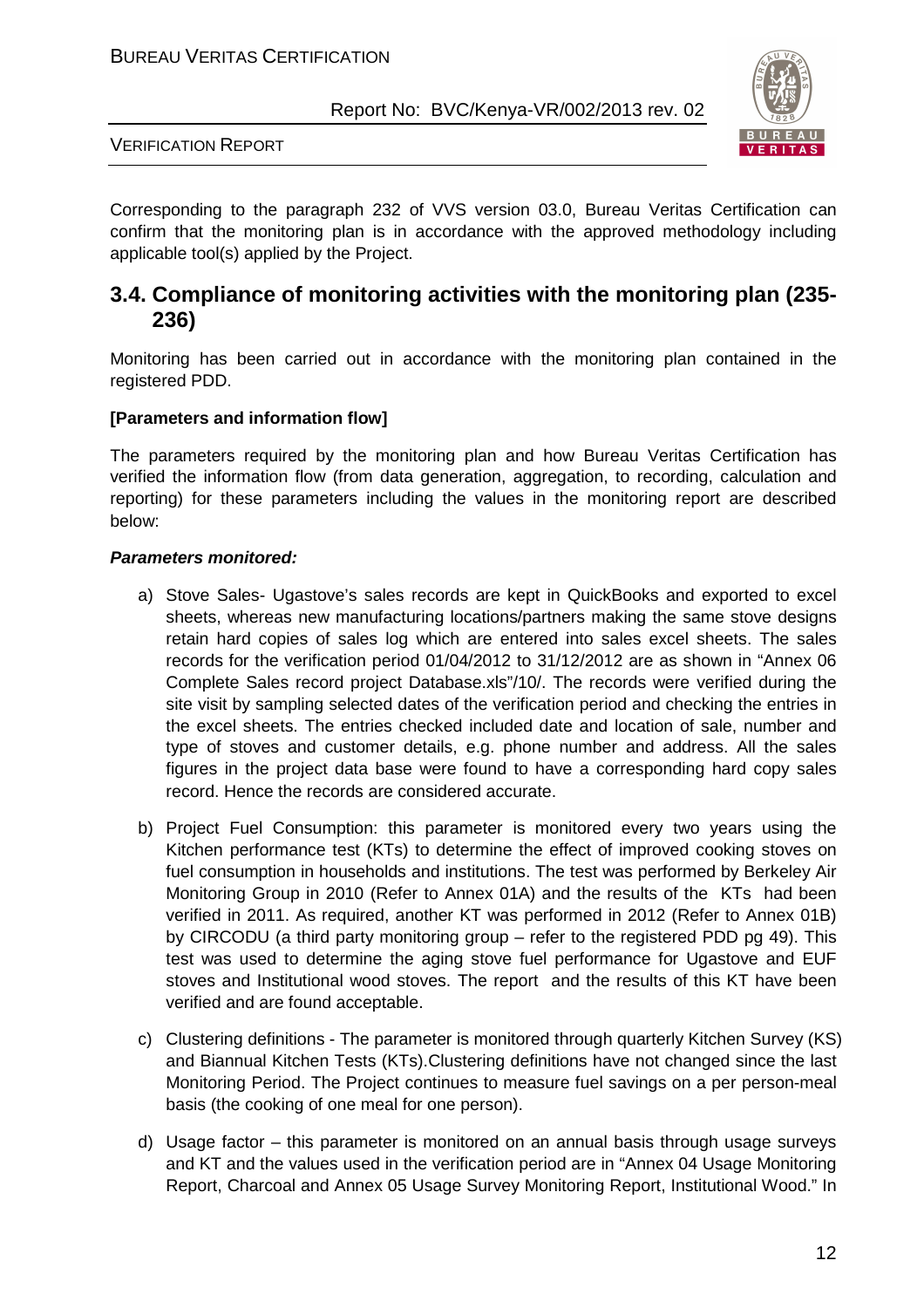

VERIFICATION REPORT

the usage survey performed in December 2012, the project participant is using the latest version of the GS Methodology (Technologies and Practices to Displace Decentralized Thermal Energy Consumption - 11/04/2011) to calculate a cumulative usage rate of all household stoves within the project database/sales record. This approach has been approved by the GS and the PP has provided email communication with GS (which indicate approval by GS) as supporting evidence. Through the approach, the cumulative usage rate has been determined to be 86.57% (Refer to Annex 04 and Annex 18). The verification team has reviewed the procedures, data and calculations provided by the PP and conclude that the value determined is correct (refer to 3.6 b ii of this report for additional information).

 A sixth year usage survey follow up for institutional wood stoves was done in October 2012 (Refer to Annex 05). The usage rate for stoves aged 5-6 has been conservatively taken as  $41.2\%$  4 (base on a drop off rate of 58.8%) while the usage rate for stoves aged 6-7 years has been determined as 80% (based on a 20% drop off rate). These values have been verified and found acceptable (refer to 3.6 b ii of this report for additional information).

- e) Age factor This parameter is monitored every two years through KTs. The KT's "Annex 01 KPT Berkeley Air 2010 Phases 1-5" recommended that Baseline and Project Fuel consumption values remain the same for the full set of stove vintages for charcoal stoves. Project Fuel savings for institutional wood stoves starting with Age 4-5 is 94% of fuel savings seen in stoves during the first 4 years of lifespan. As required, another KT was performed in 2012 (Refer to Annex 01B) by CIRCODU (a third party monitoring group – refer to the registered PDD pg 49). The test indicates that the performance of institutional wood stove cluster of Ugastoves aged 6 years and above dropped to 90%. The results of the KT did not show any significant change, compared to the result of the 2010 KT, in the performance of charcoal stoves. A factor of 94% has therefore been used. The report and results of this KT have been verified and are found acceptable. The verification team considers the values of 94% and 90% acceptable.
- f) New Stove performance To monitor new stove performance (biannually) 2010 KPT, Berkeley Air recommended using a person-meal metric to more accurately measure fuel use and fuel savings. Data on number of person-meals cooked is derived from the Kitchen Test "Annex 01 KPT Berkeley Air 2010 Phases 1-5". There has been no addition of a new cluster into the project for this verification period.
- g) Market development the parameter is monitored on quarterly basis through company records and marketing reports. Marketing department comprises the head and sales staff who continues to expand the existing market while developing new markets both around Kampala and in rural areas upcountry (refer to Annex 12 Marketing Strategy). The marketing strategies implementation has seen the sales volumes sharply increase in this monitoring period. This was confirmed through sales records reviewed during the site visit.
- h) Non-renew  $\mathbb{R}$  biomass fraction NRB The parameter is required to be updated every two years. The PP has recalculated this value following the CDM methodology AMS-II.G.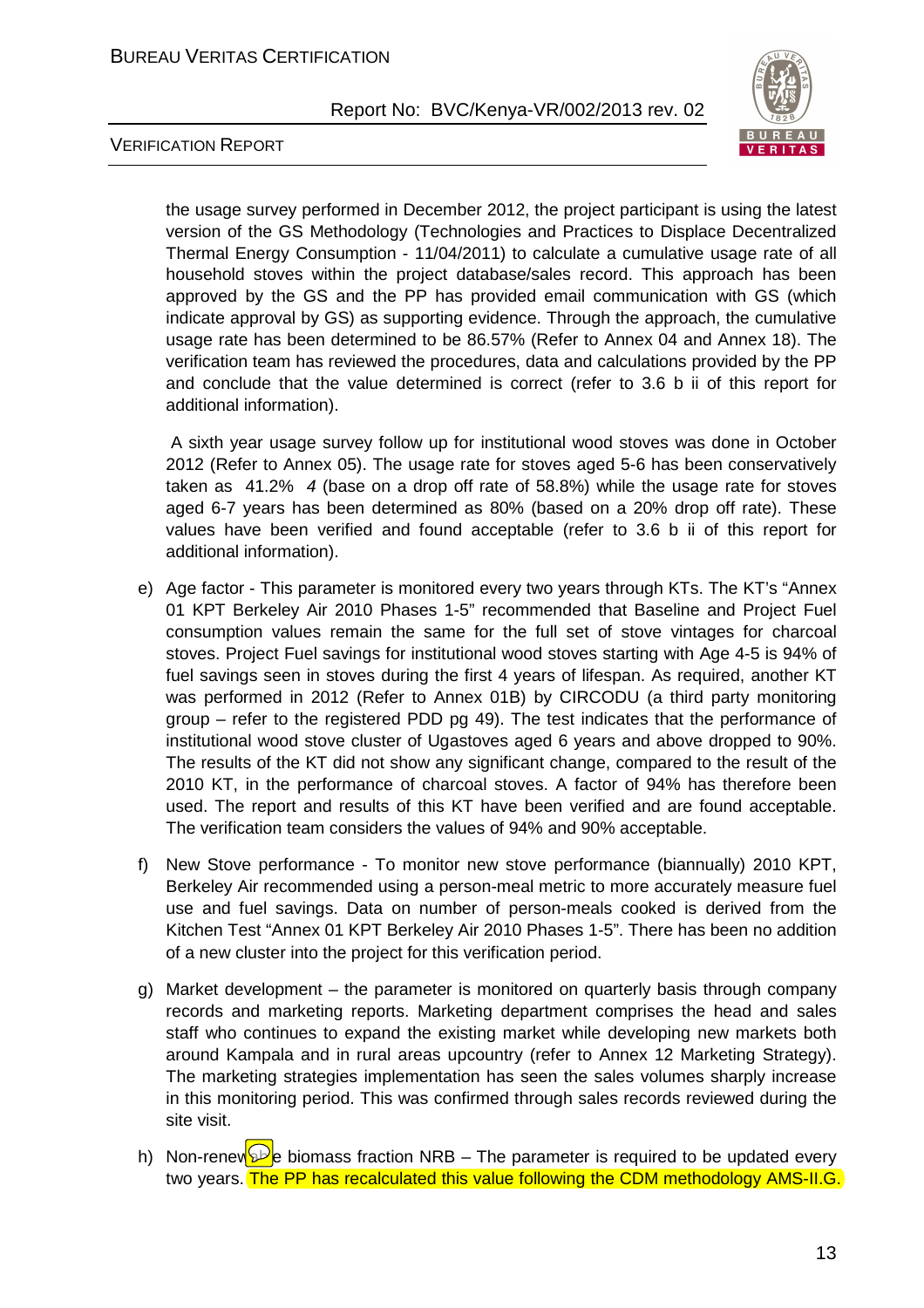

VERIFICATION REPORT

and using the WISDOM approach. A value of 0.936 has been determined using data from FAO; 2010 Global Forests Assessment. This value is 0.0202 point higher than the value used in the previous monitoring period. This difference can be attributed to the approach used to calculate the faction of NRB. The calculations and application of data have been assessed and found to be inline with the methodology and WISDOM **approach.** The Non-renewable biomass fraction (fNRB) has been verified and found acceptable (refer to section 3.6 of this report for additional information).

i) Baseline fuel consumption – This parameter is monitored through kitchen surveys (KS) and kitchen tests (KTs). The PP has changed the approach since the second monitoring period, and has been monitoring fuel savings through KTs. The new approach was approved in the second monitoring period. The fuel savings per person meal has been verified and reported in section 3.6 of this report.

The verification team has verified the values provided in the monitoring report and ER spreadsheet against the relevant documented evidences i.e. KT reports for 2010 and 2012, KS report, Usage Monitoring reports, Aging monitoring report and Parameters determined ex-ante.

Corresponding to the paragraph 235 and 236 of VVS version 02.0, Bureau Veritas Certification can confirm that:

- The monitoring has been carried out in accordance with the monitoring plan contained in the registered PDD.
- All parameters required by the monitoring plan have been sufficiently monitored and correctly listed. The monitored data for required parameters have been verified by checking the whole information flow.

### **3.5. Compliance with the calibration frequency requirements for measuring instruments (243)**

The project activity type does not involve direct measurement of parameters. However in performing Kitchen Performance Tests (KPT), CIRCODU has calibrated the equipment used as required and following the Scale and Weight Calibration Protocol by Berkeley Air Monitoring Group. The main equipment used by CIRCODU are scales used to weigh fuel (Charcoal and wood). Calibration records for the scales (calibration certificates number 01121145 and 01121143) used by CIRCODU were provided and reviewed onsite. The error margin was found to be within the acceptable range.

# **3.6. Assessment of data and calculation of emission reductions (246)**

A complete set of data for the specified monitoring period is available. The critical parameters used for the determination of the Emission Reductions are: ER Value, stove usage and leakage. The data and calculations pertaining to these parameters are maintained in the identified records. All the data are in compliance with that stated in the Monitoring Report version 02. The reported calculations and data have been cross-checked by the DOE as follows: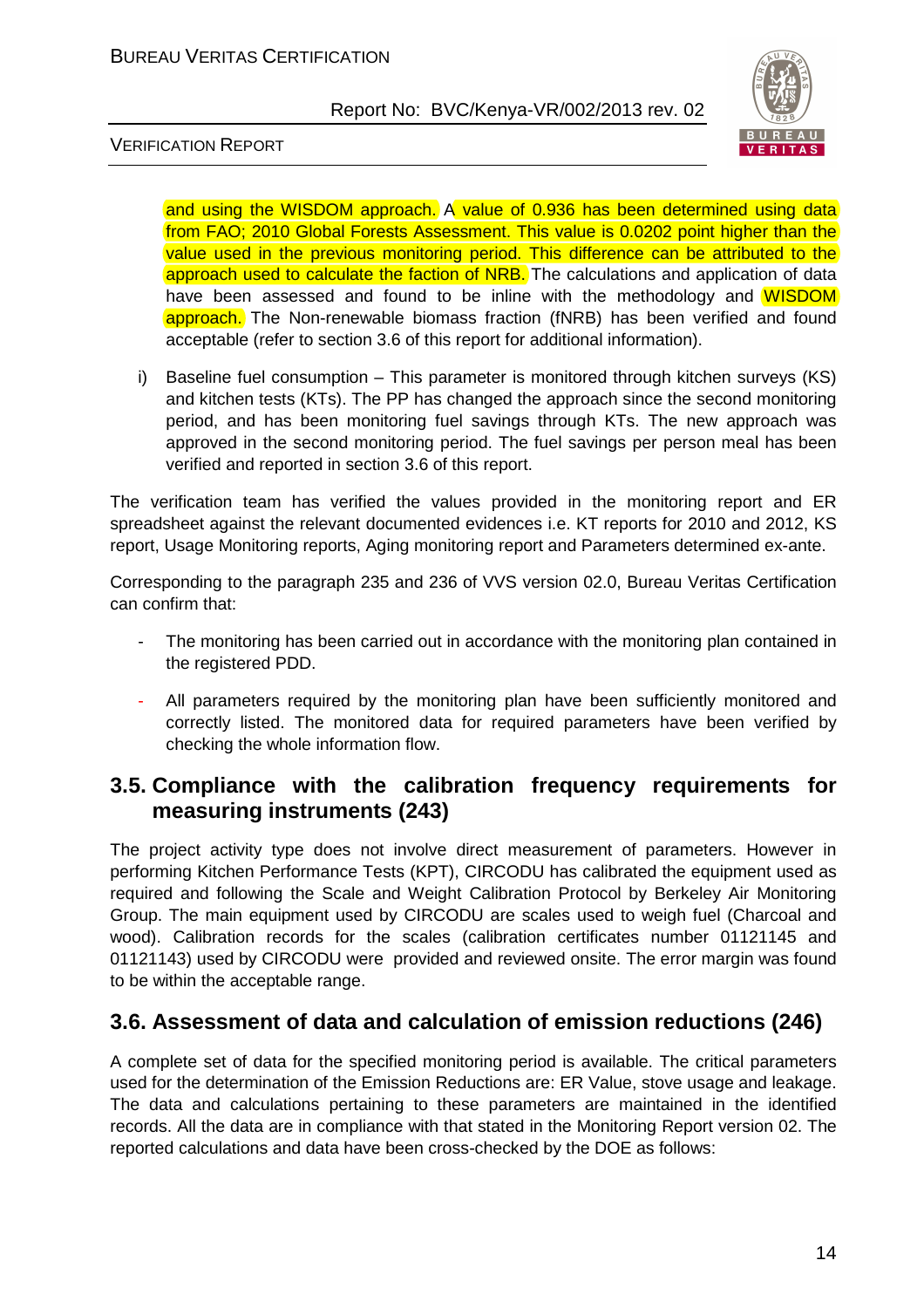

#### VERIFICATION REPORT

a) The ER value – this is an emission reduction factor that has been developed by the PP to simplify emission reduction calculations. The formula below shows how the ER value is determined and is acceptable, based of previous motoring and verification reports:

ER Value = ((Person-meals/Stove-Year) x (Fuel Savings kg/person-meal) x EFnrb x Age Adjustment (if any))/1000

Where

- ER Value This is an emission reduction factor developed by the PP to reduce computational process. The factor is given on tCO2e/stove year.
- Person-meals/ stove-year The average number of person-meals that are cooked by each stove within a stove cluster per year. This is determined by The number of Person-Meals prepared by a stove in a day multiplied by the number of Days that the stove is in use, in year. . Table 3.2 of the monitoring report provides a summary of the person-meals/stove-year for each stove cluster (for details, refer to the kitchen surveys Annex 2 and Annex 3). Data and information for determining Person-Meals/Stove-Day is found in the kitchen survey and has been assessed by the verification team and found acceptable (refer to resolution of CR5, CR9 and CR 10 in Table 2: Resolution of Corrective Action and Clarification Requests). The PP has assumed the following Days/ year: household charcoal stove user - 365 days per year, Commercial stove user – 313, school institutions - 270 days per year for boarding schools and 195 day per year for day school, nonschool institutions – 313 days per year, 195 day per year for other institution that where the PP is not sure.. The verification team considers that the assumptions are conservative and therefore acceptable.
- Fuel Savings kg/ person-meal This parameter refers to the fuel savings. The approach used to determine this parameter was approved by GS in the second monitoring period. Table 3.3 of the monitoring report provides a summary of the fuel savings values used in the calculation of the ER value for each cluster (that is 0.068 for charcoal stoves and 0.072 for institutional stoves). The values in Table 3.3 of the monitoring report have been obtained from KPTs for 2010 and 2012 (that is Annex 01A and Annex 01B).. The verification team has reviewed the KPT for 2012 and finds the values therein acceptable. The KPT for 2010 had been reviewed in previous verifications, thus no further assessment was done. From these analysis, the verification team concludes that Table 3.3 of the monitoring report correctly represents a summary of values determined in the KPTs for 2010 and 2012
- EFnrb This is the emission factor for non renewable biomass (for charcoal and  $\sigma$ wood). Table 3.4 of the monitoring report provides a summary of EFR in wood). values for charcoal and wood (that is  $6.017$  for charcoal and  $2.090$  for wood). Except for the fraction of non renewable biomass (NRB fraction), the same values from the previous monitoring reports have been used and therefore no further assessment was done for these values. The verification team only assessed the NRB fraction as follows: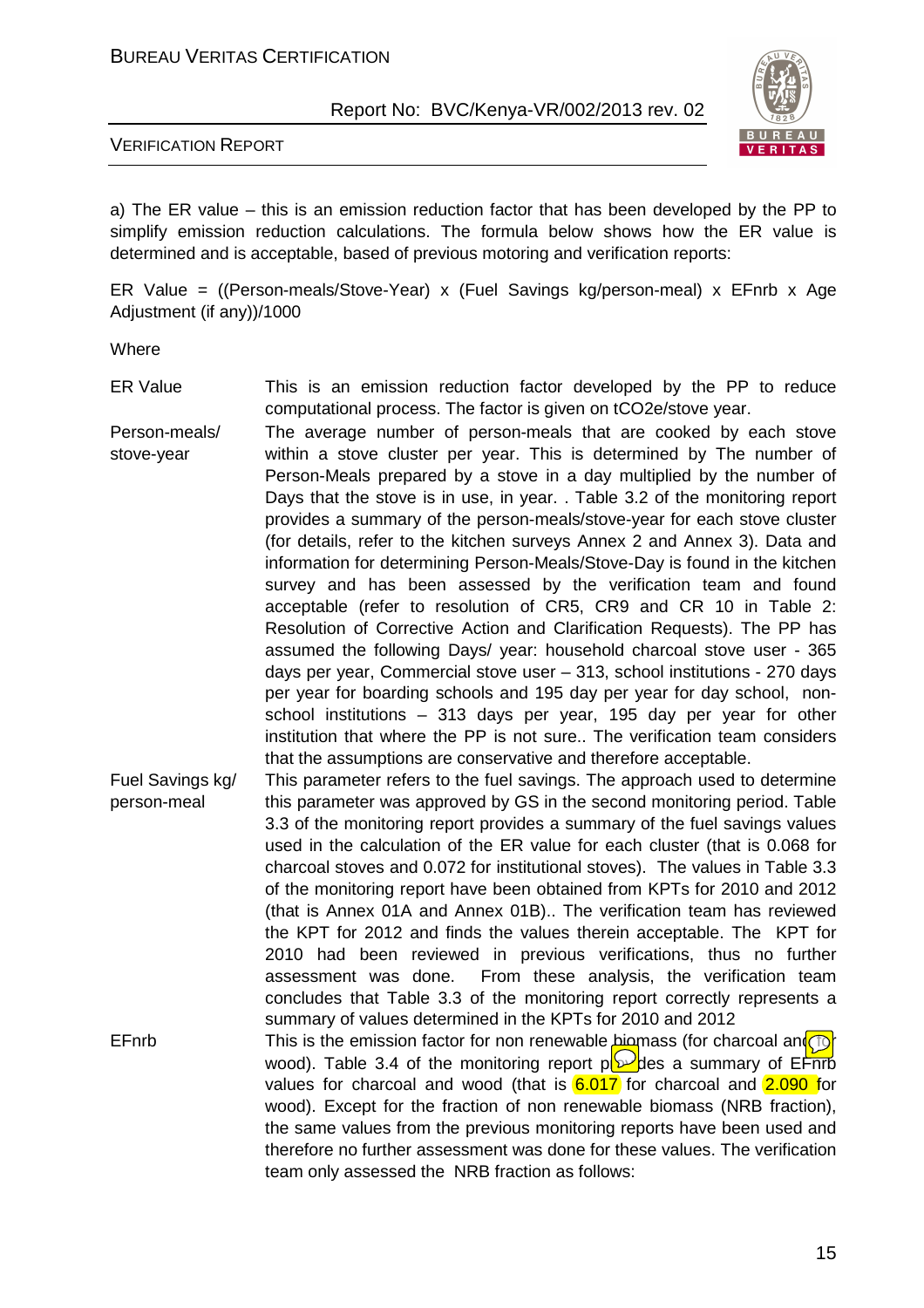

VERIFICATION REPORT

The verification team has reviewed the PP's calculation of the NRB fraction (fNRB). In this monitoring period the PP has recalculated this value following the CDM methodology AMS-II.G and using the WISDOM approach. Data from FAO, 2010 Global Forests Assessment report has been used. By reviewing the document referenced by the PP (please refer to the following web address: http://cdm.unfccc.int/Panels/ssc\_wg/meetings/033/ssc\_033\_an08.pdf), the verification team confirms that the PP has correctly applied the data, formula and default values provided, in determining the MAI. The verification team has also reviewed the FAO report from which the PP obtained data to determine the NRB, and confirms that the PP has correctly applied the data to determine the NRB (Refer to resolution of CR 3 in Table) 2: Resolution  $\bigcirc$  Corrective Action and Clarification Requests). The NRB fraction  $= 0.936$  has been applied during this monitoring period; this is an increase of 0.0202 points compared to the last monitoring period. This change in NRB fraction is attributed to the approach used in calculating this parameter. The verification team has reviewed the data and calculations and finds it acceptable Age Adjustment This an adjustment factor for the performance of each cluster of stoves, in terms of fuel saving, as they age. The values are obtained from KPTs for 2010 and 2012. The KPTs have been reviewed and the verification team

The Table 3.5 below is a summary of the ER values for the different stove clusters as calculated obtained from FMR Summary sheet of Annex 07. The table is obtained from the evaluation of the formula for determining the ER value above, where values from Table 3.2, Table 3.3.and Table 3.4 have been used. The verification team has reviewe  $\circled{b}$  calculation in FMR Summary sheet of Annex 07 and confirms that the values in Table 3.5 are correct.

finds the parameter acceptable (refer to section 3.4 e above).

| Table 3.5                         |         |                     |                     |              |                 |              |  |  |  |
|-----------------------------------|---------|---------------------|---------------------|--------------|-----------------|--------------|--|--|--|
| <b>Emission Reductions Values</b> |         |                     |                     |              |                 |              |  |  |  |
|                                   |         | <b>Total Annual</b> |                     |              |                 | Emissions    |  |  |  |
|                                   |         | Cooking             | <b>Fuel Savings</b> | EF nrb       | Age Adjustment  | Reduction    |  |  |  |
|                                   | Stove   | person-             | kg/person-          |              |                 | tCO2e/stove- |  |  |  |
| Cluster                           | Age     | meals/stove-year    | meal                | tCO2e/t_fuel | percentage      | year         |  |  |  |
|                                   |         | Weighted            | Mean                |              |                 |              |  |  |  |
| Charcoal<br><b>Stoves</b>         | $0 - 6$ | 6,539               | 0.068               | 6.017        | 100%            | 2.68         |  |  |  |
|                                   |         |                     | 90% CI              |              |                 |              |  |  |  |
|                                   |         |                     | Adjusted            |              | 90% CI Adjusted |              |  |  |  |
| Institutional                     |         |                     |                     |              |                 |              |  |  |  |
| Wood                              | $0 - 4$ | 481,991             | 0.072               | 2.090        | 100%            | 72.54        |  |  |  |
|                                   | $4-6$   | 481,991             | 0.072               | 2.090        | 94%             | 68.18        |  |  |  |
|                                   | 6+      | 481,991             | 0.072               | 2.090        | 90%             | 65.28        |  |  |  |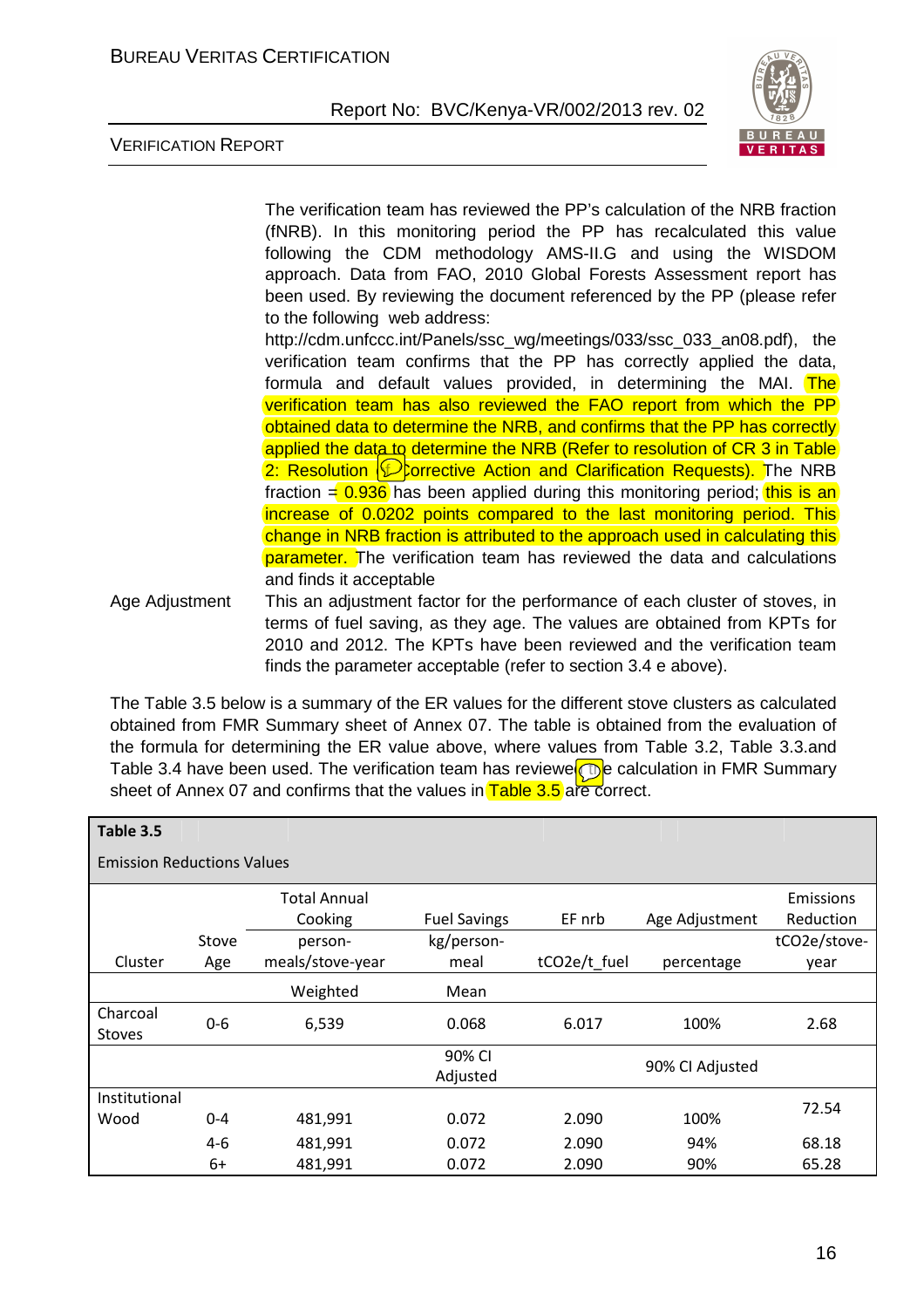#### BUREAU VERITAS CERTIFICATION

Report No: BVC/Kenya-VR/002/2013 rev. 02



VERIFICATION REPORT

b) Stove usage (stove-years) – This is a simplified parameter developed by the PP that combines the number of stoves (for each cluster) that can claim emissions reduction and the number of days they are in operation taking into account the drop-off rate. The key data sets used to determine this parameter are Stove sales and Usage factor. They have been assessed and described below:

i) Stove sales - Project Database kept electronically (refer to Annex 06) by Impact carbon, was reviewed to determine how many stoves of each type (sorted by cluster) entered into use on each particular day. Protection of the database integrity from inaccuracies was demonstrable as vetting of information is assured by local intervention; Impact Carbon's Uganda Business Development Manager and accounting expert perform cross checks. Additional audits are carried out by CIRCODU (a third party); and finally review and analysis is carried out at Impact Carbon. Ugastoves Manufacturers limited and manufacturing partners have archived sales receipts and production logs that allow cross checks of sales, the sales records have been checked by a third party, CIRCODU. CIRCODU has audited sales entries spreadsheets and financial accounts to confirm that sales records were conservative, as expressed in their report "Annex 11". The records were verified during the site visit by sampling selected dates of the verification period and checking the entries in the excel sheets. The entries checked included date and location of sale, number and type of stoves and customer details, e.g. phone number and address. All the sales figures in the project data base were found to have a corresponding hard copy sales record. Hence the records are considered accurate. There has been a sharp increase in the stove sales of the charcoal cluster of Ugastoves in this monitoring period. This can be attributed to the marketing strategy employed by the PP. This increase has consequently resulted in an increase in the amount of emission reductions. Data form Stove sales constitute the main variable used to determine the number of stove years that is used to calculate emissions reduction.

ii) Usage factor – this is the opposite of drop off rate. The usage factor is determined through usage monitoring surveys. The usage monitoring surveys indicate that the usage rate of stoves declines over time (refer to Usage monitoring reports Annex 04 and Annex 05). In the usage survey performed in December 2012, the project participant is using the latest version of the GS Methodology (Technologies and Practices to Displace Decentralized Thermal Energy Consumption - 11/04/2011) to calculate a cumulative usage rate of all household stoves within the project database/sales record. This has been approved by the GS and an email communication has been provided as supporting document.

The cumulative usage rate has been determined to be 86.57% (Refer Table 3.6 of the monitoring report). Table 3.6 of the monitoring report has been obtained from Annex 04. The calculation and data used (refer to Annex 18) to determine usage factor has been assessed by the verification team and found to be correct and in line with methodology (Refer to resolution of CR 6 in Table 2: Resolution of Corrective Action and Clarification Requests). From this assessment the verification team value considers the value 86.57% acceptable for charcoal stove cluster.

A sixth year usage survey follow up for institutional wood stoves was done in October 2012 (Refer to Annex 05). Table 3.7 of the monitoring report shows a summary of the usage drop off rate for institutional wood stove cluster. The usage drop off rate for stoves of ages 0 to 5 (that is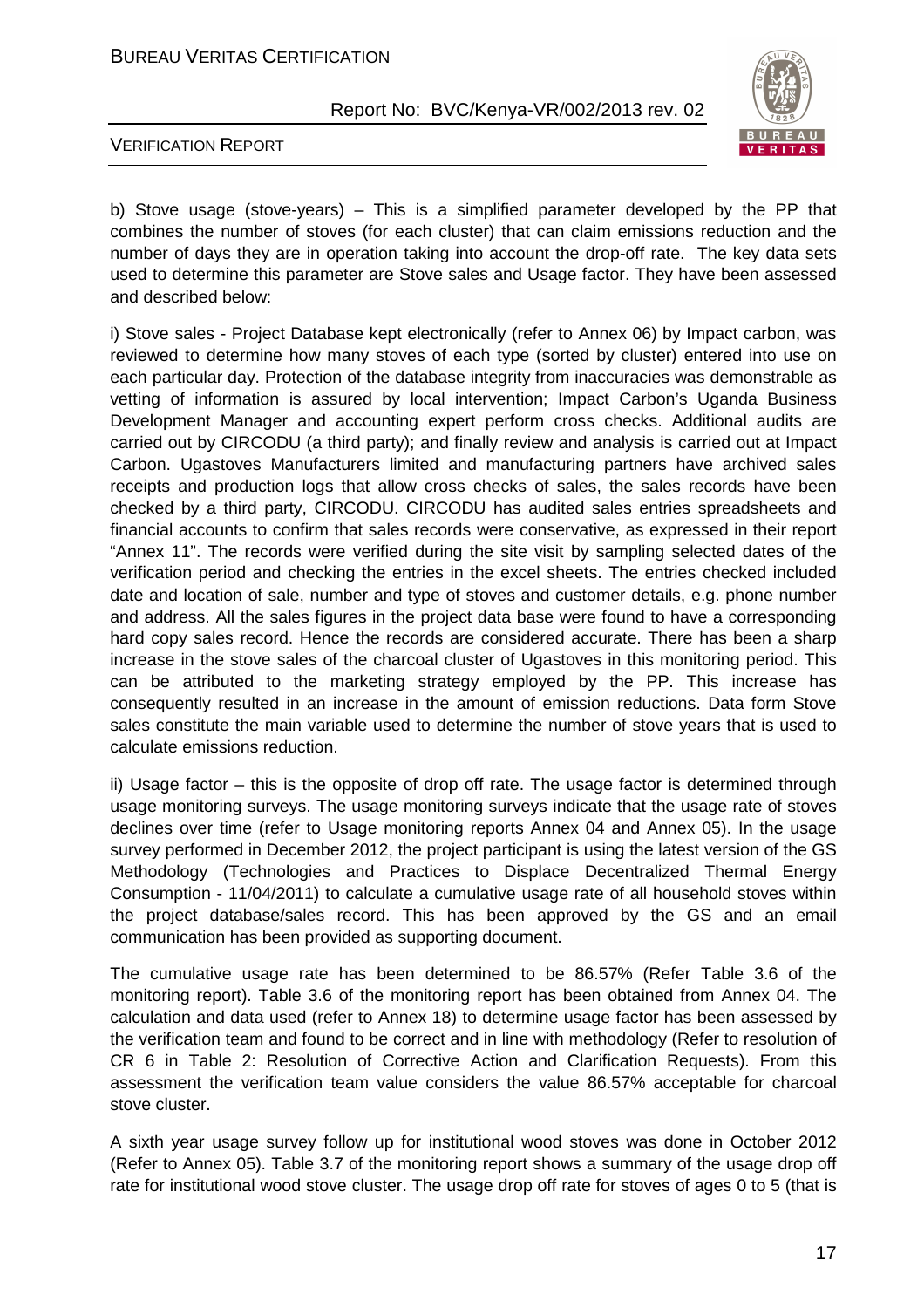

VERIFICATION REPORT

rows 2 to 6 of the table) have been obtained from previous monitoring report which had been verified, thus no assessment was done for these values. However, the usage rate for stoves aged 5-6 has been conservatively taken as 41.2% (base on a drop off rate of 58.8%) and the usage rate for stoves aged 6-7 years has been determined as 80% (based on a 20% drop off rate) as presented in row 7 and 8 of respectively of Table 3.7 . These have been verified through a review of Annex 5 and data provided by the PP in Annex 20 (Refer to resolution of CR 5 in Table 2: Resolution of Corrective Action and Clarification Requests). From the review, the verification team considers these values acceptable.

The usage factor, as described and verified in ii above, and Stove sales (described and verified in i. above), are used to determine the number of stove usage (in stove years). The stove usage is then used in the calculation of emissions reduction.

The tables below give a summary of Stove usage for the each cluster (charcoal stove and institutional wood stove) cumulated on a quarterly basis. The tables are obtained from 1Apr12- 31Dec12 Charcoal Calcs and 1Apr12-31Dec12 Institutional Wood Calcs spread sheets respectively. The calculation and parameters in the spread sheets have been verified and found to be correct (refer to resolution of CAR1, CAR2 and CR 8 in Table 2: Resolution of Corrective Action and Clarification Requests)

| <b>Charcoal Stove Usage (stove-years)</b> |                          |                |                |                |  |  |  |  |
|-------------------------------------------|--------------------------|----------------|----------------|----------------|--|--|--|--|
|                                           | <b>Project Year</b>      |                | 2012           |                |  |  |  |  |
| <b>Stove Usage Period</b>                 |                          | Q <sub>2</sub> | Q <sub>3</sub> | Q <sub>4</sub> |  |  |  |  |
| <b>Age 0-1</b>                            |                          | 10,505         | 12,530         | 16,451         |  |  |  |  |
| <b>Age 1-2</b>                            |                          | 5,840          | 6,043          | 7,024          |  |  |  |  |
| <b>Age 2-3</b>                            |                          | 4,817          | 4,910          | 4,726          |  |  |  |  |
| <b>Age 3-4</b>                            |                          | 3,637          | 4,295          | 4,926          |  |  |  |  |
| <b>Age 4-5</b>                            |                          | 4,196          | 4,356          | 3,833          |  |  |  |  |
| <b>Age 5-6</b>                            |                          | 1,531          | 1,835          | 2,913          |  |  |  |  |
| <b>Age 6-7</b>                            |                          | 706            | 1,223          | 1,606          |  |  |  |  |
|                                           | <b>Total Stove-years</b> | 31,232         | 35,192         | 41,478         |  |  |  |  |

#### **Institutional Stove Usage (stove-years)**

|                              | <b>Project Year</b>      |                |                |                         |
|------------------------------|--------------------------|----------------|----------------|-------------------------|
| <b>Stove Usage</b><br>Period |                          | Q2             | Q3             | Q <sub>4</sub>          |
| <b>Age 0-1</b>               |                          | 12             | 20             | 15                      |
| <b>Age 1-2</b>               |                          | 17             | 17             | 15                      |
| <b>Age 2-3</b>               |                          | $\overline{3}$ | $\overline{3}$ | 10                      |
| <b>Age 3-4</b>               |                          | $\overline{2}$ | $\overline{2}$ | $\overline{\mathbf{2}}$ |
| <b>Age 4-5</b>               |                          | $\overline{4}$ | 4              | $\overline{\mathbf{4}}$ |
| <b>Age 5-6</b>               |                          | $\overline{5}$ | 4              | 2.7                     |
| Age 6-7                      |                          | 2              | 3              | 5                       |
|                              | <b>Total Stove-years</b> | 45             | 54             | 54                      |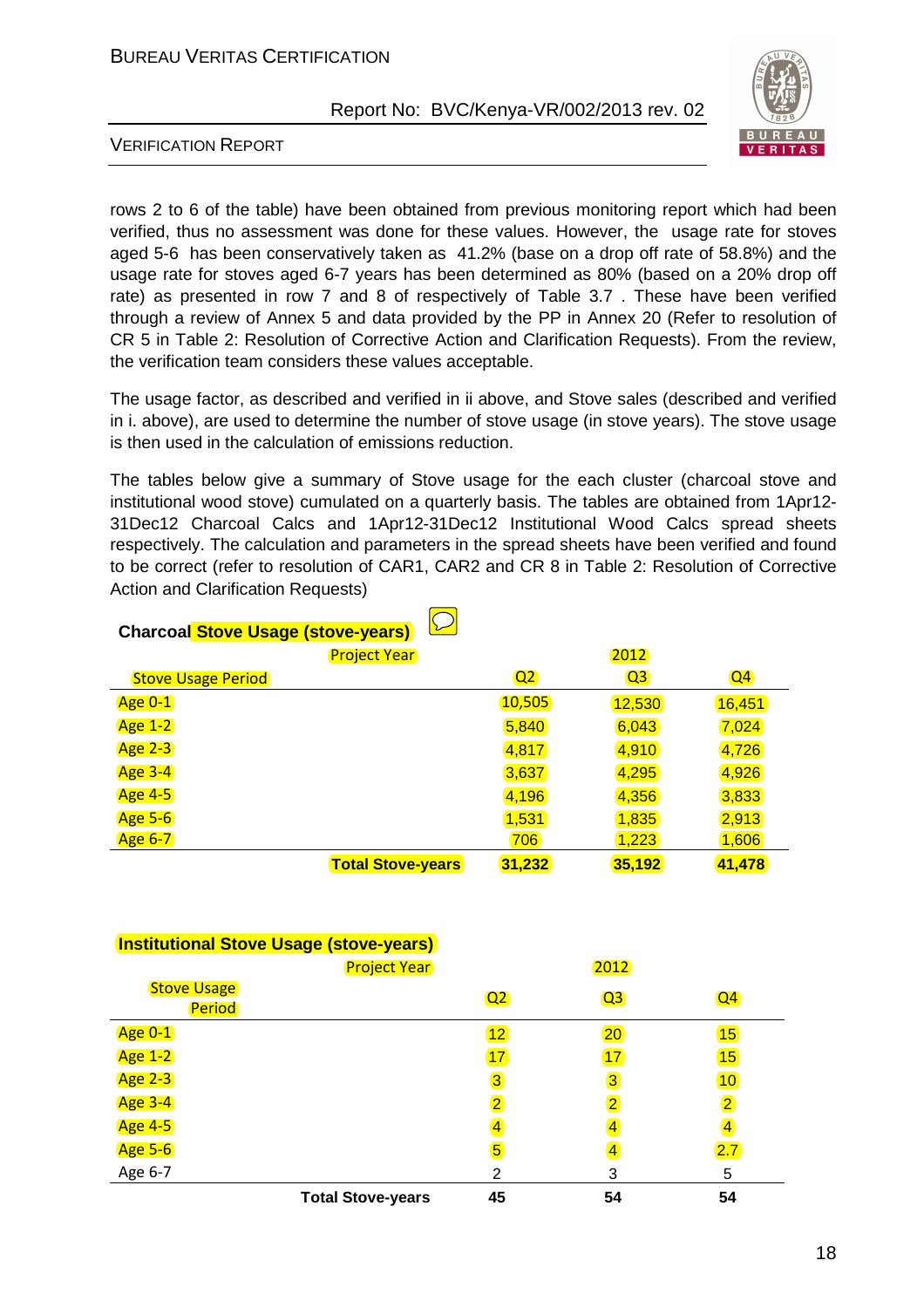

VERIFICATION REPORT

#### **[Baseline emissions] and [Project emissions]**

As per the methodology Improved Cook Stoves and Kitchen Regimes version 01 and the registered PDD, the emission reductions for the Project are calculated as the baseline emissions minus the project emissions and leakage. Given the amount of data to be computed, the PP has developed a spread sheet calculator in which calculation of the baseline emissions and project emissions are integrated into gross emissions reduction and then leakage emissions are subtracted from this value to get the actual emissions reduction.

#### **[Leakage emissions] and [Emission reductions]**

The emissions reduction for each cluster during the monitoring period from 01/04/2012 to 31/12/2012 are calculated as product of parameter a) and b) above as shown in the tables bellow and leakage is accounted for in the final emission reduction:

| <b>Charcoal stove Emission Reductions (tCO2e)</b> |                     |                |        |                |  |  |  |
|---------------------------------------------------|---------------------|----------------|--------|----------------|--|--|--|
|                                                   | <b>Project Year</b> |                | 2012   |                |  |  |  |
| <b>Stove Usage Period</b>                         |                     | Q <sub>2</sub> | Q3     | Q <sub>4</sub> |  |  |  |
| <b>Age 0-1</b>                                    |                     | 28,109         | 33,527 | 44,019         |  |  |  |
| <b>Age 1-2</b>                                    |                     | 15,626         | 16,170 | 18,794         |  |  |  |
| <b>Age 2-3</b>                                    |                     | 12,890         | 13,137 | 12,646         |  |  |  |
| <b>Age 3-4</b>                                    |                     | 9,731          | 11,493 | 13,181         |  |  |  |
| <b>Age 4-5</b>                                    |                     | 11,228         | 11,655 | 10,255         |  |  |  |
| <b>Age 5-6</b>                                    |                     | 4,096          | 4,910  | 7,794          |  |  |  |
| <b>Age 6-7</b>                                    |                     | 1,890          | 3,273  | 4,297          |  |  |  |
|                                                   |                     |                |        |                |  |  |  |
| <b>Total Annual Carbon Volumes</b>                | (tCO2e)             | 83,568         | 94,165 | 110,985        |  |  |  |

| <b>Institutional Emission Reductions (tCO2e)</b> |                     |                |                |                |  |  |  |
|--------------------------------------------------|---------------------|----------------|----------------|----------------|--|--|--|
|                                                  | <b>Project Year</b> |                | 2012           |                |  |  |  |
| <b>Stove Usage Period</b>                        |                     | Q <sub>2</sub> | Q <sub>3</sub> | Q <sub>4</sub> |  |  |  |
| <b>Age 0-1</b>                                   |                     | 899            | 1,436          | 1,056          |  |  |  |
| <b>Age 1-2</b>                                   |                     | 1,202          | 1,233          | 1,113          |  |  |  |
| <b>Age 2-3</b>                                   |                     | 231            | 221            | 746            |  |  |  |
| <b>Age 3-4</b>                                   |                     | 146            | 152            | <b>139</b>     |  |  |  |
| <b>Age 4-5</b>                                   |                     | 263            | 295            | 287            |  |  |  |
| <b>Age 5-6</b>                                   |                     | 365            | 279            | 184            |  |  |  |
| Age 6-7                                          |                     | 100            | 213            | 339            |  |  |  |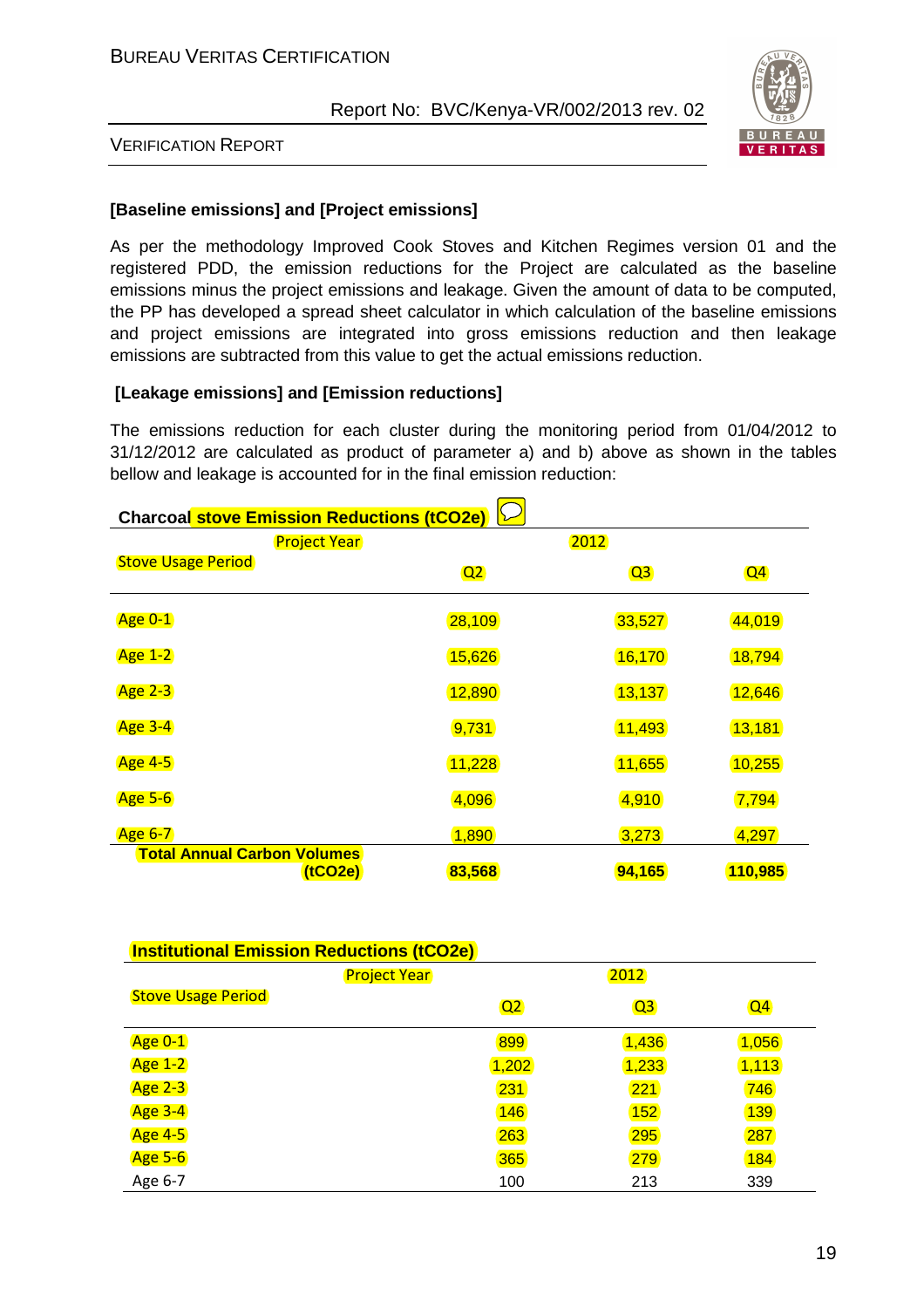

VERIFICATION REPORT

#### **Total Annual Carbon Volumes (tCO2e) 3,206 3,829 3,866**

The approach to calculate emissions reduction achieved by the project has been used verified in previous monitoring periods and is therefore acceptable in this monitoring period. From the approach, Baseline emissions and Project emissions are incorporated in the equations for calculating emissions reduction and therefore not calculated separately. The application of data and calculations have been reviewed and found accurate. Emissions reduction has been calculated through an excel calculator by summing up emissions reduction for the two clusters and then subtracting emissions due to leakage as shown in the table below:

|      |                 |                        |                   |              |                           |                         | <b>Total</b>      |
|------|-----------------|------------------------|-------------------|--------------|---------------------------|-------------------------|-------------------|
|      |                 |                        |                   |              | <b>Institutional Wood</b> |                         | <b>Emission</b>   |
|      | <b>Cluster:</b> | <b>Charcoal Stoves</b> |                   |              | <b>Stoves</b>             |                         | <b>Reductions</b> |
|      |                 |                        |                   | <b>Stove</b> |                           |                         |                   |
| Year | <b>Quarter</b>  | <b>Stove Years</b>     | tCO <sub>2e</sub> | Years        | tCO <sub>2e</sub>         | tCO <sub>2e</sub>       | tCO <sub>2e</sub> |
|      |                 |                        |                   |              |                           |                         |                   |
| 2012 | Q <sub>2</sub>  | 31,232                 | 83,568            | 45           | 3,206                     | $\overline{\mathbf{1}}$ | 86,773            |
|      | Q <sub>3</sub>  |                        |                   |              |                           |                         |                   |
|      |                 | 35,192                 | 94,165            | 54           | 3,829                     | $\overline{2}$          | 97,992            |
|      | Q <sub>4</sub>  |                        |                   |              |                           |                         |                   |
|      |                 | 41,478                 | 110,985           | 54           | 3,866                     | $\overline{2}$          | 114,848           |
|      |                 |                        |                   |              |                           |                         |                   |
|      | <b>Total</b>    | 107,903                | 288,718           | <b>153</b>   | 10,901                    | 5                       | 299,614           |

### **Total Emission Reductions (tCO2e)**

#### **[Comparison of ERs]**

The estimated emission reductions from the last monitoring period are 202,362 tCO2e as per the last monitoring report. The estimately amount of emissions reduction in this monitoring period is 299,614 tCO2e. This is 48% more that the last monitoring period even though this monitoring period was shorter (covering only three quarters-Q2, Q3 and Q4 of 2012) compared to the last monitoring period that cover four quarters (Q2, Q3 and Q4 of 2011, and Q1 of 2012). The variation is due to changes in two key parameters used to calculate emissions reduction, that is, the number of stove years and the fraction of NRB.

The number of stove years is affected by Stove sales and Usage factor. An increase in the Stoves sales, as was the case in this monitoring period where stoves sales had a sharp increase (refer to Annex 06), will lead to an increase in the number of stove years. The number of stoves years will also be high if the Usage factor is high. The cumulative usage factor for this monitoring period was determined to be 0.8657 (refer to Annex 04), indicating that since the start of the project many stoves are still in operation.

 $\overline{A}$ e faction of NRB had a marginal increase of 0.0202 points. This has been attributed to the change in the approach used to calculate fNRB. This approach has been assessed and is deemed to be acceptable.

Corresponding to the paragraph 246 of VVS version 02.0, Bureau Veritas Certification can confirm that: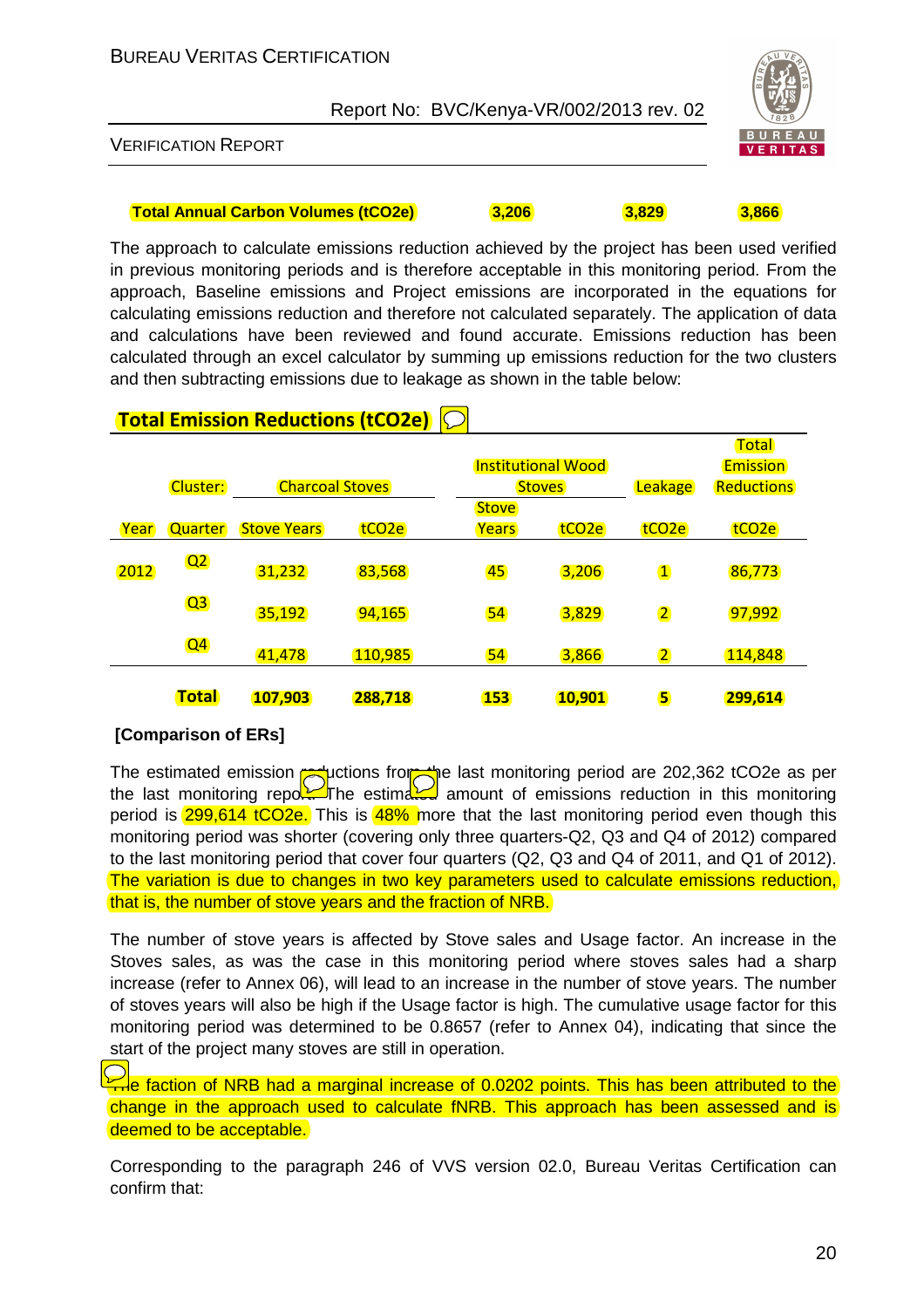

VERIFICATION REPORT

- Data used for the determination of the emission reductions are available and monitored in accordance with the monitoring plan contained in the registered PDD.
- Information and data provided in the monitoring report have been cross-checked with other sources such as data logs, inventories, purchase records, Kitchen surveys and kitchen performance tests.
- <sup>−</sup> Appropriate methods and formulae for calculating baseline emissions, project emissions and leakage have been followed.
- <sup>−</sup> Assumptions, emission factors and default values that were applied in the calculations have been justified.

#### **3.7. Gold Standard Requirements – Sustainable Development Indicators**

The Sustainable Development Indicators parameters monitored on an ongoing basis included Air Quality, Livelihood of the Poor, Employment, Access to Energy Services, Human and Institutional Capacity, Technological Self Reliance. These indicators are assessed as follows:

Air Quality and Livelihood of the Poor are monitored using Quarterly Kitchen Surveys. These indicators have a positive score as reported in the 2012 kitchen survey reports (refer to Annex 02 and Annex 03). According to the Kitchen survey, the impact of the Ugastove project on Air Quality is monitored through the proportion of population potentially exposed to indoor air pollution. The survey found that, in this monitoring period, 78% (in dry season) of the population was potentially exposed to hazardous air pollutants during cooking. The proportion is higher during rainy season. As stated in the registered PDD, improved stoves generally reduce indoor air pollution and improve air quality, the project is considered to reduce the negative impact on the population exposed. The impact on of the project on livelihood of the poor was monitored by the amount of money saved by users based on the price of charcoal and the amount of fuel savings recorded in the Kitchen Performance Tests. The score on these indictors has been verified through the document and records provided, and interviews with a few end users during site visit.

Employment is monitored through employment records and retailer records. From the records provided and reviewed, the indication is that Ugastove project continues to provide employment opportunities for the locals in its administrative, sales, production and management positions (Refer to Annex 13 and 14. In this monitoring period the number of employees has increased from a combined total of 156 employees in the last monitoring period to 176 employees. The number of retailers has also increased by more than 200 compared to the last monitoring period. This is a positive score for this indicator.

Access to Energy Services is monitored through sales record and in this monitoring period the indicator has also been monitored through kitchen survey (refer to Annex 02 and Annex 06).The sales records reviewed during site visit, show that there has been a sharp increase in Ugastove sales in this monitoring period, with 80% of the population interviewed in the Kitchen survey indicating that it is easier for them to meet their household energy needs with the Uganda Improved Stove. This is a positive score for this indicator

Human and institutional capacity is monitored through Kitchen surveys and audits carried out by CIRCODU. The indicator assesses skill levels at internal control systems, accounting systems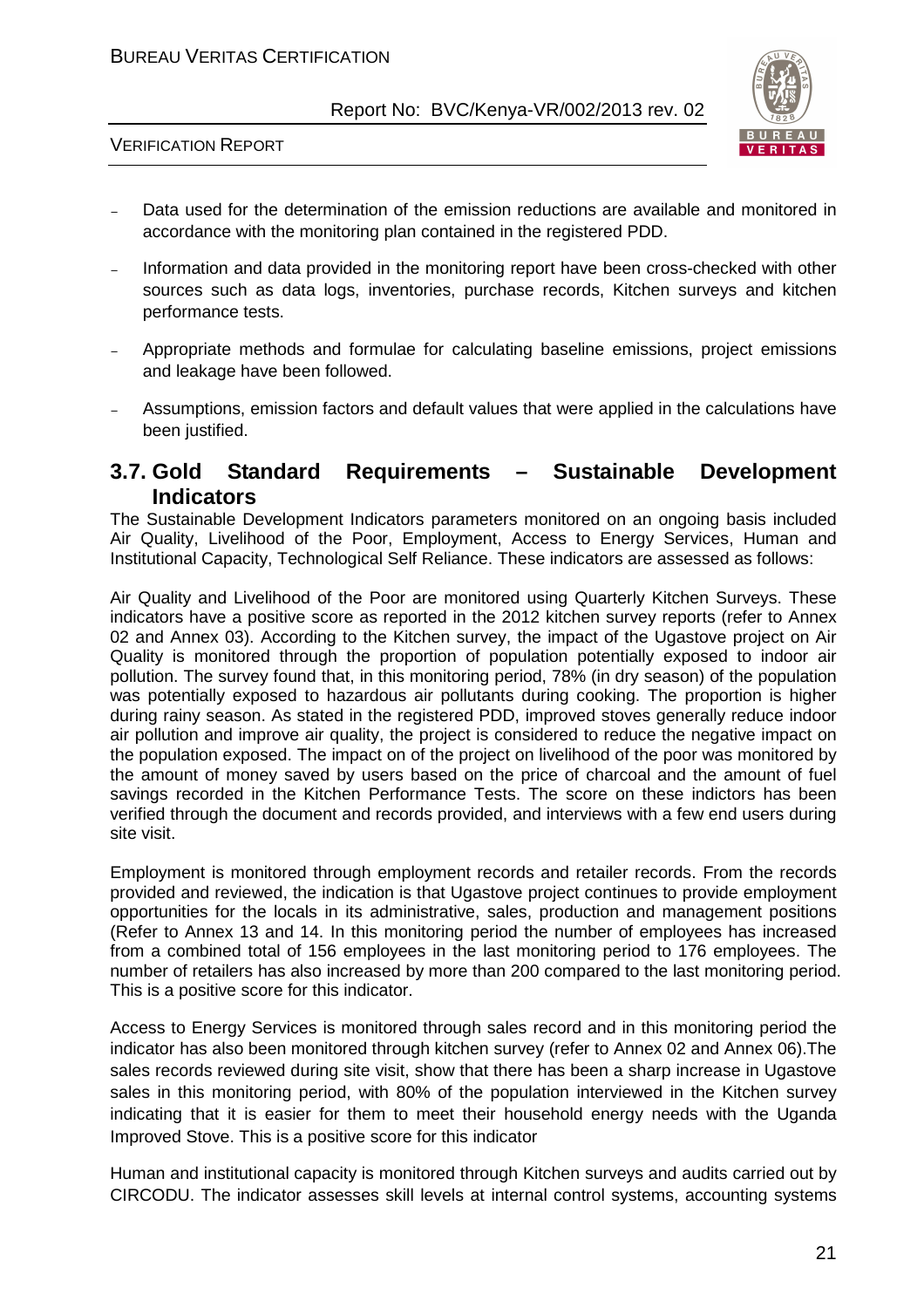#### BUREAU VERITAS CERTIFICATION

Report No: BVC/Kenya-VR/002/2013 rev. 02



VERIFICATION REPORT

e.g. in Quickbooks, human resource skills and improved manufacturing systems. Training records for formal and informal trainings were available during site visit assessment (Refer to annex 3, annex 11, Annex 13 and Annex 14), confirmation of trainings was also observed through employee interviews and observation of workshop operations.

Technological self-reliance – this indicator is monitored through estimation and observation. The PP cites the new stove manufacturing companies, started by former Ugastove employees, as examples indicating technological self-reliance. The verification team conducted a tour of the factories during the site visit conducted on  $28<sup>th</sup>$  to  $29<sup>th</sup>$  of January 2013. From this assessment the verification team considers that this sustainable development indicator has a positive score.

### **4. VERIFICATION OPINION**

Bureau Veritas Certification has performed the 5th periodic verification of Efficient Cooking with Ugastoves, Gold Standard Reference Number GS447, which is located in Plot 3848 Rwakiseta Close, Muyenga, Kampala, Uganda, and applying the methodology Improved Cook Stoves and Kitchen Regimes version 01. The verification was performed based on the requirements set for Voluntary Offset Projects under the Gold Standard, the CDM and relevant guidance provided by CMP and the CDM Executive Board.

The verification consisted of the following three phases: i) desk review of the project design, the baseline and monitoring plan; ii) follow-up interviews with project stakeholders; iii) resolution of outstanding issues and the issuance of the final verification report and opinion.

The management of JP Morgan Ventures is responsible for the preparation of the GHG emissions data and the reported GHG emission reductions of the project on the basis set out within the monitoring plan contained in the registered PDD. The development and maintenance of records and reporting procedures in accordance with that plan, including the calculation and determination of GHG emission reductions from the project, is the responsibility of the management of the project.

Bureau Veritas Certification has verified the project Monitoring Report version 02 dated 16 April 2013 for the reporting period as indicated below. Bureau Veritas Certification confirms that the project is implemented as described in the validated and registered project design documents. Installed equipment being essential for generating emission reductions run reliably and are calibrated appropriately. The monitoring system is in place and the Project is generating GHG emission reductions as a CDM project.

Bureau Veritas Certification can confirm that the GHG emission reductions are calculated without material misstatements. Our opinion relates to the projects' GHG emissions and resulting GHG emission reductions reported and related to the validated and registered project baseline, monitoring plan and its associated documents. Based on the evidence and information that are considered necessary to guarantee that GHG emission reductions are appropriately calculated, Bureau Veritas Certification confirms the following statement:

| Reporting period:   | 01/04/2012 to 31/12/2012                |
|---------------------|-----------------------------------------|
| Baseline emissions: | incorporated in ER calculation equation |
| Project emissions:  | incorporated in ER calculation equation |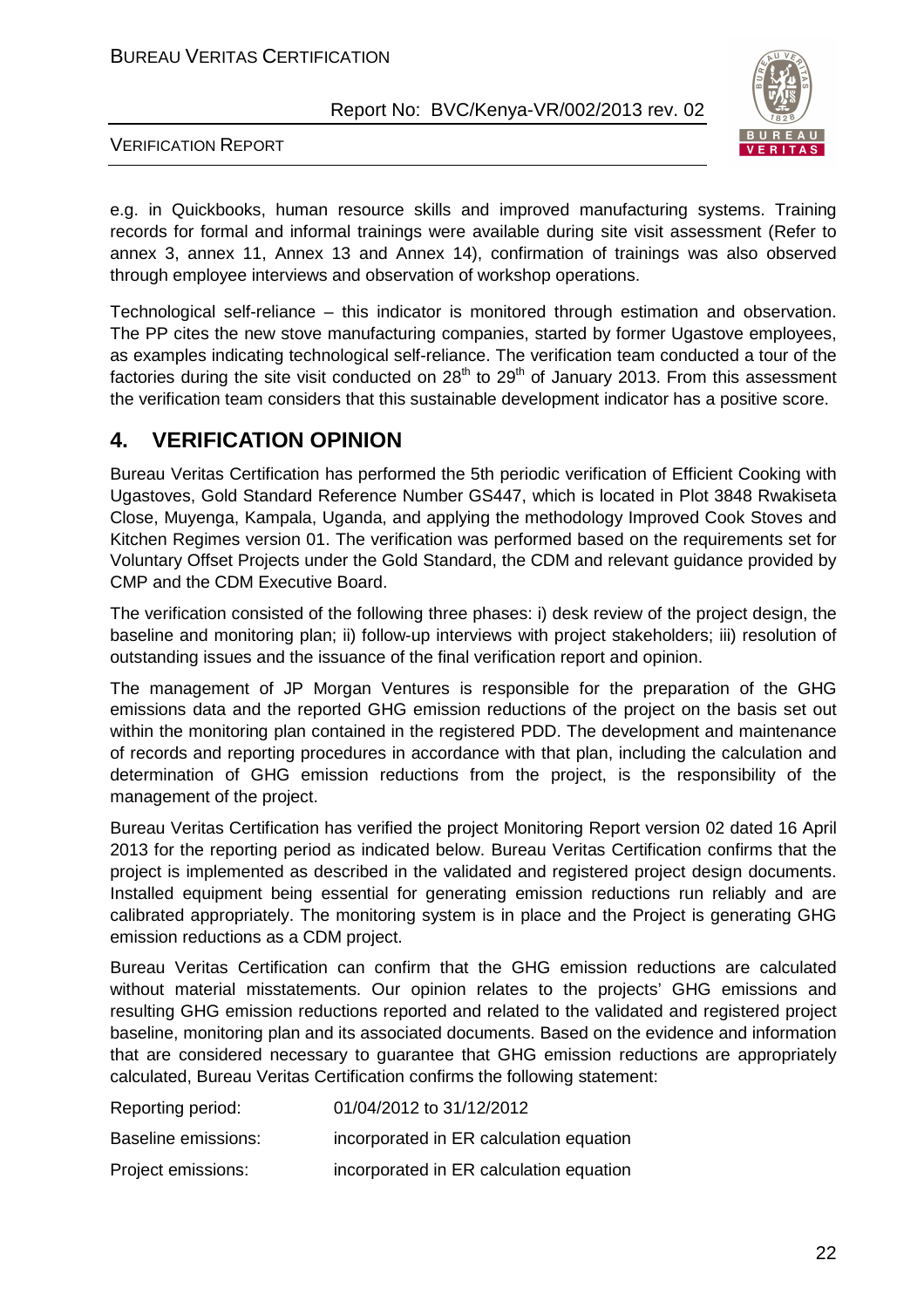

VERIFICATION REPORT

Leakage emissions:  $5\sqrt{9}$ <sub>2</sub> equivalents Emission Reductions:  $299,614t$  CO<sub>2</sub> equivalents

Juille ے

Mrs Virginie Vitiello Mr. James Chirchir Internal Technical Reviewer Team Leader 19/04/2013 19/04/2013

erri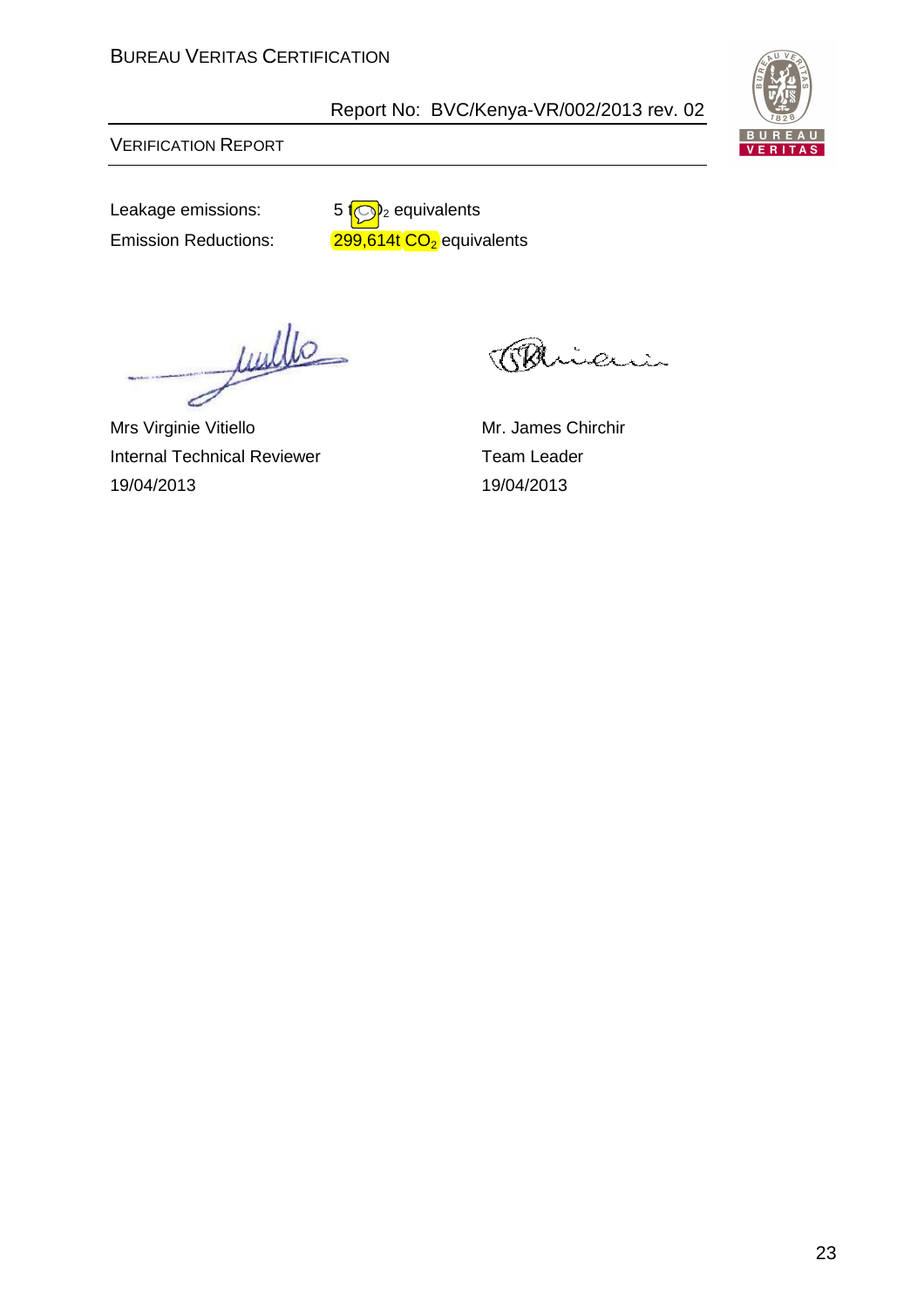

VERIFICATION REPORT

# **5. REFERENCES**

#### **Documents reviewed:**

- /1/ Registered PDD dated 24 March 2009, ref no.GS447
- /2/ Validation Report rev 4 dated 24/03/2009
- $/3/$ 4<sup>th</sup> Assessment verification report dated 10/09/2012
- /4/ Monitoring Report version 01, dated 28 January 2012
- /5/ Monitoring Report version 02, dated 16 April 2013
- /6/ ER Calculation Spreadsheet version 02, dated
- /7/ Improved Cook Stoves and Kitchen Regimes version 01
- /8/ Validation and Verification Standard Version 03.0 dated 23/11/2012
- /9/ CDM Monitoring & Management Manual
- /10/ Annexes: 01A, 01B, 02, 03, 04, 05, 06, 07, 08, 09, 10, 11, 12a, 12b, 12c, 12d, 12e, 13, 14, 15, 16, 17, 18, 19 and 20

#### **Persons interviewed:**

JP Morgan Ventures

/1/ Joash Obare (On behalf of JP Morgan)

Impact Carbon

- /2/ Caitlyn Toombs Program Manager
- /3/ Kai Carter Program Associate
- /4/ Louise Huttinger Project Coordinator
- /5/ John Gwillin Country Manager
- /6/ Micheal Ssemwogerere Business Dev. Manager Ugastoves

#### CIRCODU

| /7/ | Juliet Kyayesimira | <b>Secretary General</b> |
|-----|--------------------|--------------------------|
|-----|--------------------|--------------------------|

- /8/ Alice Kwesiga Operations Manager
- /9/ Fred Isabirye Field Manager
-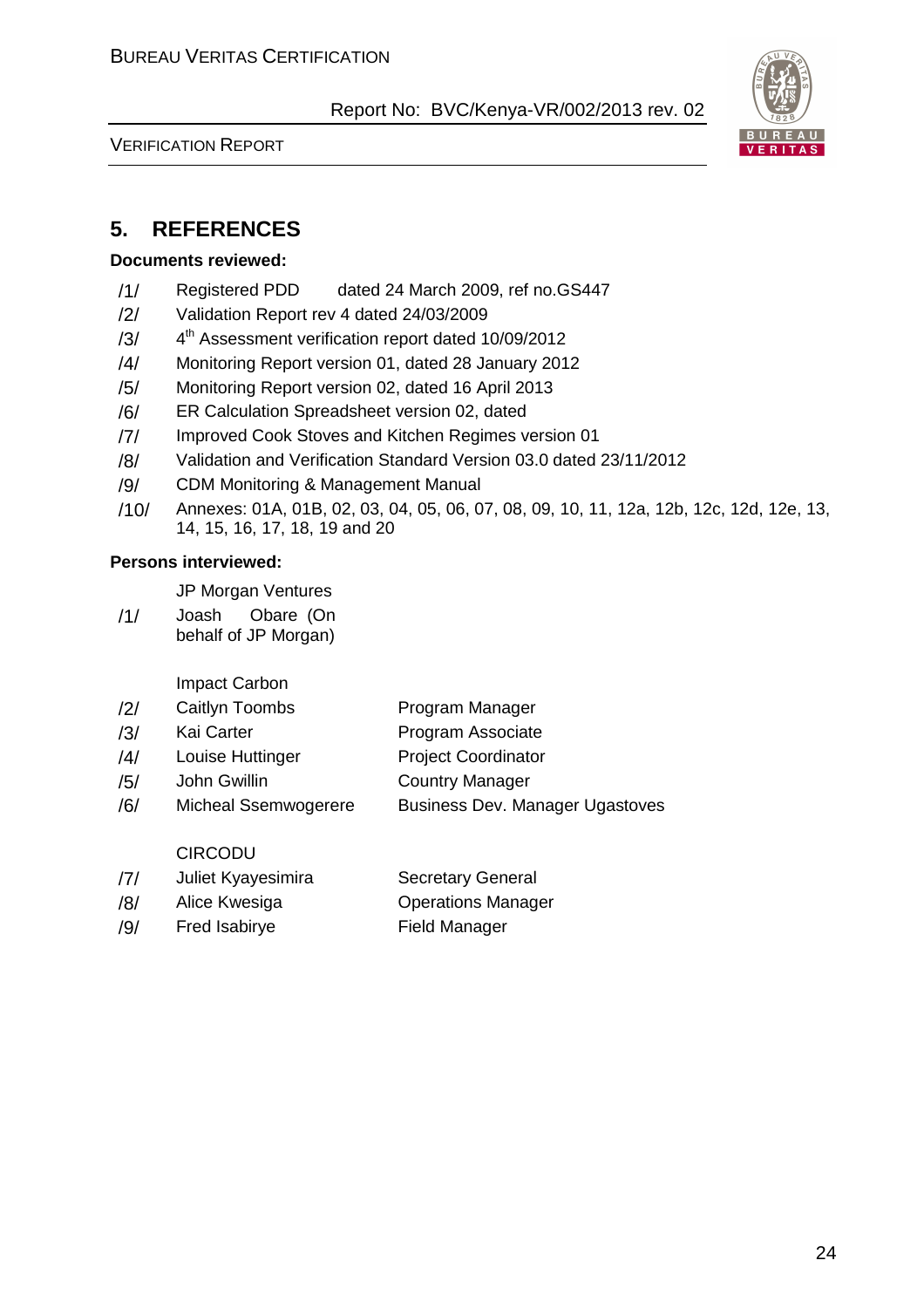

#### VERIFICATION REPORT



# **6. CURRICULA VITAE OF THE DOE'S VERIFICATION TEAM MEMBERS**

| Mr Samuel Mayieko | <b>Bureau Veritas</b><br>Certification, Kenya | Team Member, Climate Change Verifier.<br>He has a degree in Chemical engineering and has had 4 years experience in manufacturing<br>industry before joining BV. He is an experienced management systems Lead auditor on EMS<br>& QMS and has been trained on CDM Lead verifier course and Energy Management system<br>course. He has conducted validation/verification of more than 5 CDM/GS projects. |
|-------------------|-----------------------------------------------|--------------------------------------------------------------------------------------------------------------------------------------------------------------------------------------------------------------------------------------------------------------------------------------------------------------------------------------------------------------------------------------------------------|
|                   |                                               |                                                                                                                                                                                                                                                                                                                                                                                                        |
| Mr James Chirchir | <b>Bureau Veritas</b>                         | Team Leader, Climate Change Lead Verifier,                                                                                                                                                                                                                                                                                                                                                             |
|                   | Certification, Kenya                          | He has a degree in Physics with over 7 years experience in renewable energy and climate                                                                                                                                                                                                                                                                                                                |

|                       |                       | change out of which 5 years have been in CDM. He has been trained on CDM verification,<br>QMS and EMS auditing, as Lead auditor. He has been involved as in at least 4 CDM projects<br>as team member. |
|-----------------------|-----------------------|--------------------------------------------------------------------------------------------------------------------------------------------------------------------------------------------------------|
|                       |                       |                                                                                                                                                                                                        |
| Mrs Virginie Vitiello | <b>Bureau Veritas</b> | Technical Reviewer, Climate Change Lead Verifier.                                                                                                                                                      |

| Certification, Congo | MSc. in chemical engineering with more than 8 years of experience in the field of<br>environment and climate change with related expertise in Chemical, Oil & Gas and Energy<br>sector. She is an auditor with Bureau Veritas Certification for Environment Management<br>System, Quality Management System and Corporate Sustainability and a lead auditor for<br>EUETS Verification and carbon accounting. She has done consultancy and training on<br>energy management system, carbon accounting and carbon management. She has<br>undergone intensive training on Clean Development Mechanism and has been involved in<br>the validation and verification processes of CDM projects in Asia, Middle-East and Africa and<br>JI projects in France and Russia. |
|----------------------|-------------------------------------------------------------------------------------------------------------------------------------------------------------------------------------------------------------------------------------------------------------------------------------------------------------------------------------------------------------------------------------------------------------------------------------------------------------------------------------------------------------------------------------------------------------------------------------------------------------------------------------------------------------------------------------------------------------------------------------------------------------------|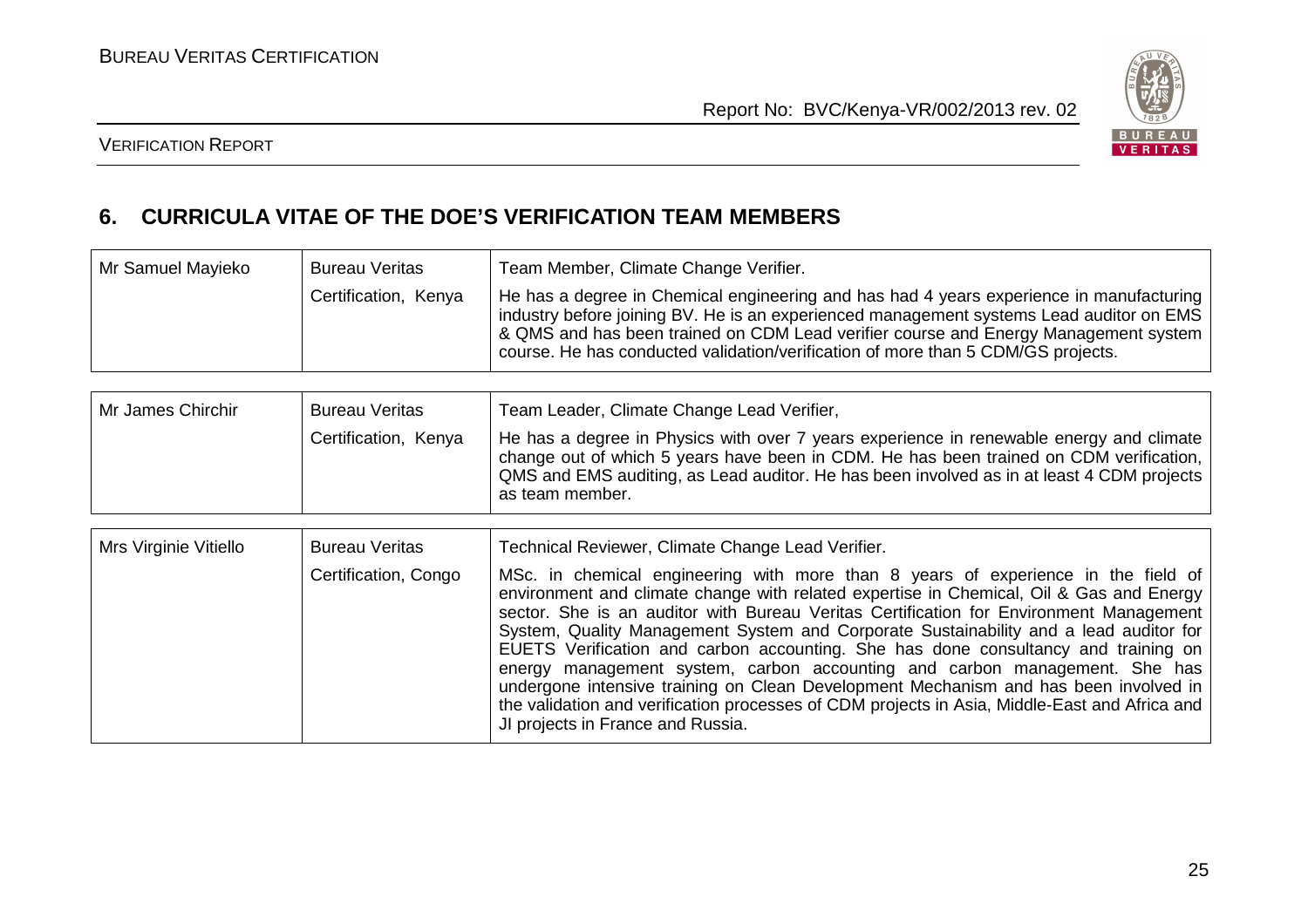

| Mr. James Mwaniki | Technical Specialist, | Team Member, Technical Review.                                                                                                                                                                                                                                                                                                                                                                                                                                     |  |  |  |  |  |
|-------------------|-----------------------|--------------------------------------------------------------------------------------------------------------------------------------------------------------------------------------------------------------------------------------------------------------------------------------------------------------------------------------------------------------------------------------------------------------------------------------------------------------------|--|--|--|--|--|
|                   | Kenya                 | Graduate in Electrical Engineering with over 25 years of experience power generation and energy<br>demand and distribution as well as in energy management audits. He is the technical expert &<br>supported this Validation                                                                                                                                                                                                                                       |  |  |  |  |  |
|                   |                       |                                                                                                                                                                                                                                                                                                                                                                                                                                                                    |  |  |  |  |  |
| Gertjan Schut     | Statistician,         | <b>Statistical specialist</b><br>A PhD graduate in Corporate Finance and strategy, he has been involved in financial reviews of<br>several CDM projects. Graduate in Master of Science in Business Administration. He has 5 years'<br>work experience as a senior consultant with PriceWaterhouse Coopers (PWC), corporate finance,<br>4 years' experience as a senior manager, Sustainability and Energy in IBM Venture Capital group<br><b>EMEA/Asia Pacific</b> |  |  |  |  |  |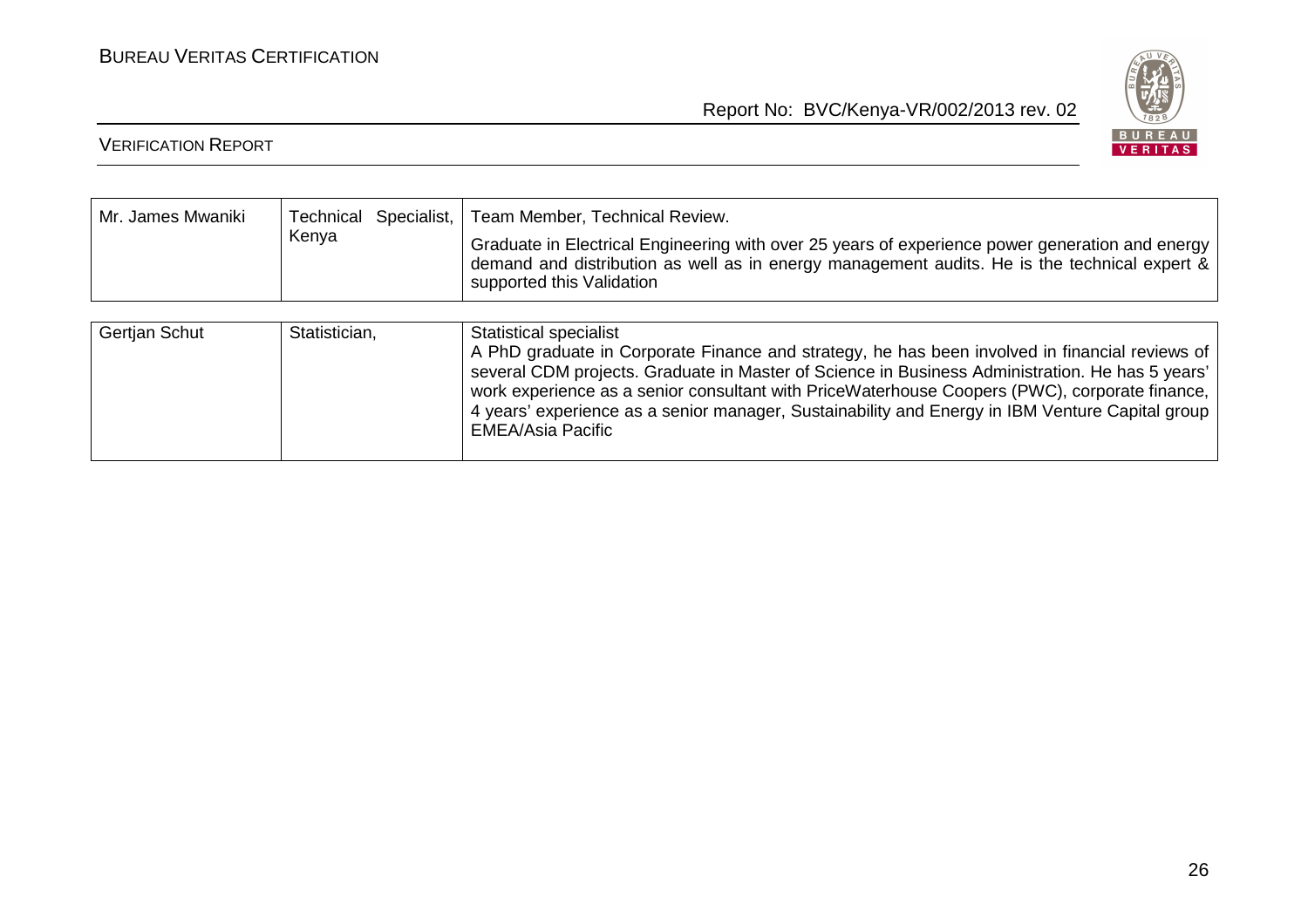

VERIFICATION REPORT

# **APPENDIX A: CDM PROJECT VERIFICATION PROTOCOL**

| <b>CHECKLIST QUESTION</b>                                                                                                                            | Ref.       | Ş   | <b>COMMENTS</b>                                                                                                                                                                                                                                                                                                                                                                                                                                                                                                                                                                                                                                                                                                                                                                                            | <b>Draft Concl</b> | <b>Final</b><br><b>Concl</b> |
|------------------------------------------------------------------------------------------------------------------------------------------------------|------------|-----|------------------------------------------------------------------------------------------------------------------------------------------------------------------------------------------------------------------------------------------------------------------------------------------------------------------------------------------------------------------------------------------------------------------------------------------------------------------------------------------------------------------------------------------------------------------------------------------------------------------------------------------------------------------------------------------------------------------------------------------------------------------------------------------------------------|--------------------|------------------------------|
|                                                                                                                                                      |            |     |                                                                                                                                                                                                                                                                                                                                                                                                                                                                                                                                                                                                                                                                                                                                                                                                            |                    |                              |
| <b>Compliance of the project implementation with</b><br>1<br>the registered project design document a Has the<br>implementation and operation of the |            |     |                                                                                                                                                                                                                                                                                                                                                                                                                                                                                                                                                                                                                                                                                                                                                                                                            |                    |                              |
| It is assessed if the GS VER project activity has<br>been implemented and operated as per the<br>registered PDD                                      |            | 226 |                                                                                                                                                                                                                                                                                                                                                                                                                                                                                                                                                                                                                                                                                                                                                                                                            |                    |                              |
| Are all physical features of the proposed GS<br>a<br>VER project activity, proposed in the registered<br>PDD, in place?                              | <b>VVS</b> | 227 | Yes.<br>The physical features of the proposed GS VER project<br>activity were in place as per the site visit, 28/01/13 to<br>29/01/13 by the verifiers. During the site visit, the<br>verification team made a tour of the production<br>facilities (that is the factories where stoves are<br>produced and assembled) to assess the production<br>process of the stoves and sales process. The<br>verification team also reviewed records (including<br>sales records, employment records and fuel usage<br>records) and had an interview with the management.<br>The team established that in each production facility,<br>there exits a production unit, sales department/unit<br>and administration/management department/unit.<br>CR <sub>1</sub><br>The date of the monitoring report<br>provided is | CR <sub>1</sub>    | <b>OK</b>                    |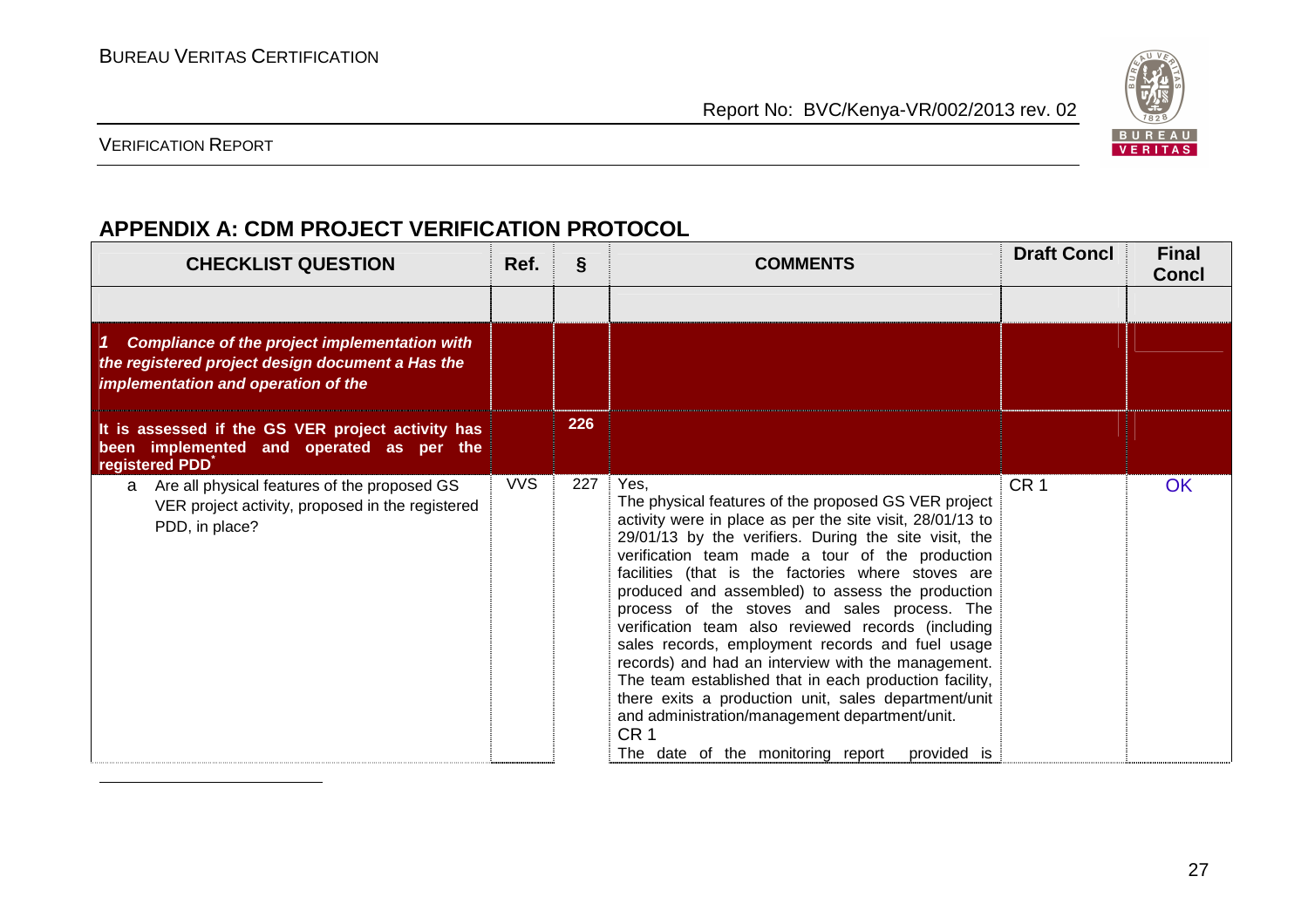

| <b>CHECKLIST QUESTION</b>                                                                                                                                      | Ref.       | Ş   | <b>COMMENTS</b>                                                                                                                                                                                                                                                                                                                                                                                                                                                                                                               | <b>Draft Concl</b> | <b>Final</b><br><b>Concl</b> |
|----------------------------------------------------------------------------------------------------------------------------------------------------------------|------------|-----|-------------------------------------------------------------------------------------------------------------------------------------------------------------------------------------------------------------------------------------------------------------------------------------------------------------------------------------------------------------------------------------------------------------------------------------------------------------------------------------------------------------------------------|--------------------|------------------------------|
|                                                                                                                                                                |            |     |                                                                                                                                                                                                                                                                                                                                                                                                                                                                                                                               |                    |                              |
|                                                                                                                                                                |            |     | indicated as:<br>Last date of edit: 28 January 2012<br>Is this date correct?                                                                                                                                                                                                                                                                                                                                                                                                                                                  |                    |                              |
| Have the project participants operated the<br>b<br>proposed GS VER project activity as per the<br>registered PDD?                                              | <b>VVS</b> | 227 | Yes.<br>From observations during site visit, review of records<br>and interview with stakeholders, The verification team<br>established that the project has continued to produce<br>and sell energy efficient cook stoves. Additional<br>production units have been added into the project<br>producing similar stoves with comparable efficiency as<br>the original stoves During site visit the verification<br>team did not find any deviation in the implementation<br>of the project activity, from the registered PDD. | OK                 | <b>OK</b>                    |
| Was an on-site visit conducted?<br>C                                                                                                                           | <b>VVS</b> | 227 | Yes, a site was conducted on the 28/01/1 to 29/01/13<br>by the verifiers James Chirchir and Samuel Mayieko                                                                                                                                                                                                                                                                                                                                                                                                                    | OK                 | <b>OK</b>                    |
| If not, justify the rationale of the decision.<br>d                                                                                                            | <b>VVS</b> | 227 | N/A                                                                                                                                                                                                                                                                                                                                                                                                                                                                                                                           | <b>OK</b>          | <b>OK</b>                    |
| <b>Compliance of the monitoring plan with the</b><br>$\mathbf{2}$<br>monitoring methodology including applicable<br>tool(s)                                    |            |     |                                                                                                                                                                                                                                                                                                                                                                                                                                                                                                                               |                    |                              |
| It Is assessed if the monitoring plan of the<br>proposed CDM project activity is in accordance<br>with the applied methodology including applicable<br>tool(s) | <b>VVS</b> | 229 |                                                                                                                                                                                                                                                                                                                                                                                                                                                                                                                               |                    |                              |
| Is the project implementation in accordance with<br>a<br>the provisions of the registered PDD and/or an                                                        | <b>VVS</b> | 230 | Yes. During site visit the verification team did not find<br>any deviation in the implementation of the project<br>activity, from the registered PDD.                                                                                                                                                                                                                                                                                                                                                                         | OK.                | <b>OK</b>                    |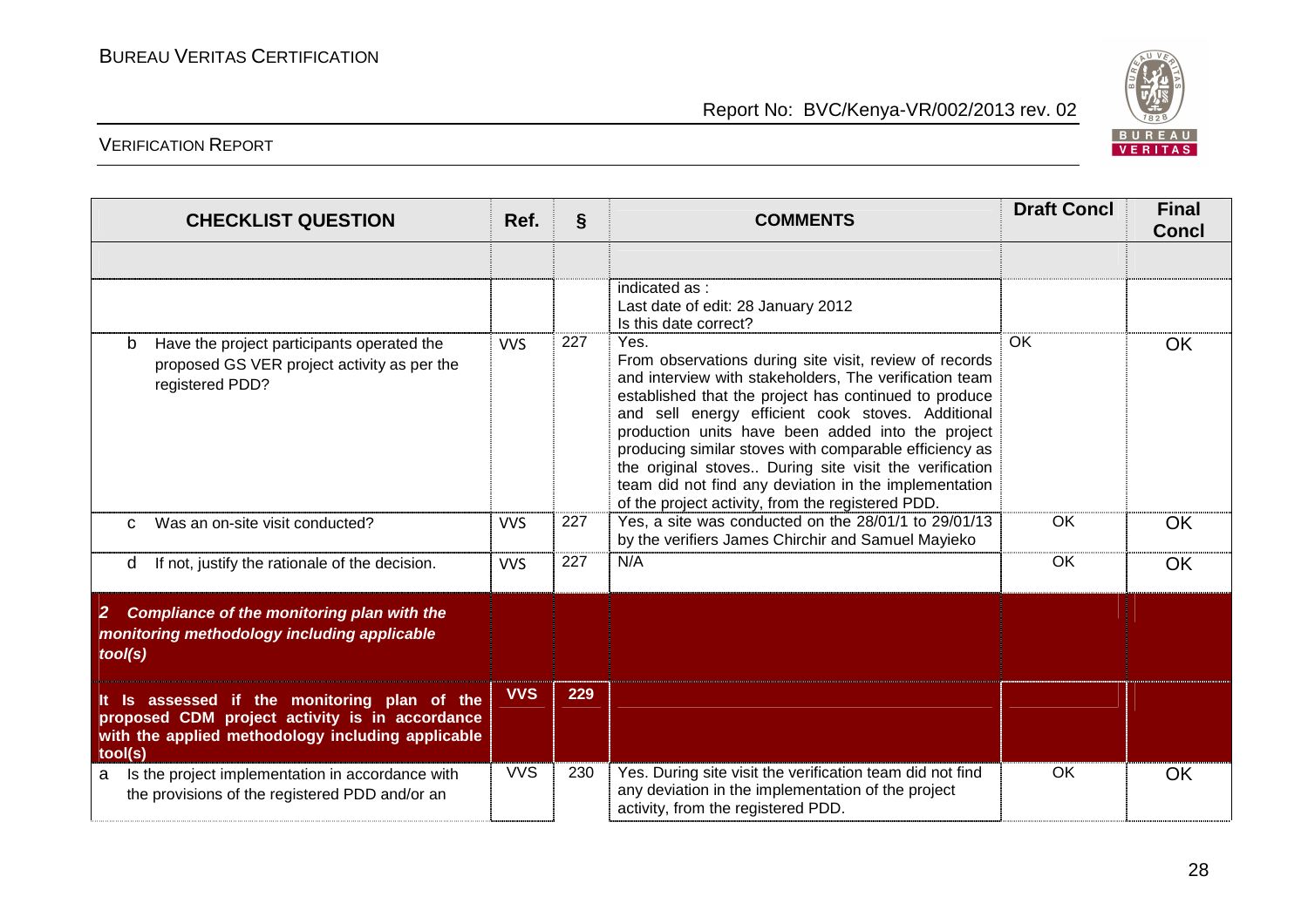

|   | <b>CHECKLIST QUESTION</b>                                                                                                                                                                                                                                         | Ref.       | $\S$ | <b>COMMENTS</b>                                                                                                                                                                                                                                                                                                                                                   | <b>Draft Concl</b> | <b>Final</b><br><b>Concl</b> |
|---|-------------------------------------------------------------------------------------------------------------------------------------------------------------------------------------------------------------------------------------------------------------------|------------|------|-------------------------------------------------------------------------------------------------------------------------------------------------------------------------------------------------------------------------------------------------------------------------------------------------------------------------------------------------------------------|--------------------|------------------------------|
|   |                                                                                                                                                                                                                                                                   |            |      |                                                                                                                                                                                                                                                                                                                                                                   |                    |                              |
|   | approved revised PDD?                                                                                                                                                                                                                                             |            |      |                                                                                                                                                                                                                                                                                                                                                                   |                    |                              |
| b | Are there any monitoring aspects of the project<br>activity that are not specified in the methodology,<br>particularly in the case of small-scale<br>methodologies (e.g. additional monitoring<br>parameters, monitoring frequency and calibration<br>frequency)? | <b>VVS</b> | 231  | No. All relevant aspects of the project activity are<br>monitored in accordance to registered GS-VER-PDD                                                                                                                                                                                                                                                          | <b>OK</b>          | <b>OK</b>                    |
| 3 | <b>Compliance of monitoring activities with the</b><br>registered monitoring plan                                                                                                                                                                                 |            |      |                                                                                                                                                                                                                                                                                                                                                                   |                    |                              |
| 4 | It is assessed if monitoring of reductions in<br>GHG emissions to result from the proposed GS -<br>VER project activity is implemented in accordance<br>with the monitoring plan contained in the<br>registered PDD or the accepted revised monitoring<br>plan.   | <b>VVS</b> | 233  |                                                                                                                                                                                                                                                                                                                                                                   |                    |                              |
| a | Have the monitoring plan and the applied<br>methodology been properly implemented and<br>followed by the project participants?                                                                                                                                    | <b>VVS</b> | 234  | Yes, The PP follows the monitoring plan in the<br>registered PDD which applies the GS monitoring<br>methodology Improved Cook-Stoves and Kitchen<br>Regimes version 01. The PP has, however, adopted<br>the Version 3 (Technologies and Practices to Displace<br>Decentralized Thermal Energy Consumption<br>11/04/2011) approach for usage monitoring across the | CR <sub>2</sub>    |                              |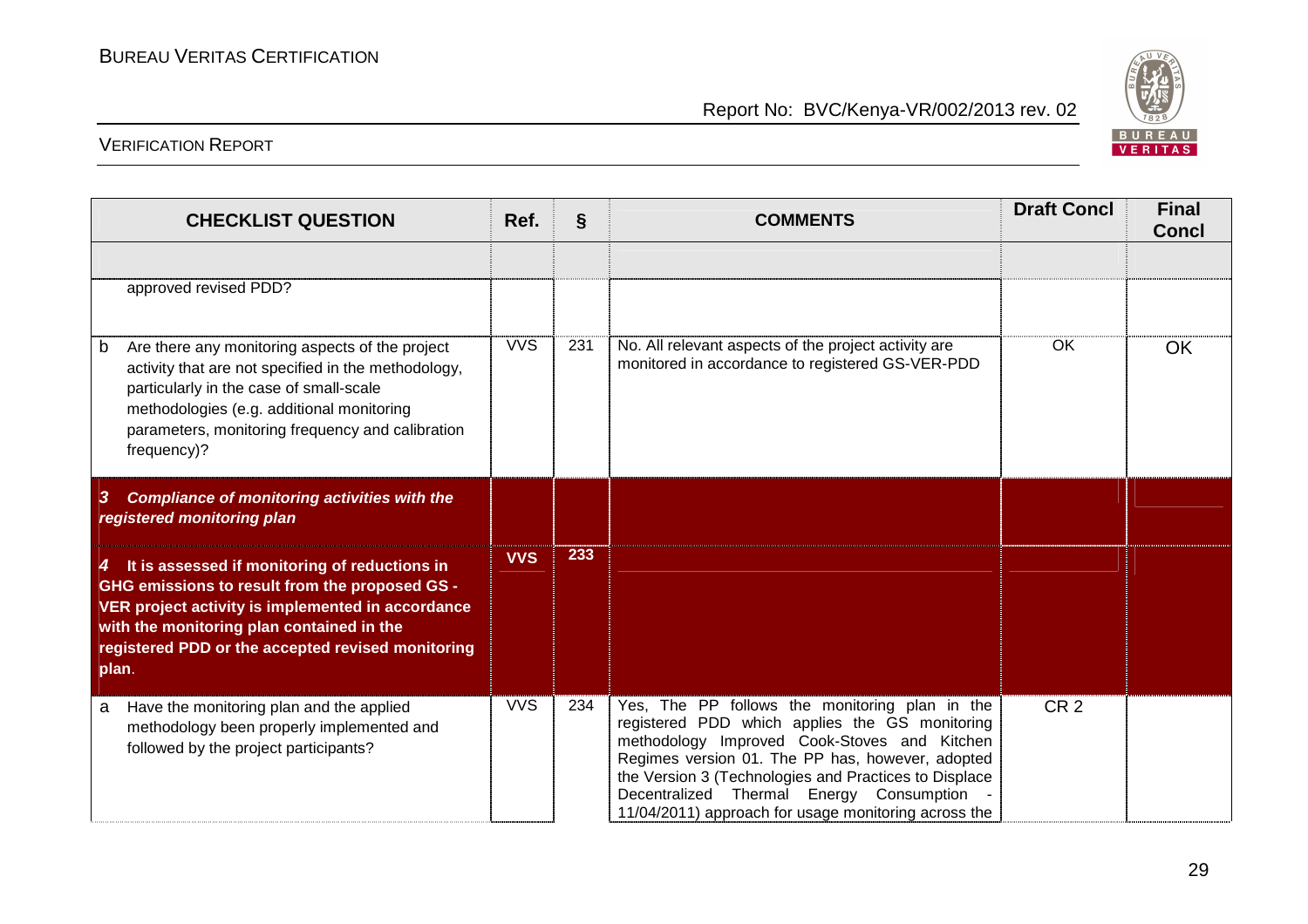

| <b>CHECKLIST QUESTION</b>                                                                                                          | Ref.       | $\S$ | <b>COMMENTS</b>                                                                                                                                                                                                                                                                               | <b>Draft Concl</b> | <b>Final</b><br><b>Concl</b> |
|------------------------------------------------------------------------------------------------------------------------------------|------------|------|-----------------------------------------------------------------------------------------------------------------------------------------------------------------------------------------------------------------------------------------------------------------------------------------------|--------------------|------------------------------|
|                                                                                                                                    |            |      |                                                                                                                                                                                                                                                                                               |                    |                              |
|                                                                                                                                    |            |      | charcoal stove population.<br>CR <sub>2</sub><br>Under monitoring methodology on page 8 of the<br>monitoring report, it is indicated that:<br>PP now applies a singular usage value across the<br>project population for the charcoal cluster, as<br>approved by the Gold Standard Foundation |                    |                              |
| Have all parameters stated in the monitoring plan,<br>b                                                                            | <b>VVS</b> | 234  | Please provide supporting evidence/reference since<br>the approach seems to differ from the registered PDD<br>and previous monitoring reports                                                                                                                                                 |                    |                              |
| the applied methodology and relevant GS - VER<br>requirements been sufficiently monitored and<br>updated as applicable, including: |            |      |                                                                                                                                                                                                                                                                                               |                    |                              |
| Project emission parameters?                                                                                                       | <b>VVS</b> | 234  | The Project emission parameters have been<br>incorporated into the emissions reductions equations<br>for all the stoves based on the Kitchen Surveys (KS<br>2012), Usage Surveys (2012) and Kitchen tests (KPT<br>2010 and KPT 2012). Reports have been provided<br>and reviewed              | <b>OK</b>          | <b>OK</b>                    |
| Baseline emission parameters?<br>ΪĹ.                                                                                               | <b>VVS</b> | 234  | The baseline emission parameters have been<br>incorporated into the emissions reductions equations<br>for all the stoves based on the Kitchen Surveys and<br>Kitchen tests. Reports have been provided and                                                                                    | <b>OK</b>          | <b>OK</b>                    |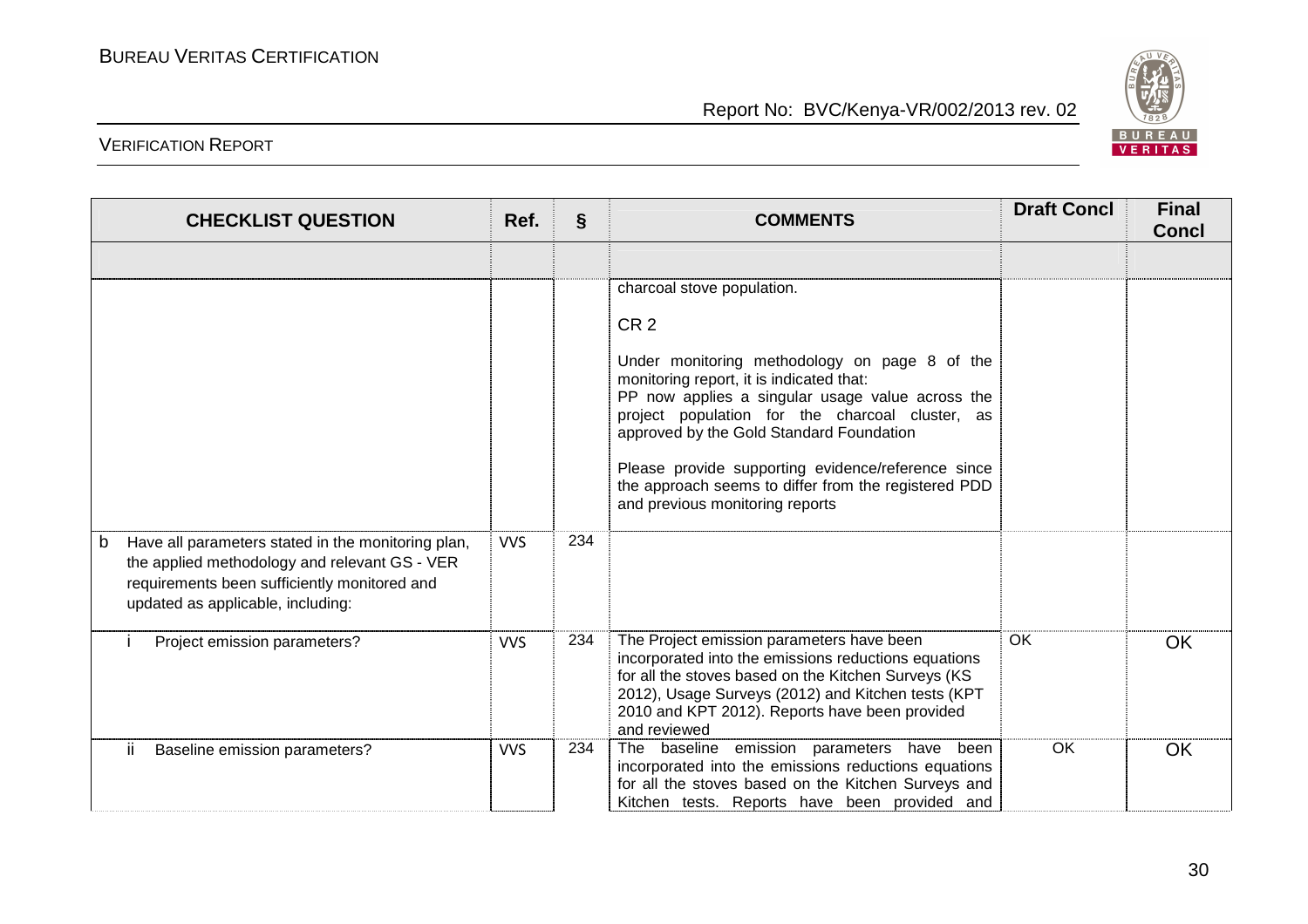

| <b>CHECKLIST QUESTION</b> | Ref. | c | <b>COMMENTS</b> | <b>Draft Concl</b> | <b>Final</b><br><b>Conci</b> |
|---------------------------|------|---|-----------------|--------------------|------------------------------|
|                           |      |   |                 |                    |                              |
|                           |      |   | reviewed.       |                    |                              |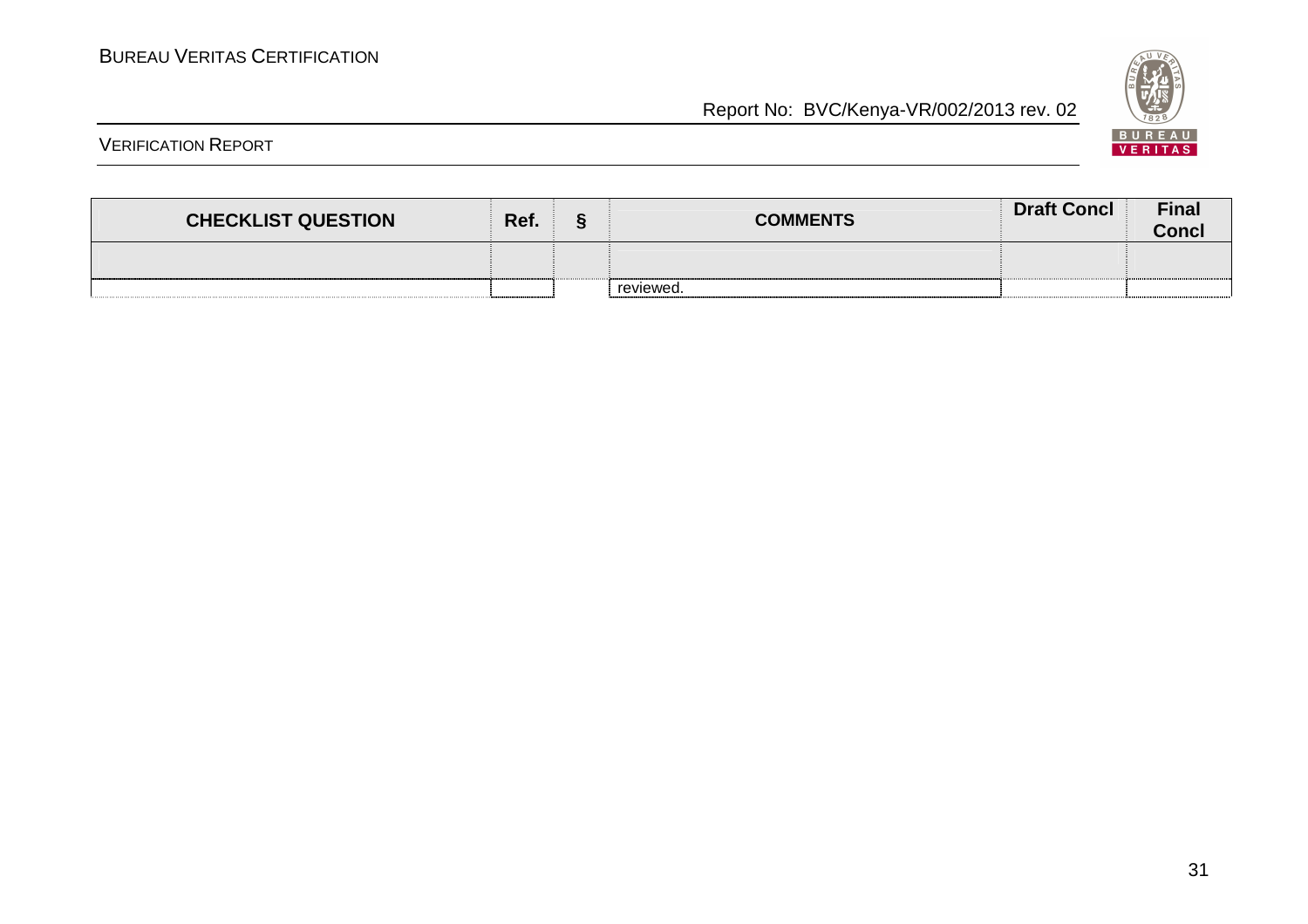

| <b>CHECKLIST QUESTION</b>                                                                                                                                                                                                     | Ref.       | $\S$ | <b>COMMENTS</b>                                                                                                                                                                                                                                                                                                                                                 | <b>Draft Concl</b> | <b>Final</b><br><b>Concl</b> |
|-------------------------------------------------------------------------------------------------------------------------------------------------------------------------------------------------------------------------------|------------|------|-----------------------------------------------------------------------------------------------------------------------------------------------------------------------------------------------------------------------------------------------------------------------------------------------------------------------------------------------------------------|--------------------|------------------------------|
| Leakage parameters?<br>Ш.                                                                                                                                                                                                     | <b>VVS</b> | 234  | Qualitative assessment through quarterly Kitchen<br>survey throughout the project period is used to<br>monitor leakage. Leakage due to fossil fuel use<br>production machinery such as an extruder and<br>spraying machine has been accounted for in ER<br>calculations. Electronic records were provided and<br>cross checked with invoices during site visit. | OK                 | <b>OK</b>                    |
| Management and operational system: the<br>iv<br>responsibilities and authorities for monitoring<br>and reporting are in accordance with the<br>responsibilities and authorities stated in the<br>monitoring plan?             | <b>VVS</b> | 234  | The management and operational system for<br>monitoring and reporting of the project activities has<br>been defined in the established Organizational charts<br>and Partner staff list provided. These have been<br>verified during the site and interview with relevant<br>persons.                                                                            | <b>OK</b>          | <b>OK</b>                    |
| Is the accuracy of equipment used for monitoring in<br>c<br>accordance with the relevant guidance provided by<br>the GS Requirement and are equipment controlled<br>and calibrated in accordance with the monitoring<br>plan? | <b>VVS</b> | 234  | Calibration records for Equipment used by CIRCODU<br>have been provided onsite. They have been reviewed<br>and found acceptable.                                                                                                                                                                                                                                | OK                 | <b>OK</b>                    |
| Are monitoring results consistently recorded as<br>per approved frequency?                                                                                                                                                    | <b>VVS</b> | 234  | Yes, Kitchen Surveys have been conducted quarterly<br>as required, Usage Survey has been done annually as<br>required and KPT has been conducted Biennially as<br>required.                                                                                                                                                                                     | <b>OK</b>          | <b>OK</b>                    |
| ii.<br>Have quality assurance and quality control<br>procedures been applied in accordance with<br>the monitoring plan?                                                                                                       | <b>VVS</b> | 234  | Yes. Quality checks have been performed periodically<br>by CIRCODU for the project databases                                                                                                                                                                                                                                                                    | OK                 | <b>OK</b>                    |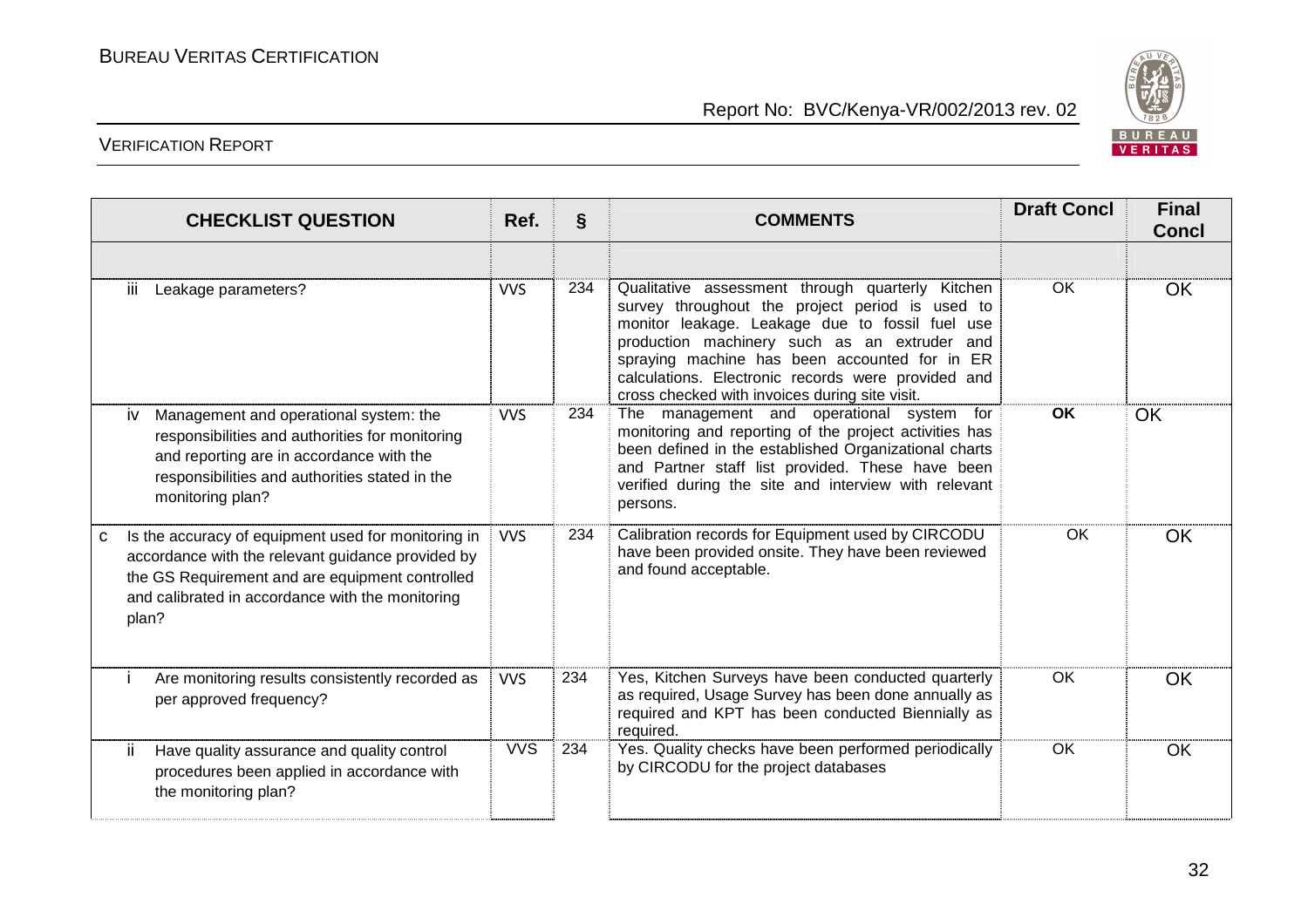

|   | <b>CHECKLIST QUESTION</b>                                                                                                                                                                                                                                                                                                                        | $\S$<br>Ref.<br><b>COMMENTS</b> |     | <b>Draft Concl</b>                                                                                                                                                                                                                                                                                                          | <b>Final</b><br><b>Concl</b> |           |
|---|--------------------------------------------------------------------------------------------------------------------------------------------------------------------------------------------------------------------------------------------------------------------------------------------------------------------------------------------------|---------------------------------|-----|-----------------------------------------------------------------------------------------------------------------------------------------------------------------------------------------------------------------------------------------------------------------------------------------------------------------------------|------------------------------|-----------|
|   |                                                                                                                                                                                                                                                                                                                                                  |                                 |     |                                                                                                                                                                                                                                                                                                                             |                              |           |
| 5 | <b>Compliance with calibration frequency</b><br>requirements for measuring instruments                                                                                                                                                                                                                                                           |                                 |     |                                                                                                                                                                                                                                                                                                                             |                              |           |
| a | Is the calibration of those measuring equipment<br>that have an impact on the claimed emission<br>reductions conducted by the project participants at<br>a frequency specified in the applied monitoring<br>methodology and/or the monitoring plan?                                                                                              | <b>VVS</b>                      | 237 | The project activity type does not involve direct<br>measurement of parameters. However in performing<br>Kitchen Performance Tests (KPT), CIRCODU has<br>calibrated the equipment used. Calibration records for<br>Equipment used by CIRCODU have been provided<br>onsite. They have been reviewed and found<br>acceptable. | OK                           | OK        |
| b | During verification of a certain monitoring period,<br>has the calibration been delayed and has the<br>calibration has been implemented after the<br>monitoring period in consideration (i.e. the results<br>of delayed calibration are available)?                                                                                              | <b>VVS</b>                      | 238 | <b>No</b>                                                                                                                                                                                                                                                                                                                   | OK                           | <b>OK</b> |
| C | If yes, is the following conservative approach<br>adopted in the calculation of emission reductions?                                                                                                                                                                                                                                             | <b>VVS</b>                      | 238 | N/A                                                                                                                                                                                                                                                                                                                         | <b>OK</b>                    | <b>OK</b> |
|   | Applying the maximum permissible error of<br>the instrument to the measured values taken<br>during the period between the scheduled date<br>of calibration and the actual date of calibration,<br>if the results of the delayed calibration do not<br>show any errors in the measuring equipment, or<br>if the error is smaller than the maximum | <b>VVS</b>                      | 238 | N/A                                                                                                                                                                                                                                                                                                                         | <b>OK</b>                    | <b>OK</b> |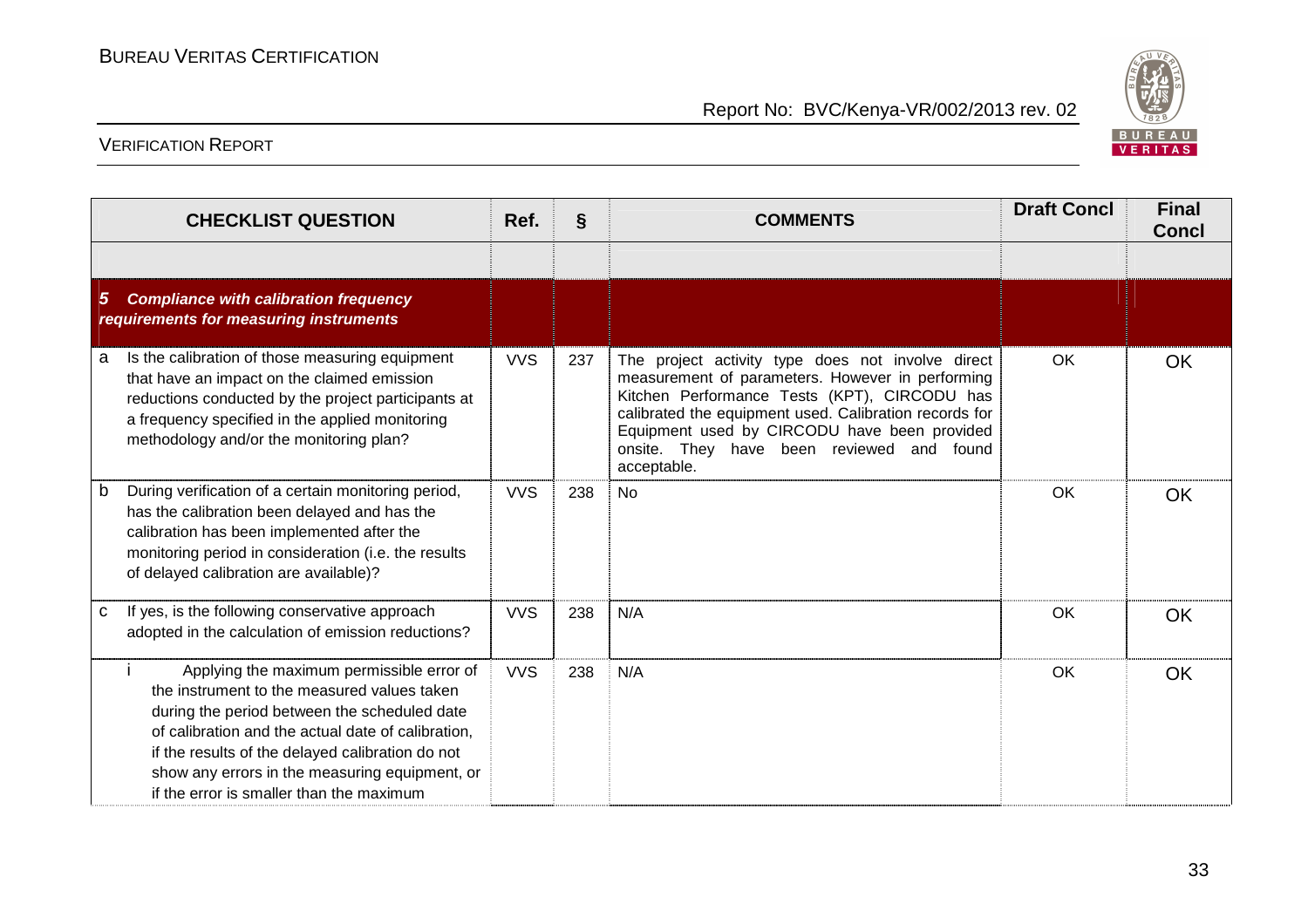

| <b>CHECKLIST QUESTION</b>                                                                                                                                                                                                                                                                                                                                                                                  | Ref.       | $\S$ | <b>COMMENTS</b> | <b>Draft Concl</b> | <b>Final</b><br><b>Concl</b> |
|------------------------------------------------------------------------------------------------------------------------------------------------------------------------------------------------------------------------------------------------------------------------------------------------------------------------------------------------------------------------------------------------------------|------------|------|-----------------|--------------------|------------------------------|
|                                                                                                                                                                                                                                                                                                                                                                                                            |            |      |                 |                    |                              |
| permissible error; or                                                                                                                                                                                                                                                                                                                                                                                      |            |      |                 |                    |                              |
| Applying the error identified in the delayed<br>calibration test, if the error is beyond the<br>maximum permissible error of the measuring<br>equipment.                                                                                                                                                                                                                                                   |            |      | N/A             | OK                 | OK                           |
| Has the error has been applied:<br>d.                                                                                                                                                                                                                                                                                                                                                                      | <b>VVS</b> | 239  | N/A             | OK                 | OK                           |
| In a conservative manner, such that<br>i.<br>the adjusted measured values of the<br>delayed calibration shall result in fewer<br>claimed emission reductions?                                                                                                                                                                                                                                              | <b>VVS</b> | 239  | N/A             | OK                 | OK                           |
| Applying the error identified in the<br>ii.<br>delayed calibration test, if the error is<br>beyond the maximum permissible error<br>of the measuring equipment.                                                                                                                                                                                                                                            | <b>VVS</b> | 239  | N/A             | OK                 | OK                           |
| In cases where the results of the delayed<br>$e_{1}$<br>calibration are not available, or the calibration<br>has not been conducted at the time of<br>verification, prior to finalizing verification, were<br>the project participants requested to conduct<br>the required calibration have the project<br>participants calculated the emission reductions<br>conservatively using the approach mentioned | <b>VVS</b> | 240  | N/A             | OK                 | OK                           |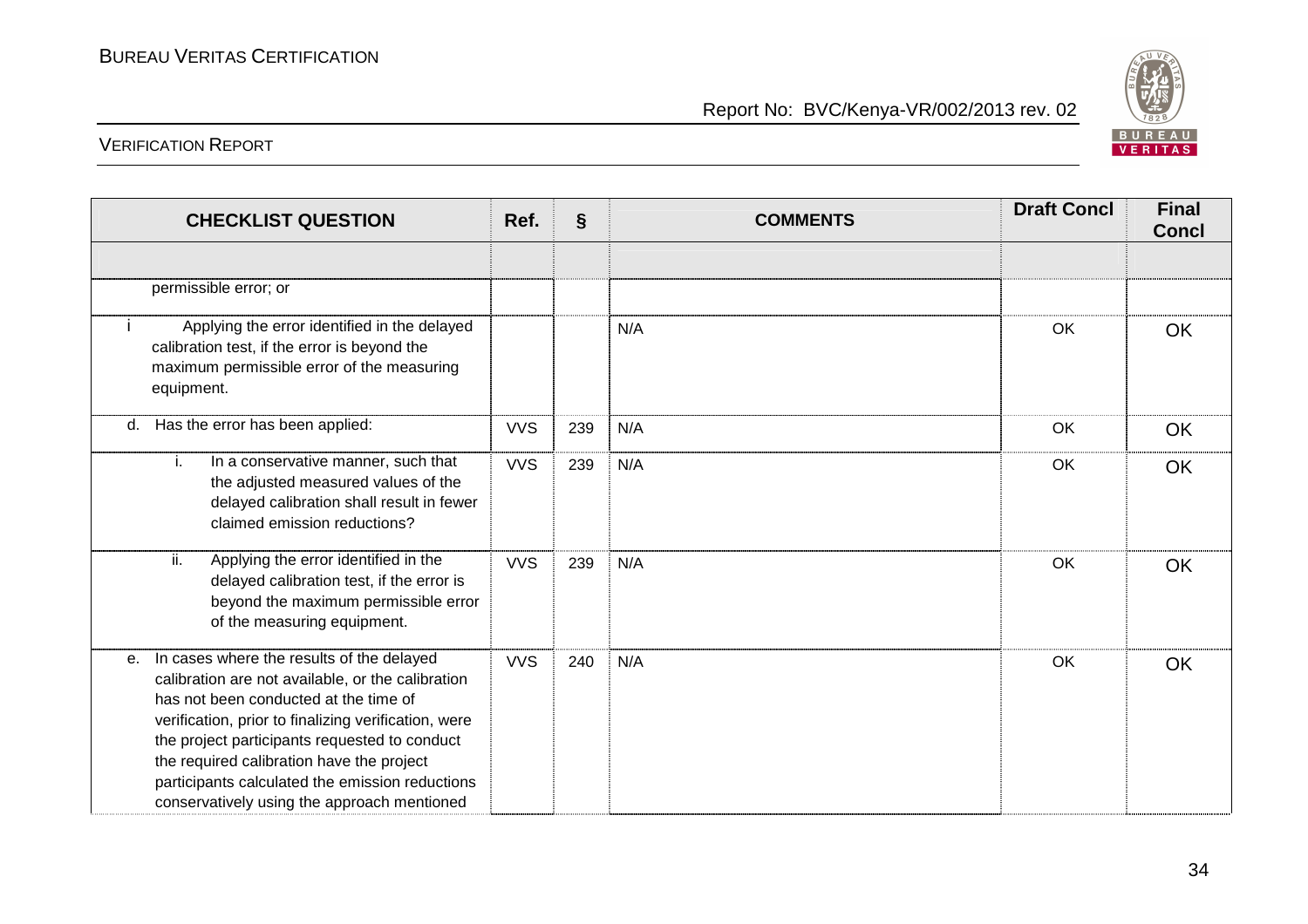

| <b>CHECKLIST QUESTION</b>                                                                         |                                                                                                                                                                                                   | Ref.       | $\S$ | <b>COMMENTS</b> | <b>Draft Concl</b> | <b>Final</b><br><b>Concl</b> |
|---------------------------------------------------------------------------------------------------|---------------------------------------------------------------------------------------------------------------------------------------------------------------------------------------------------|------------|------|-----------------|--------------------|------------------------------|
|                                                                                                   |                                                                                                                                                                                                   |            |      |                 |                    |                              |
| in item "c" above                                                                                 |                                                                                                                                                                                                   |            |      |                 |                    |                              |
| f.<br>monitoring plan?                                                                            | Is it possible for the project participants to<br>conduct the calibration at a frequency specified<br>by either the applied methodology, guidance<br>provided by the Board, and/or the registered | <b>VVS</b> | 241  | N/A             | <b>OK</b>          | <b>OK</b>                    |
| If no, were the requirements for post<br>a.<br>VVS, followed?                                     | registration changes, in section of E of the                                                                                                                                                      | <b>VVS</b> | 241  | N/A             | OK                 | <b>OK</b>                    |
| Does the monitoring methodology or the<br>h.<br>calibration frequency for measuring<br>equipment? | monitoring plan specify any requirements for                                                                                                                                                      | <b>VVS</b> | 242  | N/A             | <b>OK</b>          | <b>OK</b>                    |
| Ι.<br>local/national standards, or as per the<br>manufacturer's specification?                    | If no, are the equipment calibrated either in<br>accordance with the specifications of the                                                                                                        | <b>VVS</b> | 242  | N/A             | OK                 | <b>OK</b>                    |
| were international standards used?                                                                | If neither local/national standards nor the<br>manufacturer's specification are available,                                                                                                        | <b>VVS</b> | 242  | N/A             | <b>OK</b>          | <b>OK</b>                    |
| Assessment of data and calculation of<br>2                                                        |                                                                                                                                                                                                   |            |      |                 |                    |                              |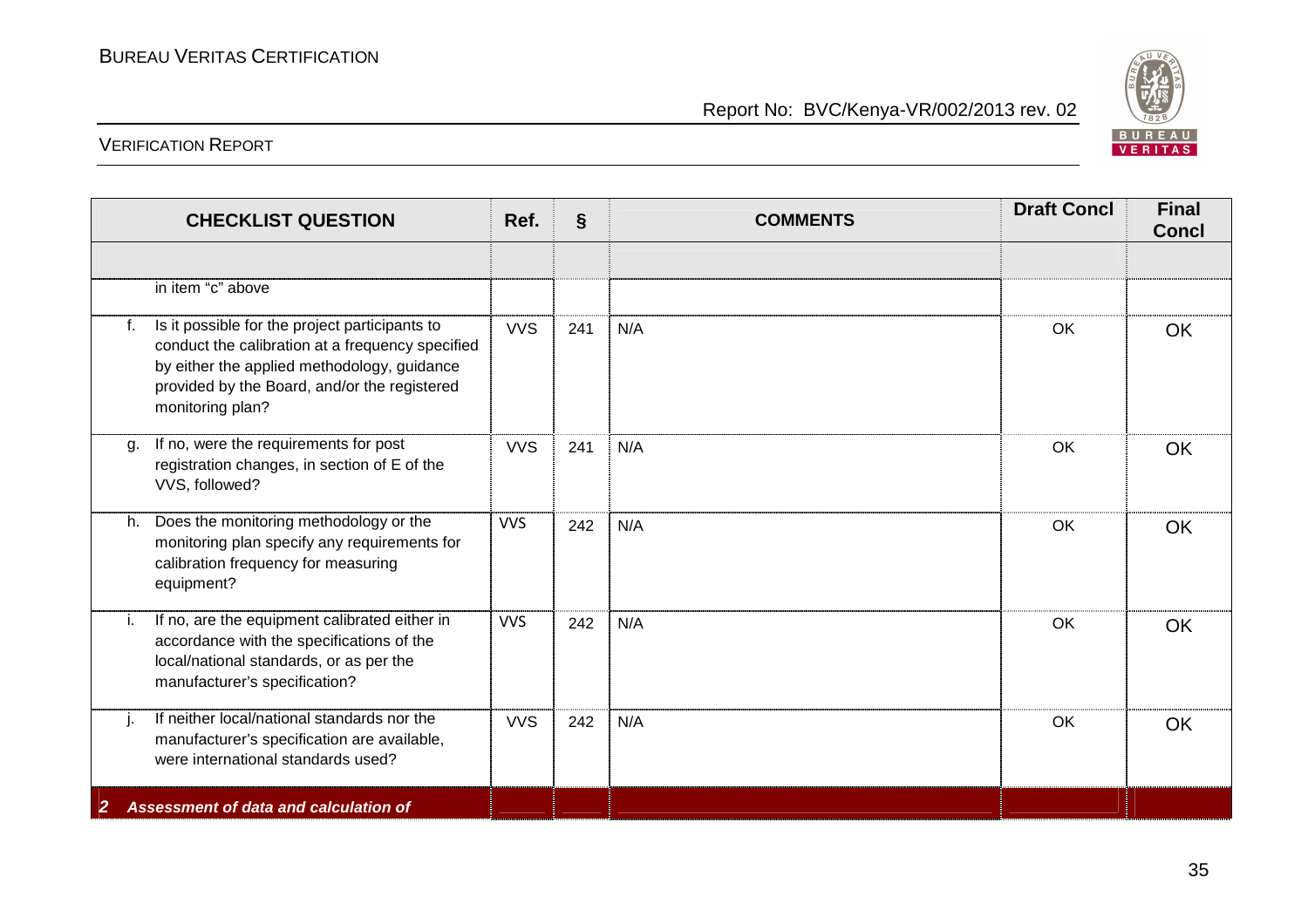

| <b>CHECKLIST QUESTION</b>                                                                                                                                                                                                                                                                                                                                                                                                                                              | Ref.       | $\S$ | <b>COMMENTS</b>                                                                                                                                                                                                                                                                                                                             | <b>Draft Concl</b>          | <b>Final</b><br><b>Concl</b> |
|------------------------------------------------------------------------------------------------------------------------------------------------------------------------------------------------------------------------------------------------------------------------------------------------------------------------------------------------------------------------------------------------------------------------------------------------------------------------|------------|------|---------------------------------------------------------------------------------------------------------------------------------------------------------------------------------------------------------------------------------------------------------------------------------------------------------------------------------------------|-----------------------------|------------------------------|
|                                                                                                                                                                                                                                                                                                                                                                                                                                                                        |            |      |                                                                                                                                                                                                                                                                                                                                             |                             |                              |
| greenhouse gas emission reductions                                                                                                                                                                                                                                                                                                                                                                                                                                     |            |      |                                                                                                                                                                                                                                                                                                                                             |                             |                              |
| It is assessed if GHG emission reductions achieved<br>by / resulting from the proposed GS - VER project<br>activity are calculated applying the selected<br>methodology                                                                                                                                                                                                                                                                                                | <b>VVS</b> | 244  |                                                                                                                                                                                                                                                                                                                                             |                             |                              |
| Is a complete set of data for the specified<br>a<br>monitoring period is available? (If no, i.e., only<br>partial data are available because activity levels or<br>non-activity parameters have not been monitored in<br>accordance with the registered monitoring plan, the<br>DOE shall opt to either make the most conservative<br>assumption theoretically possible in finalizing the<br>verification report, or raise a request for deviation if<br>appropriate). | <b>VVS</b> | 245  | Yes, Records on daily stove sales is provided as<br>Annex 06, information on usage factor is provided in<br>monitoring reports as Annex 04 and Annex 05,<br>Information on age factor is provided as Annexes 01A<br>and 01B, data to determine leakage emissions also<br>provided in Summary ERs                                            | OK                          | <b>OK</b>                    |
| Has information provided in the monitoring report<br>b<br>been cross-checked with other sources such as<br>plant log books, inventories, purchase records,<br>laboratory analysis?                                                                                                                                                                                                                                                                                     | <b>VVS</b> | 245  | Yes, the information provided in the monitoring report<br>has been crosschecked against the factory stove<br>production records, stove inventory books and stove<br>sales reports and receipts. Samples were taken for<br>various dates within the monitoring period and<br>compared with the data in the project database and<br>found OK. | OK                          | <b>OK</b>                    |
| Have calculations of baseline emissions, proposed<br>C<br>GS - VER project activity emissions and leakage,                                                                                                                                                                                                                                                                                                                                                             | <b>VVS</b> | 245  | CR <sub>3</sub><br>I wish to raise a clarification request on one parameter                                                                                                                                                                                                                                                                 | CR 3, CR<br>$4,$ CR $5,$ CR | OK,<br><b>All CRs</b>        |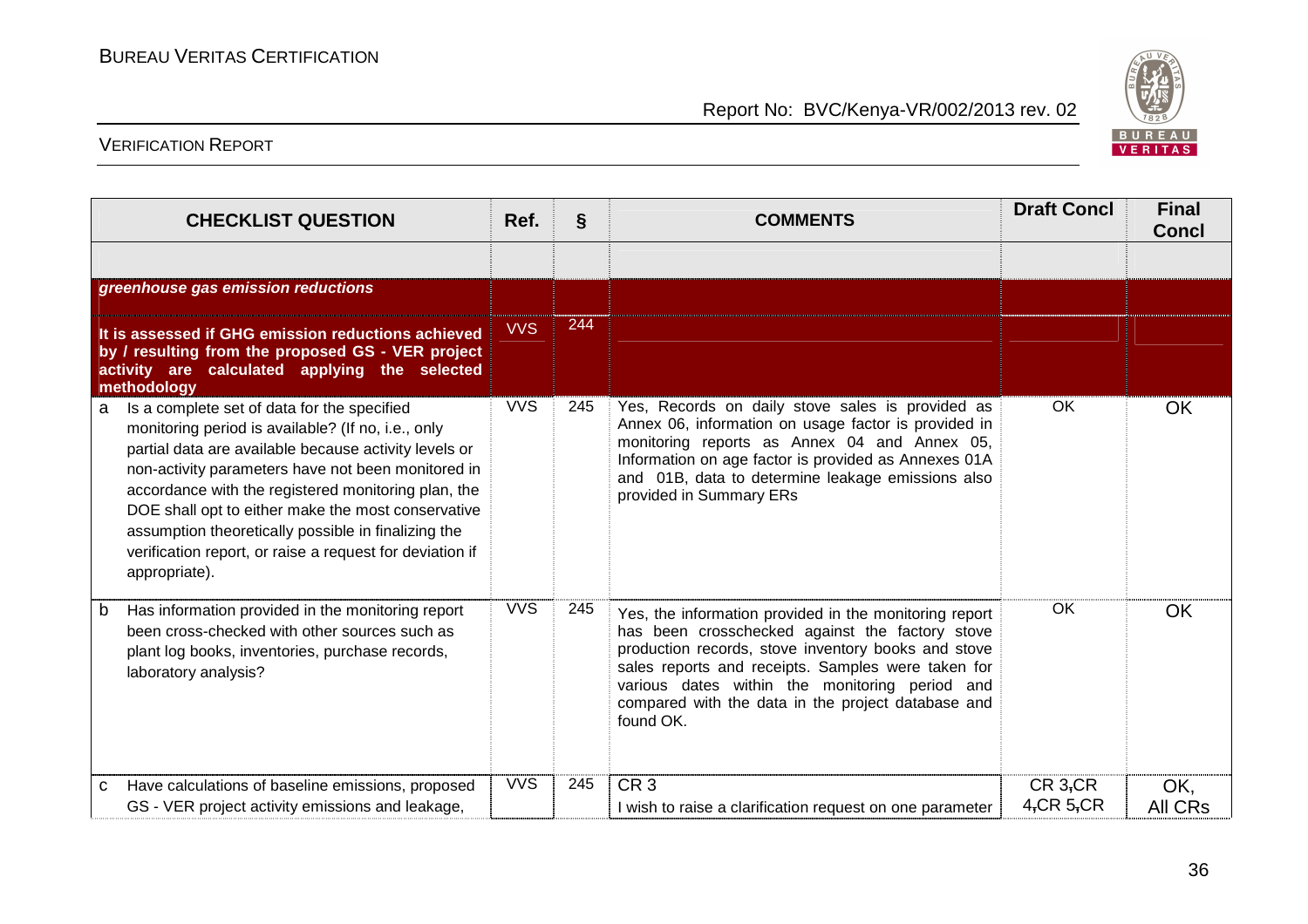

| <b>CHECKLIST QUESTION</b>                                                                                                                                    | Ref. | $\S$ | <b>COMMENTS</b>                                                                                                                                                                                                                                                                                                                                                                                                                                                                                                                                                                                                                                                                                                                                                                                                                                                                                                                                             | <b>Draft Concl</b>                                                                                 | <b>Final</b><br><b>Concl</b>                                                      |
|--------------------------------------------------------------------------------------------------------------------------------------------------------------|------|------|-------------------------------------------------------------------------------------------------------------------------------------------------------------------------------------------------------------------------------------------------------------------------------------------------------------------------------------------------------------------------------------------------------------------------------------------------------------------------------------------------------------------------------------------------------------------------------------------------------------------------------------------------------------------------------------------------------------------------------------------------------------------------------------------------------------------------------------------------------------------------------------------------------------------------------------------------------------|----------------------------------------------------------------------------------------------------|-----------------------------------------------------------------------------------|
|                                                                                                                                                              |      |      |                                                                                                                                                                                                                                                                                                                                                                                                                                                                                                                                                                                                                                                                                                                                                                                                                                                                                                                                                             |                                                                                                    |                                                                                   |
| as appropriate, been carried out in accordance with<br>the formulae and methods described in the<br>monitoring plan and the applied methodology<br>document? |      |      | i.e fNRB. A detailed explanation has been provided on<br>how the parameter (fNRB) has been determined (refer<br>to monitoring report pg 12) for this monitoring period,<br>however, it is not clear how it is determined that the<br>portion of accessible area (A) is 76%. According to an<br>example provided in pg 51 of SSC WG33 Annex 8,<br>100% is recommended if the accessible area is<br>unknown. Kindly provide evidence to support the use<br>of 76%<br>CR <sub>4</sub><br>In cell E16 in parameters sheet of excel book 1Apr12-<br>31Dec12 Institutional Wood Calcs, the value reported<br>is 41.2% how has this value been determined?<br>CR <sub>5</sub><br>ISS5 Annex 07 - "FMR Summary"; Calculations for ER<br>for Commercial and Domestic Charcoal ER assume<br>stoves are used on average 365 days per year<br>(cooking frequency). Please provide justification how<br>both groups operate the stoves on average 365 days<br>every year | $6,$ CR $7,$ CR<br>8, CR, 9, CR<br>10, CR 11, CR<br>12, CR 13, CR<br>14, CAR<br>1, CAR 2, CAR<br>3 | and CARs<br>have been<br>closed<br>refer to<br>resolution<br>in Table 2<br>Below. |
|                                                                                                                                                              |      |      | CAR <sub>1</sub><br>1Apr12-31Dec12 Charcoal Calcs.xls-"Usage Records"<br>column C: Formula resulting in "569" units sold every<br>3-11-2012<br>from<br>Formula<br>onwards.<br>day<br>"=VLOOKUP((A2504-\$D\$3);'Project                                                                                                                                                                                                                                                                                                                                                                                                                                                                                                                                                                                                                                                                                                                                      |                                                                                                    |                                                                                   |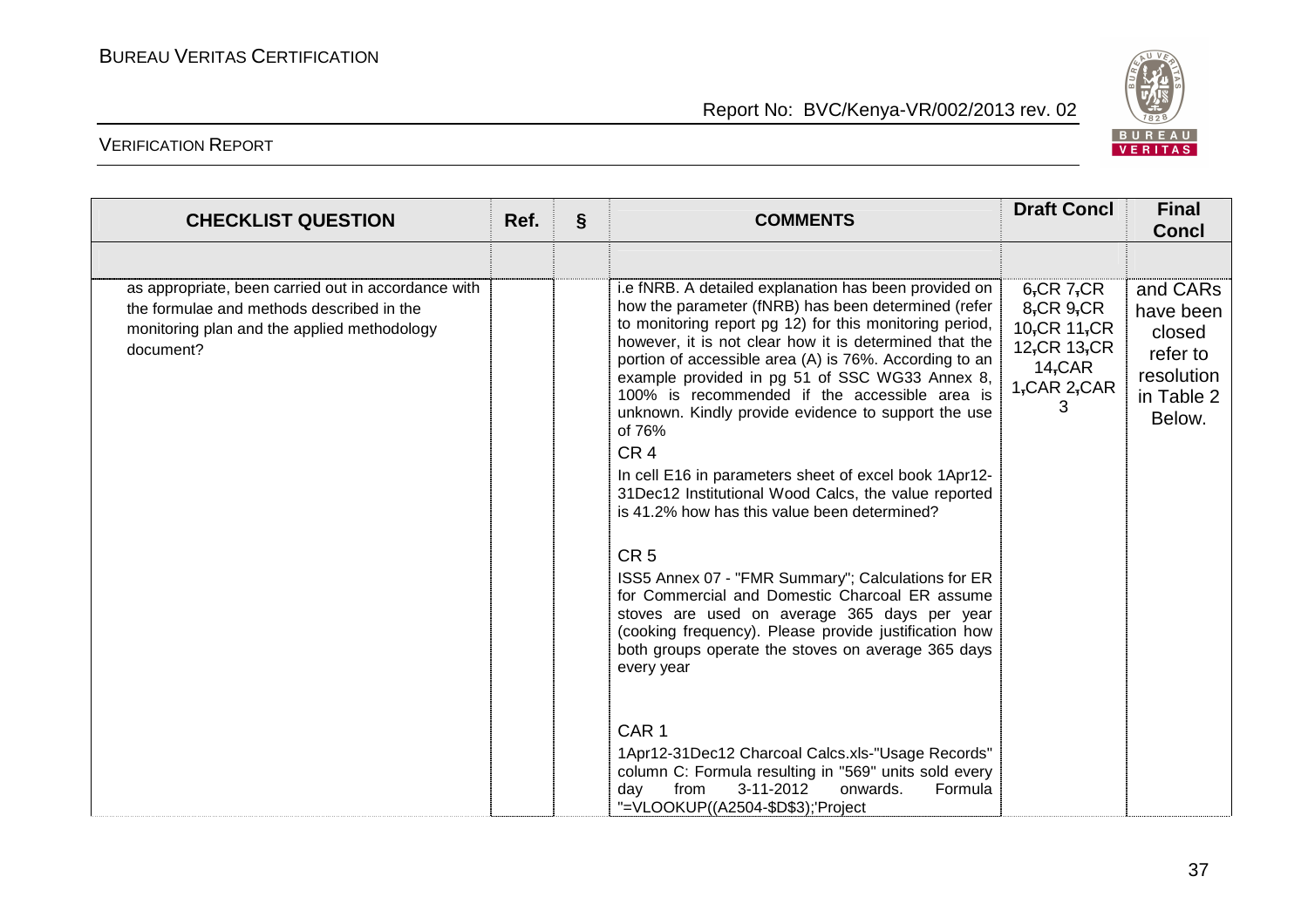

| <b>CHECKLIST QUESTION</b> | Ref. | § | <b>COMMENTS</b>                                                                                                                                                                                                                                                                                                                                                                                                                                   | <b>Draft Concl</b> | <b>Final</b><br><b>Concl</b> |
|---------------------------|------|---|---------------------------------------------------------------------------------------------------------------------------------------------------------------------------------------------------------------------------------------------------------------------------------------------------------------------------------------------------------------------------------------------------------------------------------------------------|--------------------|------------------------------|
|                           |      |   |                                                                                                                                                                                                                                                                                                                                                                                                                                                   |                    |                              |
|                           |      |   | Database'!\$A\$6:\$F\$2652;3;TRUE)". The use of TRUE<br>parameter in the Vlookup statement which can lead to<br>unforeseen effects as it is approximating similarities<br>and is not exact. Further, It would be better to round<br>the inventory days to an integer.                                                                                                                                                                             |                    |                              |
|                           |      |   | CAR <sub>2</sub>                                                                                                                                                                                                                                                                                                                                                                                                                                  |                    |                              |
|                           |      |   | 1Apr12-31Dec12<br>Charcoal<br>Calcs.xls-"ER<br>Calculations"; The text box containing a description of<br>the calculation used is very confusing.                                                                                                                                                                                                                                                                                                 |                    |                              |
|                           |      |   | 1. It refers to table 3.6 in Annex 07, tab labelled "FMR<br>Summary" to trace the formulas, but table 3.6 can not<br>be found.                                                                                                                                                                                                                                                                                                                    |                    |                              |
|                           |      |   | 2. The tab labelled "Person-Meal Analysis, Inst" refers<br>to wood, not charcoal                                                                                                                                                                                                                                                                                                                                                                  |                    |                              |
|                           |      |   | 3. The average meals per institutional stove-year<br>(6,781) is false as the institutional stove years is<br>$(752, 558)$ .                                                                                                                                                                                                                                                                                                                       |                    |                              |
|                           |      |   | CR <sub>6</sub>                                                                                                                                                                                                                                                                                                                                                                                                                                   |                    |                              |
|                           |      |   | Stove technical and economic life has been set to 3<br>years in the original PDD. This has recently been<br>supported by Adkins et al., "Field testing and survey<br>evaluation of household biomass cookstoves in rural<br>sub-Saharan Africa" (2010), who found an average<br>use of ["The stove with the longest stated lifetime<br>(according to the manufacturer's guarantee) is the<br>Envirofit, with 5 years. The StoveTec is expected to |                    |                              |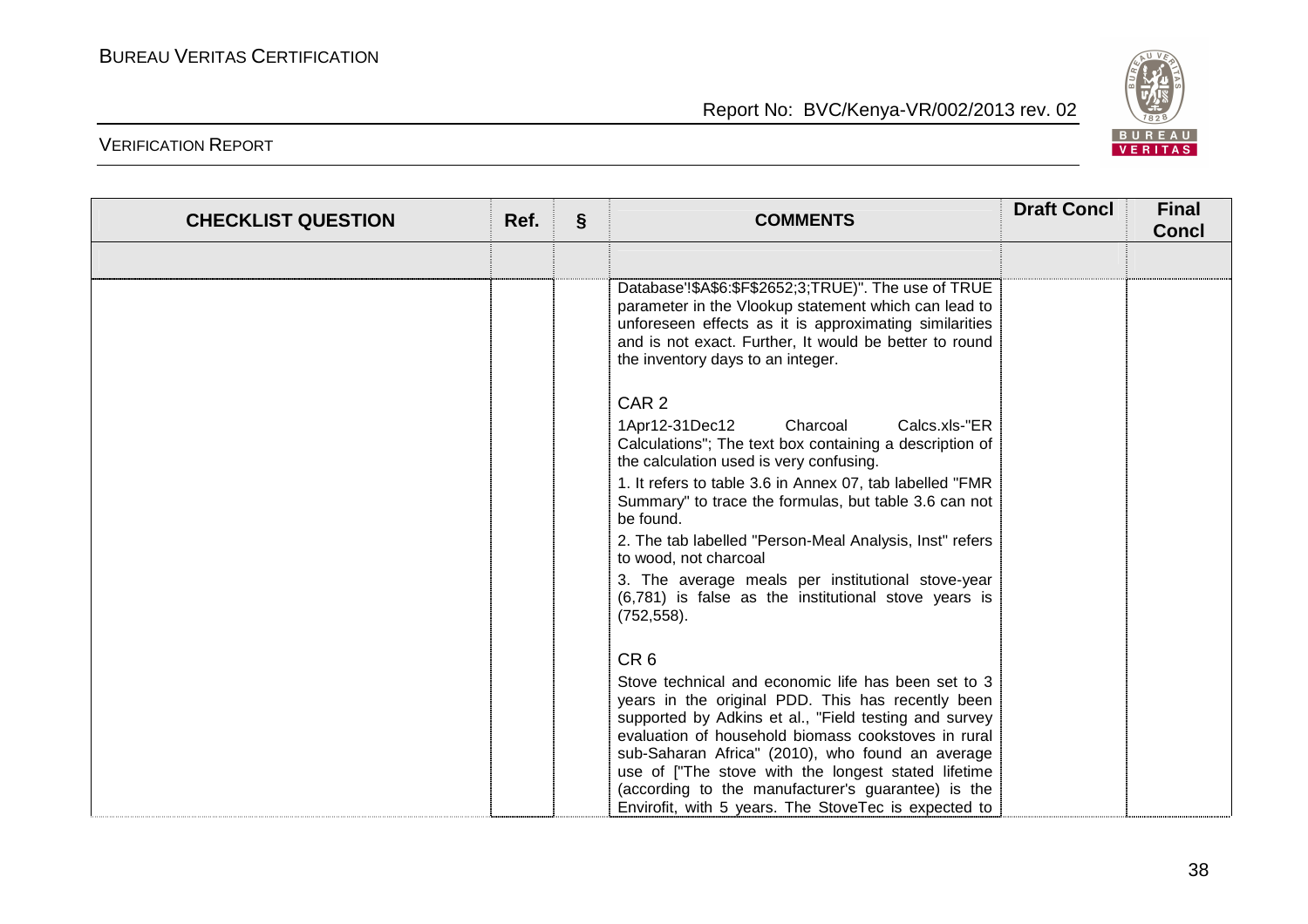

| <b>CHECKLIST QUESTION</b> | Ref. | $\S$ | <b>COMMENTS</b>                                                                                                                                                                                                                                                                                                                                                                                                                                                                                                                                                                                                                                                                                                                                                                                                                                                                                                                                                                                                      | <b>Draft Concl</b> | <b>Final</b><br><b>Concl</b> |
|---------------------------|------|------|----------------------------------------------------------------------------------------------------------------------------------------------------------------------------------------------------------------------------------------------------------------------------------------------------------------------------------------------------------------------------------------------------------------------------------------------------------------------------------------------------------------------------------------------------------------------------------------------------------------------------------------------------------------------------------------------------------------------------------------------------------------------------------------------------------------------------------------------------------------------------------------------------------------------------------------------------------------------------------------------------------------------|--------------------|------------------------------|
|                           |      |      |                                                                                                                                                                                                                                                                                                                                                                                                                                                                                                                                                                                                                                                                                                                                                                                                                                                                                                                                                                                                                      |                    |                              |
|                           |      |      | last 2 years, possibly more. The Ugastove and Advent<br>stoves are expected to last between one and two<br>years." The Worldbank states in "Household<br>Cookstoves, Environment, Health, and Climate<br>Change", (2011) a life span of 3 years. In summary,<br>publicly available publications support a life span for<br>the rocket stove between 2.5-4 years (in prisons only<br>1 year).<br>ISS5 Annex 04 - Usage Monitoring Report; Charcoal<br>shows that after 4 years between 89-69% of stoves is<br>still in use. It does not state what that use is and if it is<br>still the primary cooking stove. Given the high intensity<br>of use implied in the calculations (365 days a year) of<br>the ERs it would be reasonable to expect the stove to<br>be worn-out and not used in the same intensity<br>between 95-60% of cooks use more than 1 stove in<br>cooking meals). Please clarify or further demonstrate<br>the basis for extending the life span of the cook stoves<br>in the calculation of ERs. |                    |                              |
|                           |      |      | CR <sub>7</sub><br>Within the subsumed approach used in demonstrating<br>emission reductions in the Kitchen test please clarify<br>in what manner the calculations incorporate the<br>purchasing of clients of more than one improved<br>cookstove? Publications show that most cooks use<br>more then 1 stove when cooking. Would the<br>procurement of two or three improved cookstoves<br>from ugastove or a competitor, given the same meals                                                                                                                                                                                                                                                                                                                                                                                                                                                                                                                                                                     |                    |                              |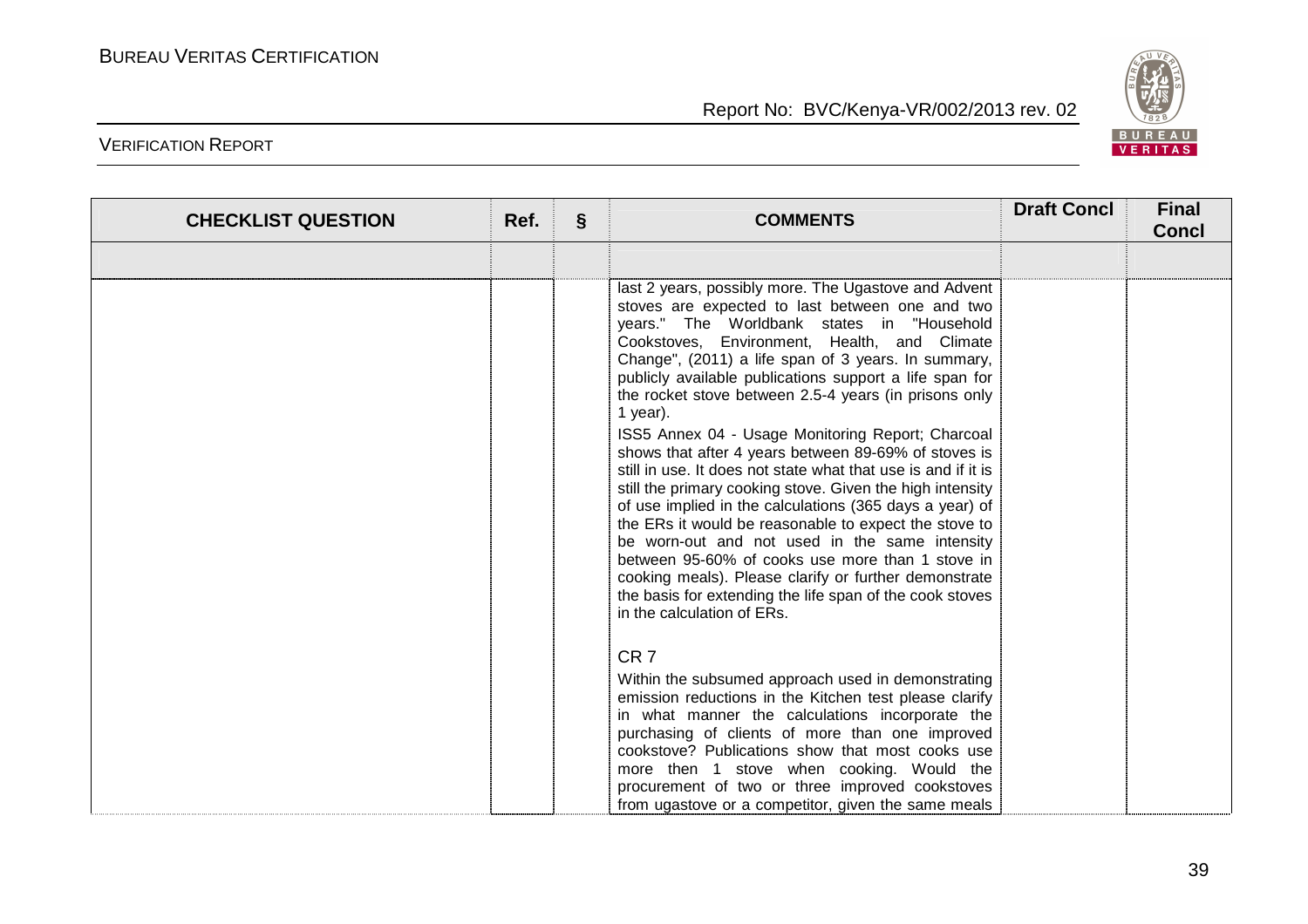

| <b>CHECKLIST QUESTION</b> | Ref. | $\S$ | <b>COMMENTS</b>                                                                                                                                                                                                                                                                                                                                                                                                                                                                                                                                                     | <b>Draft Concl</b> | <b>Final</b><br><b>Concl</b> |
|---------------------------|------|------|---------------------------------------------------------------------------------------------------------------------------------------------------------------------------------------------------------------------------------------------------------------------------------------------------------------------------------------------------------------------------------------------------------------------------------------------------------------------------------------------------------------------------------------------------------------------|--------------------|------------------------------|
|                           |      |      |                                                                                                                                                                                                                                                                                                                                                                                                                                                                                                                                                                     |                    |                              |
|                           |      |      | per day, have an impact on the total amount of<br>emission reductions calculated per stove?                                                                                                                                                                                                                                                                                                                                                                                                                                                                         |                    |                              |
|                           |      |      | CR <sub>8</sub><br>1Apr12-31Dec12 Institutional Wood Calcs - Text Box<br>states: "2. Berkeley Air's measured fuel-savings per<br>peron meal (.072 kg/person-meal, verified in 2010,<br>2011 and 2012). Reference could not be found in<br>"ISS5 Annex 01A - KPT Berkeley Air 2010 Phases 1-<br>5". The only reference that reviewer could find which<br>included those digits is an old study into schools:<br>"Annex 5_3 KT07 Stats Instit Ugastoves 7-3-08".<br>Please repair references and clarify in what<br>documents verification in 2010/11/12 is provided. |                    |                              |
|                           |      |      | CR <sub>9</sub><br>ISS5 Annex 07- Detailed Customer Database-"FMR<br>Summary"; Number of Schooldays is set to 270.<br>Please provide a reference to this number. Given the<br>publicly available terms and agenda's of schools in<br>Uganda and information from the ministery of eduction<br>& sport suggest a substantial lower amount of school<br>days (<~238) for primairy and secundairy schools.<br><b>CR 10</b><br>ISS5 Annex 07- Detailed Customer Database-<br>"Person-Meal Analysis, Inst" Cell K8; Formula Error :<br>"=COUNTIF(C6:C150;"Non-           |                    |                              |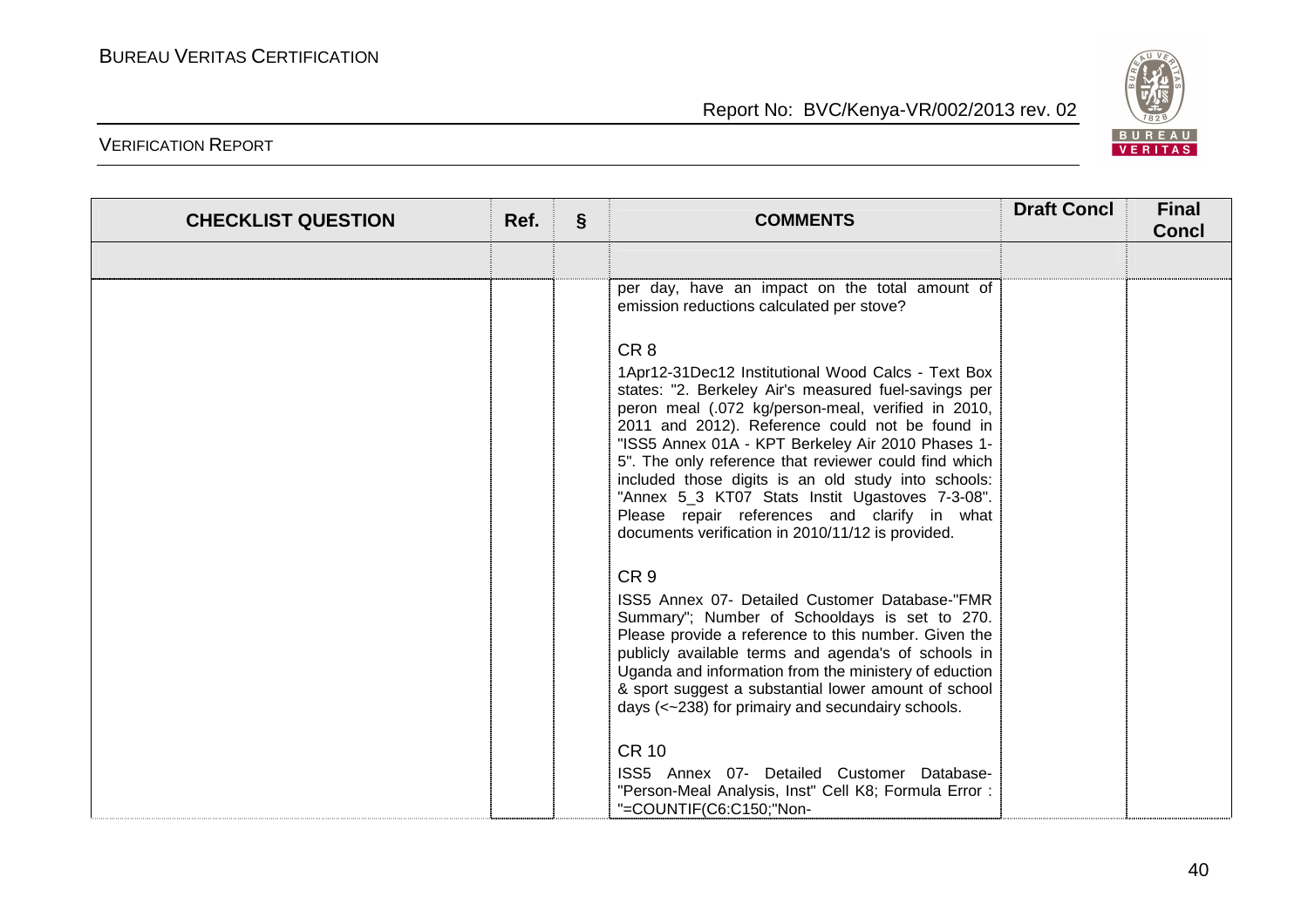

| <b>CHECKLIST QUESTION</b> | Ref. | $\S$ | <b>COMMENTS</b>                                                                                                                                                                                                                                                              | <b>Draft Concl</b> | <b>Final</b><br><b>Concl</b> |
|---------------------------|------|------|------------------------------------------------------------------------------------------------------------------------------------------------------------------------------------------------------------------------------------------------------------------------------|--------------------|------------------------------|
|                           |      |      |                                                                                                                                                                                                                                                                              |                    |                              |
|                           |      |      | School")/COUNTA(C6:C150)" does not take into<br>account blank values in column G.                                                                                                                                                                                            |                    |                              |
|                           |      |      | <b>CR 11</b><br>ISS5 Annex 07- Detailed Customer Database-"FMR<br>Summary"; Number of days in cell I12 is set to 335<br>days. Please elaborate on this number and how it has<br>been derived?                                                                                |                    |                              |
|                           |      |      | <b>CR 12</b><br>1Apr12-31Dec12 Institutional Wood Calcs; Please<br>clarify difference in quantities between sheets<br>"Project database" column C and "Usage Records"<br>column C.                                                                                           |                    |                              |
|                           |      |      | <b>CR 13</b><br>ISS5 Annex 06 - Complete Sales Record and Project<br>Database, sheet `Total Institutional`; Please clarify<br>why two households have been classified as<br>institutional.                                                                                   |                    |                              |
|                           |      |      | <b>CR 14</b><br>Summary ERs - sheet "Institutional Wood" Cells D-<br>F21; Please clarify the following: Stove years are<br>calculated on a per stove basis [n=257; "1Apr12-<br>31Dec12 Institutional Wood Calcs" sheet "Usage<br>Record" and "ISS5 Annex 06 - Complete Sales |                    |                              |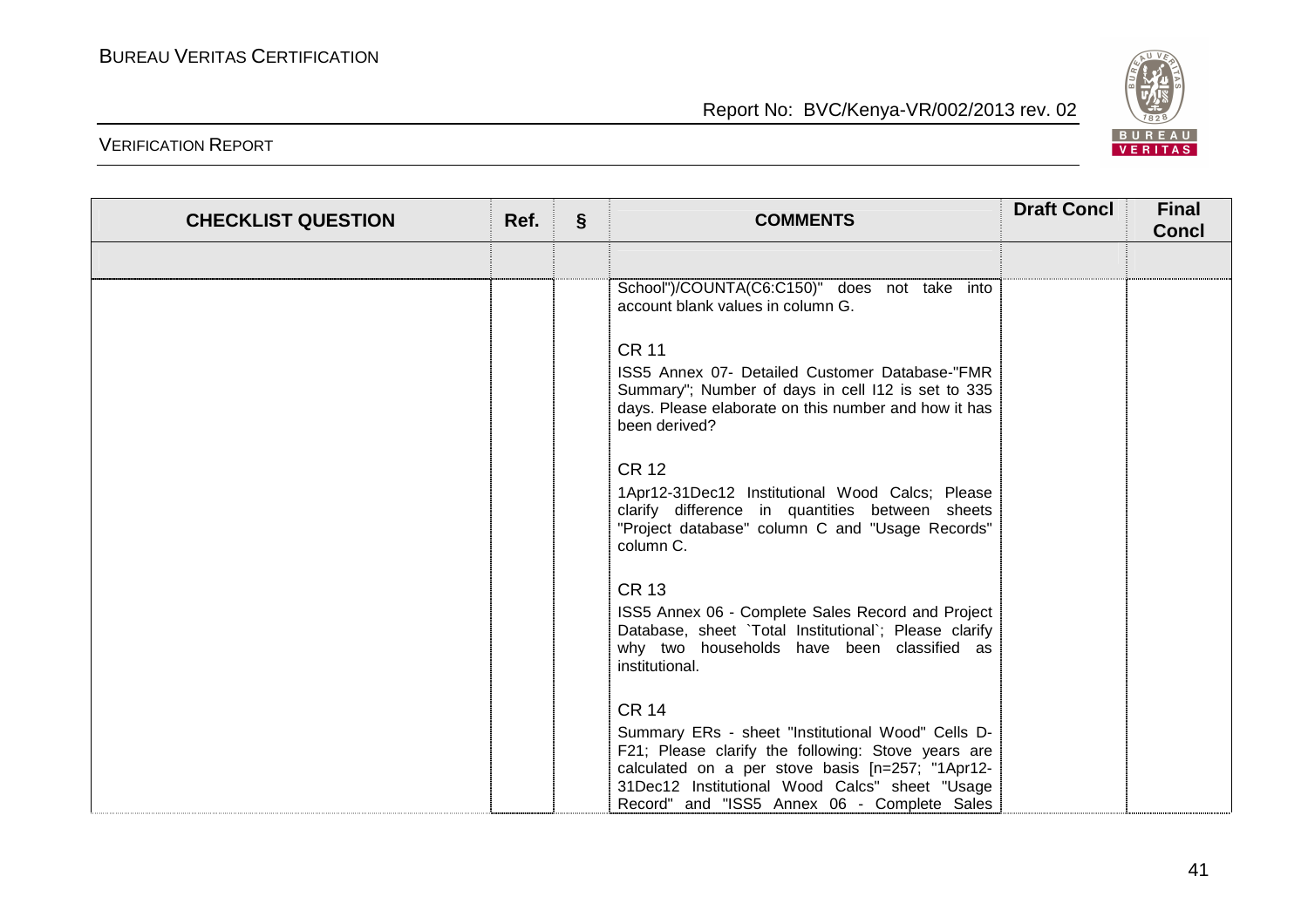

| <b>CHECKLIST QUESTION</b>                                                                                            | Ref.       | $\S$ | <b>COMMENTS</b>                                                                                                                                                                                                                                                                                                                                                                                                                                                                                                                                                                           | <b>Draft Concl</b> | <b>Final</b><br><b>Concl</b> |
|----------------------------------------------------------------------------------------------------------------------|------------|------|-------------------------------------------------------------------------------------------------------------------------------------------------------------------------------------------------------------------------------------------------------------------------------------------------------------------------------------------------------------------------------------------------------------------------------------------------------------------------------------------------------------------------------------------------------------------------------------------|--------------------|------------------------------|
|                                                                                                                      |            |      |                                                                                                                                                                                                                                                                                                                                                                                                                                                                                                                                                                                           |                    |                              |
|                                                                                                                      |            |      | Record and Project Database" sheet. The ERs are<br>calculated on a per client/site/transaction basis (not<br>clear) [n=143; "ISS5 Annex 07- Detailed Customer<br>Database, sheet "Person-Meal Analysis, Inst" not on a<br>per stove basis as the calculation description suggest.<br>For several clients the number of meals is serviced<br>using more then 1 stove. Please clarify                                                                                                                                                                                                       |                    |                              |
|                                                                                                                      |            |      | CAR <sub>3</sub>                                                                                                                                                                                                                                                                                                                                                                                                                                                                                                                                                                          |                    |                              |
|                                                                                                                      |            |      | ISS5 Annex 07- Detailed Customer Databaseplay,<br>"FMR Summary" cell F9: The Daily Individual Meals<br>Served of 41.25 person-meals/stove-day is an<br>arithmetic average of a highly skewed sample (Cell<br>D8 and D9). Median and geometric mean are both<br>around 28 person-meals/stove-day. The non-normality<br>of domestic stoves is also present but acceptable. The<br>commercial sample is too far outside the confidence<br>interval for normality to be used as an estimate for the<br>population mean. Please apply an appropriate mean<br>warranted by the sample provided. |                    |                              |
| Have any assumptions used in emission<br>d<br>calculations been justified?                                           | <b>VVS</b> | 245  | Yes                                                                                                                                                                                                                                                                                                                                                                                                                                                                                                                                                                                       | OK.                | OK                           |
| Have appropriate emission factors, IPCC default<br>e<br>values and other reference values been correctly<br>applied? | <b>VVS</b> | 245  | Yes, Same values used in the previous monitoring<br>reports                                                                                                                                                                                                                                                                                                                                                                                                                                                                                                                               | OK                 | <b>OK</b>                    |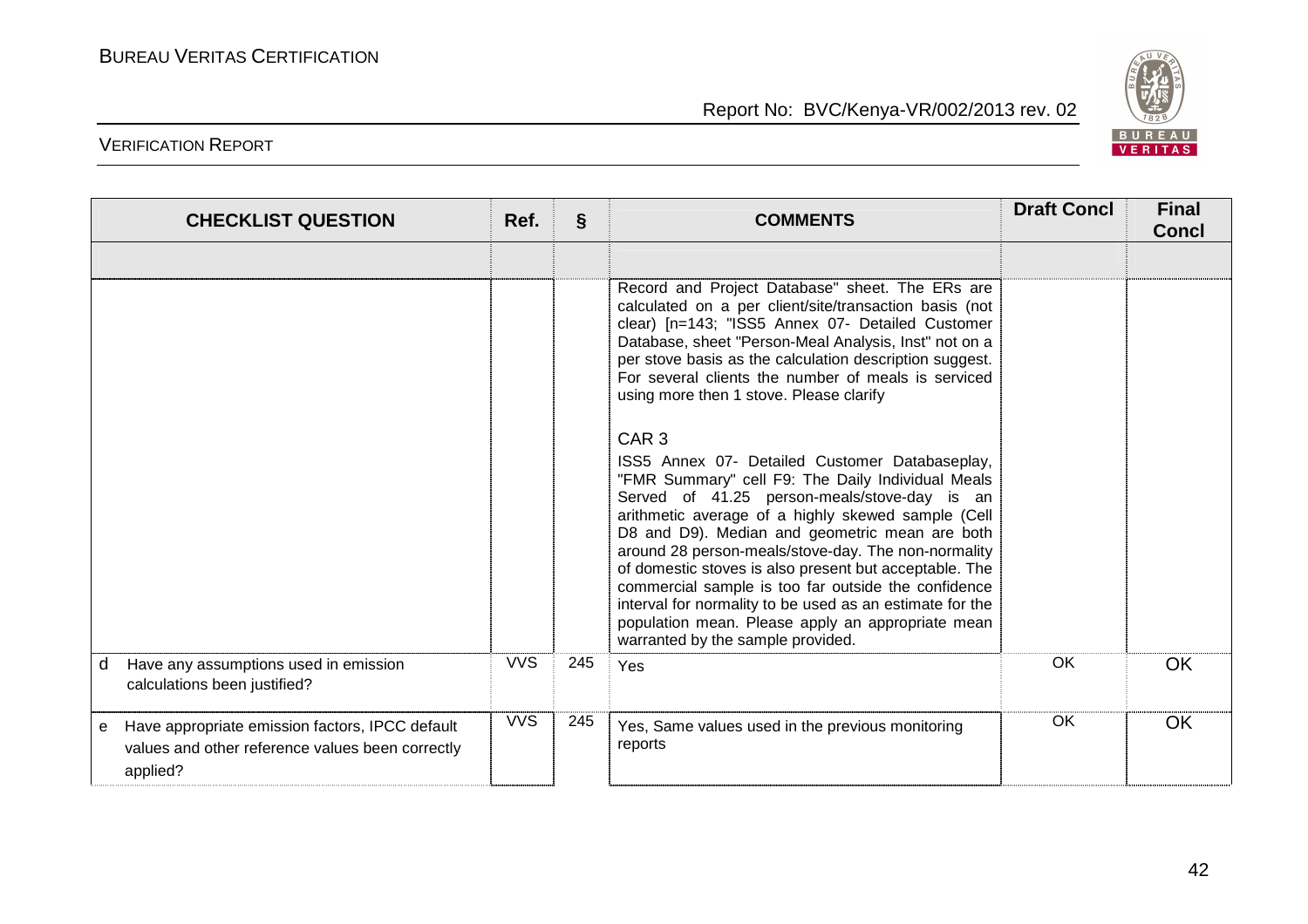

| <b>CHECKLIST QUESTION</b>                                                                                                                                                                                                                            | Ref.      | $\S$ | <b>COMMENTS</b>                                                                                                                                                                                                                                                                                                                                     | <b>Draft Concl</b> | <b>Final</b><br><b>Concl</b>                                                                    |
|------------------------------------------------------------------------------------------------------------------------------------------------------------------------------------------------------------------------------------------------------|-----------|------|-----------------------------------------------------------------------------------------------------------------------------------------------------------------------------------------------------------------------------------------------------------------------------------------------------------------------------------------------------|--------------------|-------------------------------------------------------------------------------------------------|
|                                                                                                                                                                                                                                                      |           |      |                                                                                                                                                                                                                                                                                                                                                     |                    |                                                                                                 |
| 3<br><b>GS Requirements</b>                                                                                                                                                                                                                          |           |      |                                                                                                                                                                                                                                                                                                                                                     |                    |                                                                                                 |
| Have the social and economic impact of the<br>a.<br>project been investigated biannually and an<br>assessment made of its contribution, positive or<br>otherwise, to sustainable development in the<br>area as per the frequency defined in the PDD? | <b>GS</b> |      | <b>CR 15</b><br>In the monitoring report section 8 sustainable<br>development indicators the information reported in<br>column 4 of the following indicators: Human and<br>Institutional Capacity and Technological Self Reliance,<br>cannot be found in the sources indicated in column 2<br>of the indicators. Are the sources indicated correct? | <b>CR 15</b>       | OK, CR<br>$15$ is<br>closed<br>refer to<br>Table 2<br>below                                     |
| Are there any changes to the key sustainable<br>b.<br>development indicators?                                                                                                                                                                        | <b>GS</b> |      | Positive changes have been noted on 5 indicators                                                                                                                                                                                                                                                                                                    | Pending CR<br>15   | OK, CR<br>$15$ is<br>closed                                                                     |
| Were mitigation/compensation measures<br>C.<br>achieved and implemented according to the<br>success indicators as established in the<br>monitoring plan(s)?                                                                                          | GS        |      | Pending                                                                                                                                                                                                                                                                                                                                             | Pending            | OK,<br>All<br>indicators<br>scored<br>positively<br>no<br>mitigation<br>action was<br>necessary |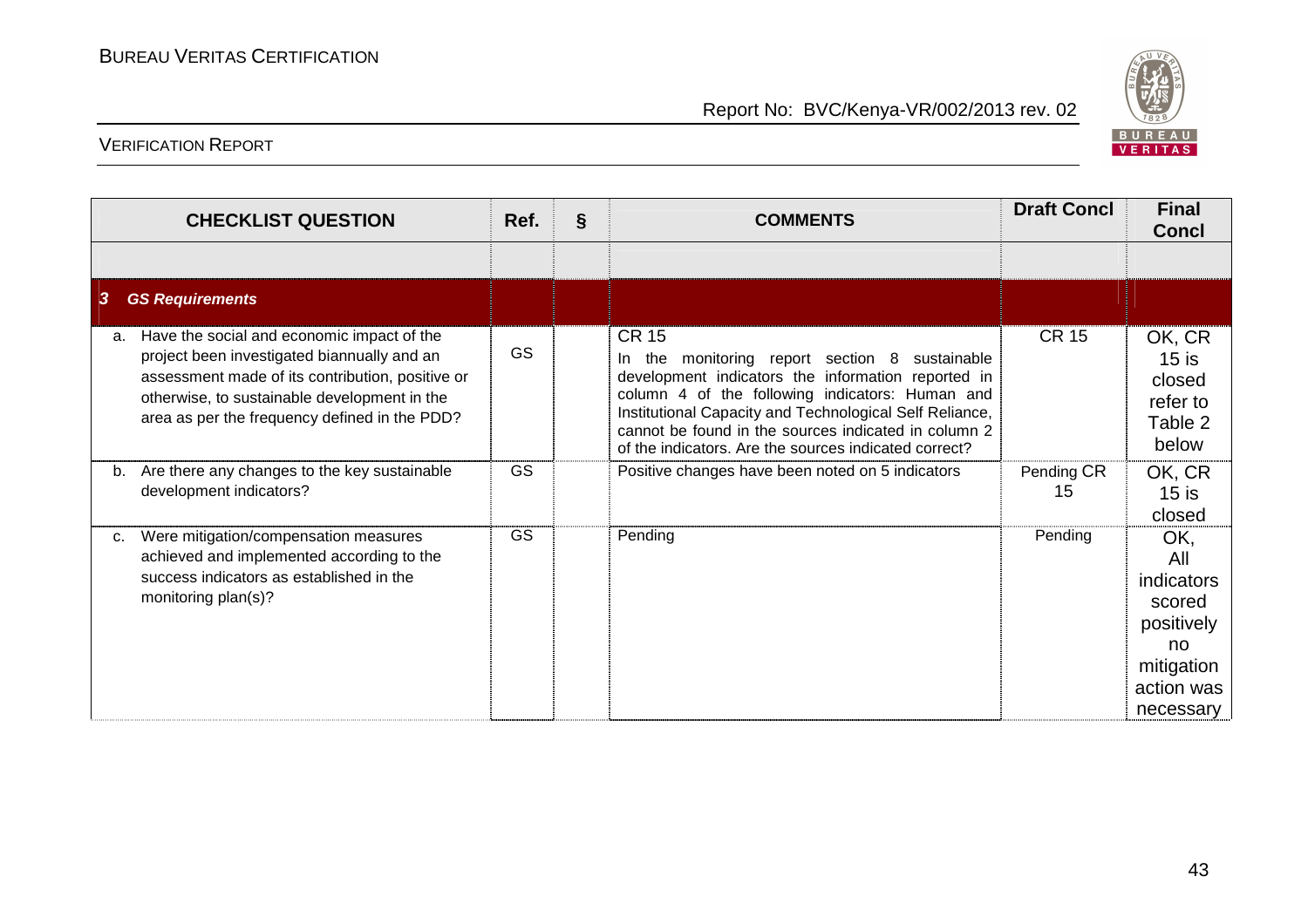

| Table 2: Resolution of Corrective Action and Clarification Requests                                                                                                                                                                                                                                                                                                                                                                                                                                                       |                 |                                                                                                                                                                                                                                                                                                                                                                                          |                                                                                                                                    |                                                                                                           |  |  |  |  |  |
|---------------------------------------------------------------------------------------------------------------------------------------------------------------------------------------------------------------------------------------------------------------------------------------------------------------------------------------------------------------------------------------------------------------------------------------------------------------------------------------------------------------------------|-----------------|------------------------------------------------------------------------------------------------------------------------------------------------------------------------------------------------------------------------------------------------------------------------------------------------------------------------------------------------------------------------------------------|------------------------------------------------------------------------------------------------------------------------------------|-----------------------------------------------------------------------------------------------------------|--|--|--|--|--|
| Draft report clarifications and corrective action   Ref.                                                                                                                                                                                                                                                                                                                                                                                                                                                                  |                 | Summary of project owner response                                                                                                                                                                                                                                                                                                                                                        |                                                                                                                                    | <b>Verification team</b>                                                                                  |  |  |  |  |  |
| requests by verification team                                                                                                                                                                                                                                                                                                                                                                                                                                                                                             |                 |                                                                                                                                                                                                                                                                                                                                                                                          | conclusion                                                                                                                         |                                                                                                           |  |  |  |  |  |
| The date of the monitoring report<br>provided is<br>indicated as:<br>Last date of edit: 28 January 2012<br>Is this date correct?                                                                                                                                                                                                                                                                                                                                                                                          | CR <sub>1</sub> | The last revision of the monitoring report was made on 29 January<br>2013 at 2:32 A.M. The monitoring report will be revised<br>accordingly.<br>As the monitoring report has been edited in this round of<br>responses, last date of edit is now listed as 19 <sup>th</sup> March 2013.                                                                                                  | Correction accepted CR 1<br>closed                                                                                                 |                                                                                                           |  |  |  |  |  |
| Under monitoring methodology on page 8 of the<br>monitoring report, it is indicated that:<br>PP now applies a singular usage value across the<br>project population for the charcoal cluster, as<br>approved by the Gold Standard Foundation<br>Please provide supporting evidence/reference<br>since the approach seems to differ from the<br>registered PDD and previous monitoring reports                                                                                                                             | CR <sub>2</sub> | The PP submits as evidence, an email from the Gold Standard<br>Foundation confirming the allowance to apply the usage survey<br>monitoring approach described in the monitoring report.                                                                                                                                                                                                  | The email communication<br>has been reviewed and<br>confirms that the PP is<br>allowed to use the new<br>approach. CR 2 is closed. |                                                                                                           |  |  |  |  |  |
| wish to raise a clarification request on one<br>parameter i.e fNRB. A detailed explanation has<br>been provided on how the parameter (fNRB) has<br>been determined (refer to monitoring report pg 12)<br>for this monitoring period, however, it is not clear<br>how it is determined that the portion of accessible<br>area (A) is 76%. According to an example provided<br>in pg 51 of SSC WG33 Annex 8, 100% is<br>recommended if the accessible area is unknown.<br>Kindly provide evidence to support the use of 76% | CR <sub>3</sub> | Regarding your question related to fNRB, I've attached the source<br>used to calculate the accessible area percentage of 76%, the 2010<br>FAO Forest Resource Assessment for Uganda. The relevant<br>figures are listed in the table below as well as highlighted on pgs. 9<br>and 16 of the attached document. Please let me know if you need<br>additional information.<br>Forest area | Response has been<br>reviewed and is acceptable.<br>CR1 is closed                                                                  |                                                                                                           |  |  |  |  |  |
|                                                                                                                                                                                                                                                                                                                                                                                                                                                                                                                           |                 | Forest area within<br>protected areas                                                                                                                                                                                                                                                                                                                                                    | 2,988<br>731                                                                                                                       | Uganda Forest Resources<br>Assessment, 2010; pg. 9<br>Uganda Forest Resources<br>Assessment, 2010; pg. 16 |  |  |  |  |  |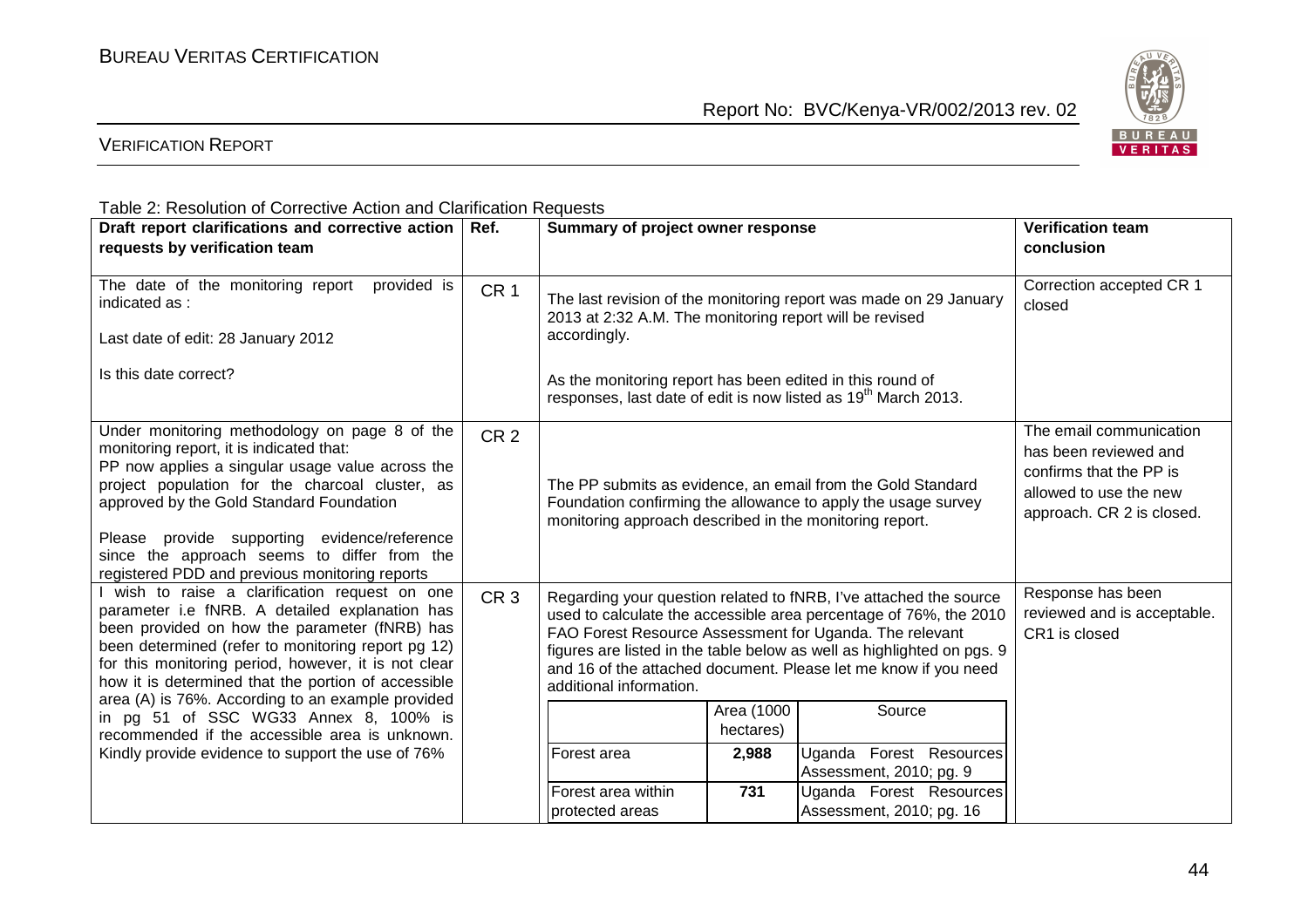

|                                                                                                                                                                                                                                                                                   |                 | % Forest area within<br>24%<br>protected areas<br>% Accessible area<br>76%<br>(total forest area less<br>protected area)                                                                                                                                                                                                                                                                                                                                                                                                  |
|-----------------------------------------------------------------------------------------------------------------------------------------------------------------------------------------------------------------------------------------------------------------------------------|-----------------|---------------------------------------------------------------------------------------------------------------------------------------------------------------------------------------------------------------------------------------------------------------------------------------------------------------------------------------------------------------------------------------------------------------------------------------------------------------------------------------------------------------------------|
| In cell E16 in parameters sheet of excel book<br>1Apr12-31Dec12 Institutional Wood Calcs, the<br>value reported is 41.2% how has this value been<br>determined?                                                                                                                   | CR <sub>4</sub> | Response has been<br>The value reported in cell E16, cumulative usage rate for stove<br>reviewed and is acceptable.<br>age 5-6, is calculated by subtracting the usage drop-off rate for<br>that stove age (58.8%) from 100% (100 - 58.8 = 41.2). This is the<br>CR4 is closed<br>same approach used for the cumulative usage rate for all stove<br>ages reported in this excel book.<br>Verification team response<br>The usage drop-off rate for the stove age is given as 59.8% and                                    |
|                                                                                                                                                                                                                                                                                   |                 | not 58.8% refer to Annex 05, Usage Monitoring Report,<br><b>Institutional Wood</b><br>The figure listed in the usage report in Annex 05 is a typo; it is<br>clear from the submitted data sheet that the usage rate actually<br>results in a 58.8% dropoff rate for age 5-6 institutional stoves. This<br>has been updated in the usage report in Annex 05, resubmitted as<br>"CR5 - ISS5 Annex 05 - Usage Monitoring Report; Institutional<br>Wood_v2". The figures in the repor t match those of the data sheet<br>now. |
| ISS5 Annex 07 - "FMR Summary"; Calculations<br>for ER for Commercial and Domestic Charcoal ER<br>assume stoves are used on average 365 days per<br>year (cooking frequency). Please provide<br>justification how both groups operate the stoves on<br>average 365 days every year | CR <sub>5</sub> | The project assumes that domestic users cook every day of the<br>Response has been<br>year to provide meals for their HH members. In addition, the KS<br>reviewed and is acceptable.<br>confirms that after purchasing the project stove 90% of HHs used<br>CR5 is closed<br>it as their primary stove. The representative KPT uses a subsumed<br>approach, instructing households to cook as they normally would,<br>accounting for infrequent usage.                                                                    |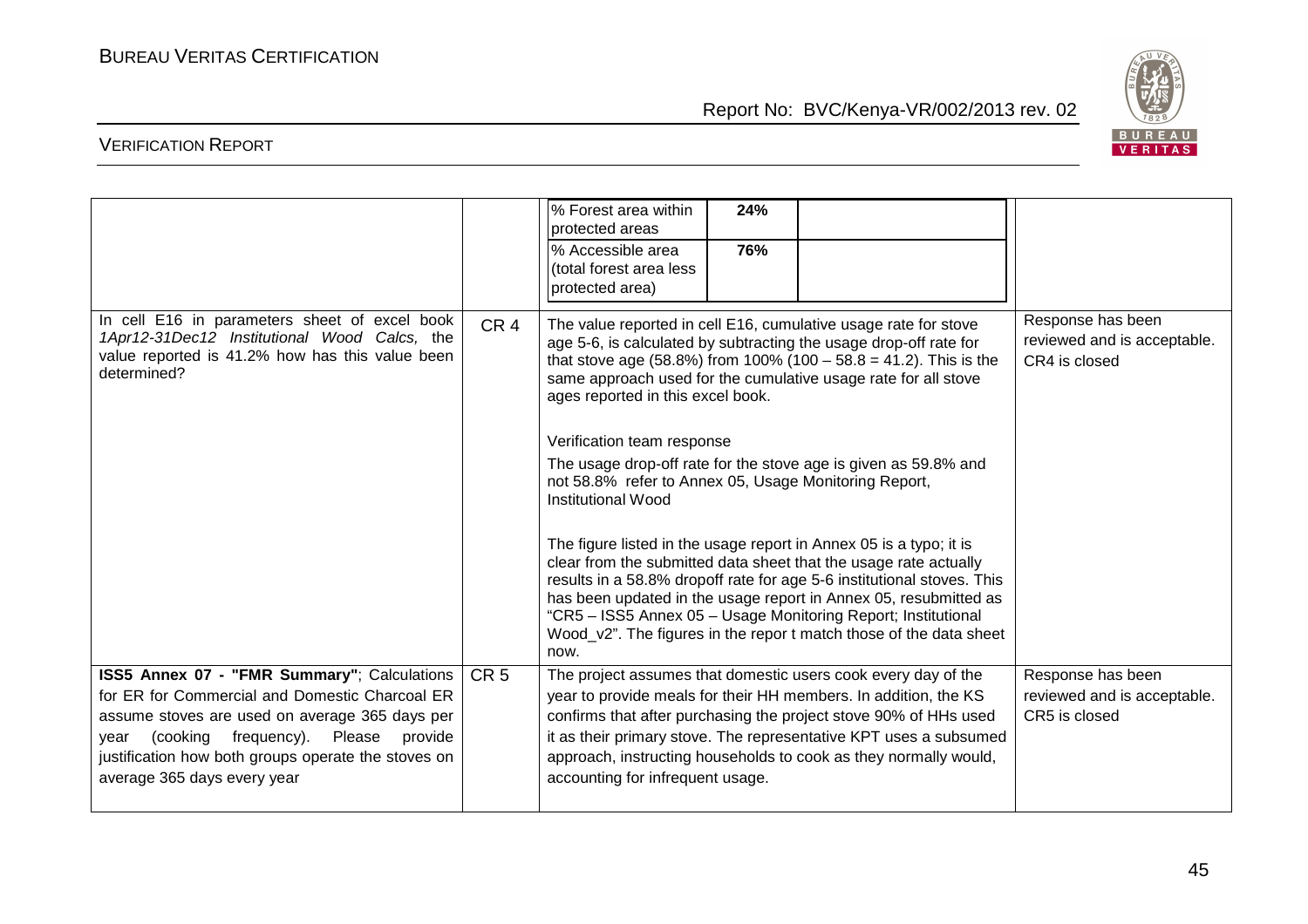

| As a conservative approach, the average number of days of stove<br>use for commercial uses has been changed to 335 days. This<br>assumes that commercial vendors are not open for business for 30<br>days out of the year: $365-30 = 335$ .<br>Verification team response<br>The subsumed approach is acceptable to provide a solution for<br>several statistical difficulties, including using 365 days used per<br>year. In order to be acceptable the PP needs to make clear or                                                             |  |
|------------------------------------------------------------------------------------------------------------------------------------------------------------------------------------------------------------------------------------------------------------------------------------------------------------------------------------------------------------------------------------------------------------------------------------------------------------------------------------------------------------------------------------------------|--|
| demonstrate that the Kitchen Surveys is representative for all days<br>of the week/year. Practically this would require clarification of the<br>even representation of all days of the week (including Saturday &<br>Sunday). This could not be found in the provided documentation<br>by the reviewer. Please provide reference to where this<br>information can be found or clarify what normalisation method has<br>been used for weekdays as part of the subsumed approach. (Note:<br>closing CR 5 also closes CR 11 below and vice versa) |  |
| PP's Response<br>The KS questions that are asked are directed to be representative<br>of the whole week. The survey asks the respondent how many<br>people they cook for on average and how many meals per day<br>they cook on average. Questions are responses are specifically<br>directed toward a specific time of week over another. PP can<br>update the KS questions in next monitoring period to evaluate if<br>there are any significant differences in cooking throughtout the<br>week.                                              |  |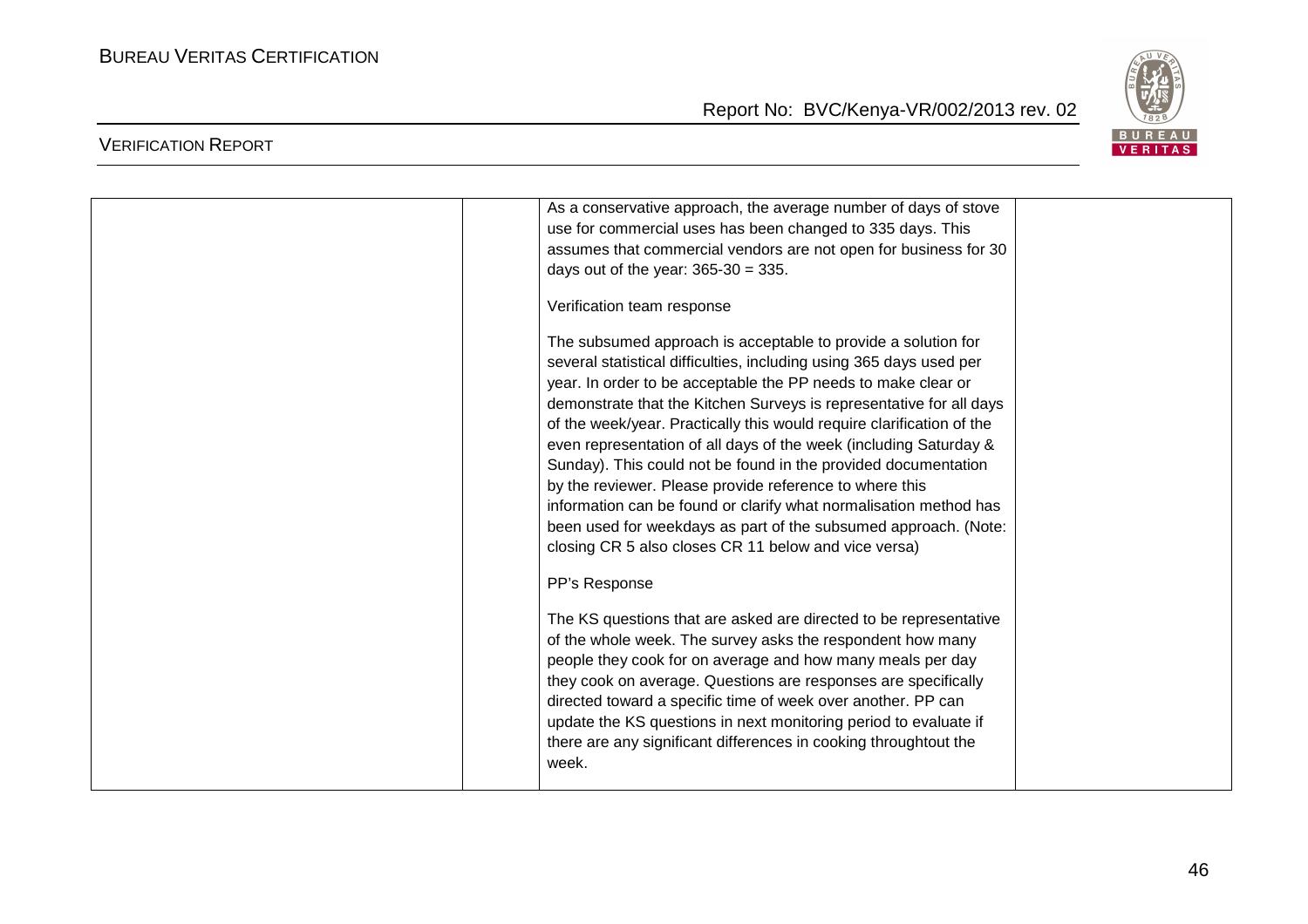

|                                                                                                                                                                                                                  |                  | PP's response                                                                                                                                                                                                                                                                                                                                                                                                                                                                                                                                                                                                                                                                                                                                                                                                                                                                                                                                                                                                                                                                                                                                      |                                                                                                                  |
|------------------------------------------------------------------------------------------------------------------------------------------------------------------------------------------------------------------|------------------|----------------------------------------------------------------------------------------------------------------------------------------------------------------------------------------------------------------------------------------------------------------------------------------------------------------------------------------------------------------------------------------------------------------------------------------------------------------------------------------------------------------------------------------------------------------------------------------------------------------------------------------------------------------------------------------------------------------------------------------------------------------------------------------------------------------------------------------------------------------------------------------------------------------------------------------------------------------------------------------------------------------------------------------------------------------------------------------------------------------------------------------------------|------------------------------------------------------------------------------------------------------------------|
|                                                                                                                                                                                                                  |                  | However, it is important to note that KT monitoring is intentionally<br>not conducted on weekends as it is often the case that there are<br>special events/festivities or increases in persons eating at home<br>that increase cooking patterns. The workweek is therefore the best<br>time of week to conduct fuel savings monitoring that is applied to a<br>whole project period, which is how Berkeley Air Monitoring Group<br>and CIRCODU designed the KT in 2010 (as well as Aging KTs).<br>Therefore, any increases in cooking on weekends are not captured<br>in the KT, meaning that these results already lean toward<br>conservative. It is likely that KS would also show answers that<br>demonstrate increases in cooking.<br>As is mentioned in CR 11, an adjustment has been made to<br>business-households that now assumes that these users only<br>cook 6 days per week (313 days per year). This is conservative<br>because many households use their stoves for their home<br>(meaning daily) as well as their commercial purposes.<br>Updated ER figures and calculations are included in the files along<br>with updated MR. |                                                                                                                  |
| 1Apr12-31Dec12 Charcoal Calcs.xls-"Usage                                                                                                                                                                         | CAR <sub>1</sub> | There was a calculation error in the formula referenced, which is                                                                                                                                                                                                                                                                                                                                                                                                                                                                                                                                                                                                                                                                                                                                                                                                                                                                                                                                                                                                                                                                                  | Values in the spread sheet                                                                                       |
| Records" column C: Formula resulting in "569"<br>units sold every day from 3-11-2012 onwards.<br>"=VLOOKUP((A2504-\$D\$3);'Project<br>Formula                                                                    |                  | now repaired. The results have been reviewed and are deemed<br>accurate.                                                                                                                                                                                                                                                                                                                                                                                                                                                                                                                                                                                                                                                                                                                                                                                                                                                                                                                                                                                                                                                                           | with the correction made has<br>been randomly sampled and<br>found to be correct. The<br>team concludes that the |
| Database'!\$A\$6:\$F\$2652;3;TRUE)". The use of<br>TRUE parameter in the Vlookup statement which<br>unforeseen effects as<br>lead<br>to<br>it is<br>can<br>approximating similarities and is not exact. Further, |                  | There is no need to round the integer referenced because it is<br>used to shift calendar dates and day values are automatically<br>rounded in the calculation.                                                                                                                                                                                                                                                                                                                                                                                                                                                                                                                                                                                                                                                                                                                                                                                                                                                                                                                                                                                     | correction is acceptable.<br>CAR 1 is closed.                                                                    |
|                                                                                                                                                                                                                  |                  |                                                                                                                                                                                                                                                                                                                                                                                                                                                                                                                                                                                                                                                                                                                                                                                                                                                                                                                                                                                                                                                                                                                                                    |                                                                                                                  |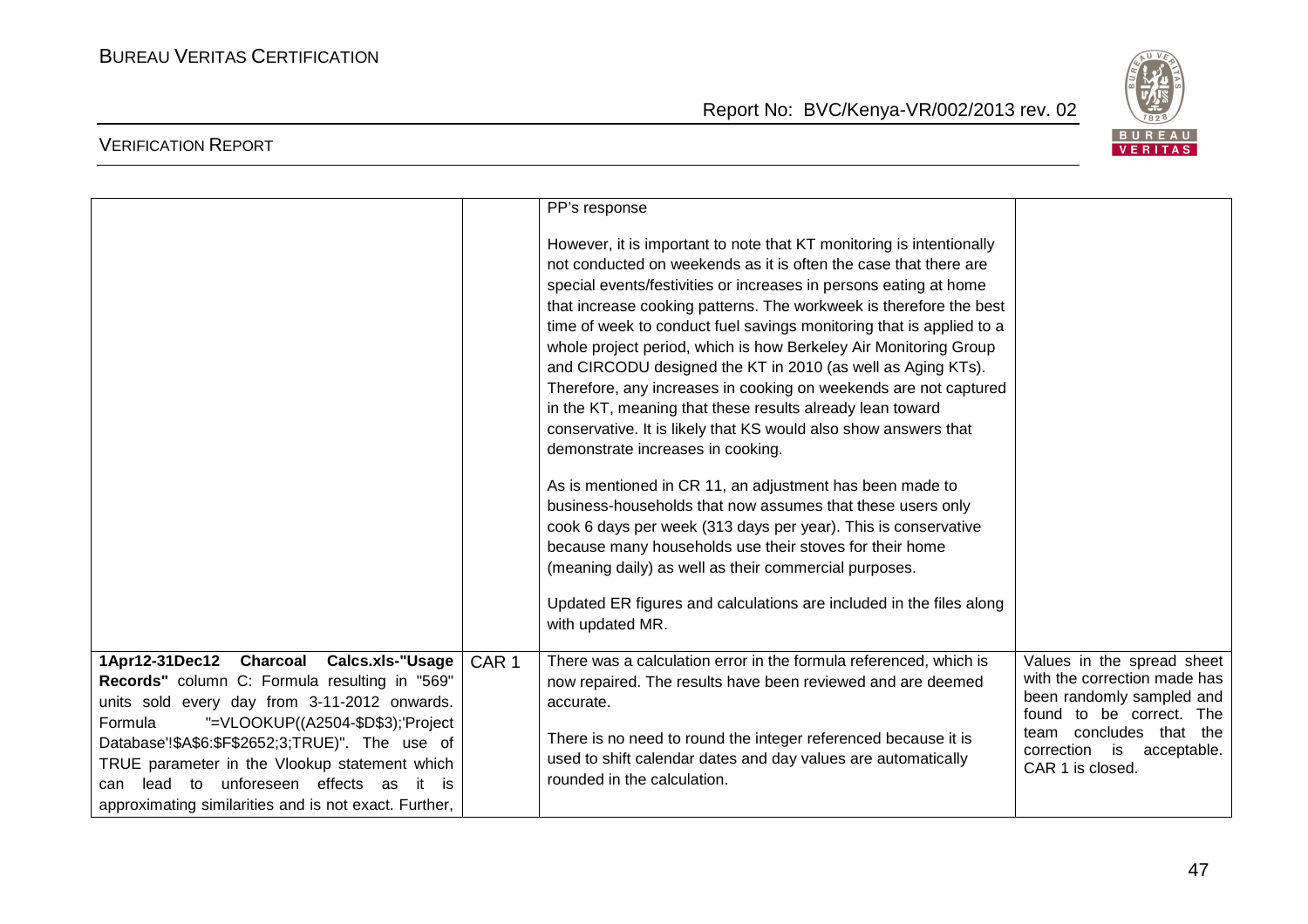

| It would be better to round the inventory days to an<br>integer.                                                                                               |                  |                                                                                                                                                                            |                                                                                                       |
|----------------------------------------------------------------------------------------------------------------------------------------------------------------|------------------|----------------------------------------------------------------------------------------------------------------------------------------------------------------------------|-------------------------------------------------------------------------------------------------------|
| 1Apr12-31Dec12<br><b>Charcoal</b><br>Calcs.xls-"ER<br><b>Calculations"</b> ; The text box<br>containing a<br>description of<br>the calculation<br>used is very | CAR <sub>2</sub> | 1. The text box should refer to Table 3.5 in Annex 07.<br>2. The reference has been changed to "Person-Meal Analysis,                                                      | The correction has been<br>reviewed<br>and<br><b>is</b><br>CAR<br>$\overline{2}$<br>acceptable.<br>is |
| confusing.                                                                                                                                                     |                  | Charcoal"                                                                                                                                                                  | closed.                                                                                               |
| 1. It refers to table 3.6 in Annex 07, tab labelled<br>"FMR Summary" to trace the formulas, but table<br>3.6 can not be found.                                 |                  | 3. This sentence has been revised to state that the average meals<br>per charcoal stove year is 6,539. Average meals per institutional<br>stove year is listed as 481,991. |                                                                                                       |
| 2. The tab labelled "Person-Meal Analysis, Inst"<br>refers to wood, not charcoal                                                                               |                  |                                                                                                                                                                            |                                                                                                       |
| 3. The average meals per institutional stove-year<br>(6,781) is false as the institutional stove years is<br>(752, 558).                                       |                  |                                                                                                                                                                            |                                                                                                       |
| Stove technical and economic life has been set                                                                                                                 | CR <sub>6</sub>  | The 3 year lifespan stated in the original PDD was a conservative                                                                                                          | The clarification response                                                                            |
| to 3 years in the original PDD. This has recently                                                                                                              |                  | estimate based on manufacturer expectations. The project                                                                                                                   | has been reviewed and the                                                                             |
| been supported by Adkins et al., "Field testing and                                                                                                            |                  | conducts biennial aging kitchen performance tests (KPTs) and                                                                                                               | team considers it acceptable                                                                          |
| survey evaluation<br>of household<br>biomass                                                                                                                   |                  | annual usage surveys to assess the actual field performance of                                                                                                             | after a further interview with                                                                        |
| cookstoves in rural sub-Saharan Africa" (2010),                                                                                                                |                  | the stoves as well as frequency of use.                                                                                                                                    | PP to get clarification                                                                               |
| who found an average use of ["The stove with the<br>longest stated lifetime (according<br>to<br>the                                                            |                  | Cumulative weighted results from all project usage surveys show                                                                                                            | regarding stove age<br>calculations and method of                                                     |
| manufacturer's guarantee) is the Envirofit, with 5                                                                                                             |                  | that on average across all stove ages 89% of respondents used                                                                                                              | survey. CR 6 is closed.                                                                               |
| years. The StoveTec is expected to last 2 years,                                                                                                               |                  | the project stove as their primary stove and cooked an average of                                                                                                          |                                                                                                       |
| possibly more. The Ugastove and Advent stoves                                                                                                                  |                  | 2.7 meals per day (see updated Annex 18, HH Charcoal Stoves:                                                                                                               |                                                                                                       |
| are expected to last between one and two years."                                                                                                               |                  | CR7 Analysis, "HH Usage Analysis" tab). Stoves that are still in                                                                                                           |                                                                                                       |
| The Worldbank states in "Household Cookstoves,                                                                                                                 |                  | use beyond the expected lifespan may be due to high stove quality                                                                                                          |                                                                                                       |
| Environment, Health, and Climate Change", (2011)                                                                                                               |                  | and durability, as well as user care.                                                                                                                                      |                                                                                                       |
| a life span of 3 years. In summary, publicly                                                                                                                   |                  | In addition, every end user is offered a warranty to repair or                                                                                                             |                                                                                                       |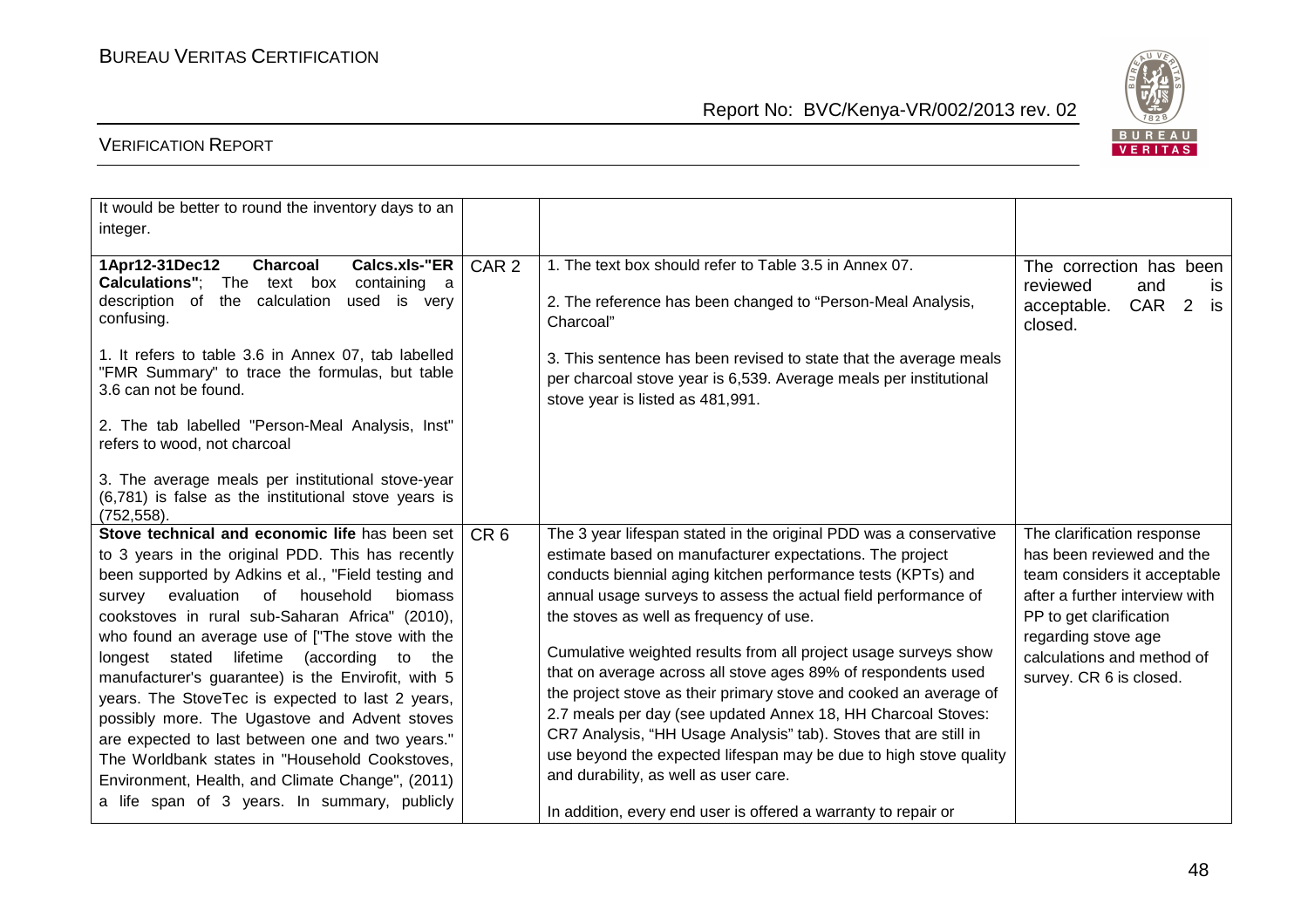

| available publications support a life span for the                                                                                                                                                                                                                                                                                                                                                                                                                                                                                                                                                                       | replace worn-out stoves. When repairs or replacements are                                                                                                                                                                                                                                                                                                                                                                                                                                                                                                                                                                                                                                                                                                                                                                                                                           |
|--------------------------------------------------------------------------------------------------------------------------------------------------------------------------------------------------------------------------------------------------------------------------------------------------------------------------------------------------------------------------------------------------------------------------------------------------------------------------------------------------------------------------------------------------------------------------------------------------------------------------|-------------------------------------------------------------------------------------------------------------------------------------------------------------------------------------------------------------------------------------------------------------------------------------------------------------------------------------------------------------------------------------------------------------------------------------------------------------------------------------------------------------------------------------------------------------------------------------------------------------------------------------------------------------------------------------------------------------------------------------------------------------------------------------------------------------------------------------------------------------------------------------|
| rocket stove between 2.5-4 years (in prisons only 1                                                                                                                                                                                                                                                                                                                                                                                                                                                                                                                                                                      | carried out on a stove the stove remains in the project database                                                                                                                                                                                                                                                                                                                                                                                                                                                                                                                                                                                                                                                                                                                                                                                                                    |
| year).                                                                                                                                                                                                                                                                                                                                                                                                                                                                                                                                                                                                                   | categorized within its original date of sale; the replacement is not                                                                                                                                                                                                                                                                                                                                                                                                                                                                                                                                                                                                                                                                                                                                                                                                                |
|                                                                                                                                                                                                                                                                                                                                                                                                                                                                                                                                                                                                                          | counted as a new entry.                                                                                                                                                                                                                                                                                                                                                                                                                                                                                                                                                                                                                                                                                                                                                                                                                                                             |
| ISS5 Annex 04 - Usage Monitoring Report;<br>Charcoal shows that after 4 years between 89-69%<br>of stoves is still in use. It does not state what that<br>use is and if it is still the primary cooking stove.<br>Given the high intensity of use implied in the<br>calculations (365 days a year) of the ERs it would<br>be reasonable to expect the stove to be worn-out<br>and not used in the same intensity between 95-<br>60% of cooks use more than 1 stove in cooking<br>meals). Please clarify or further demonstrate the<br>basis for extending the life span of the cook stoves<br>in the calculation of ERs. | Verification team response:<br>Error in PP Response: Response from PP states that "<br>1.<br>89% of respondents used the project stove as their primary<br>stove". This is not supported by evidence provided. Only<br>75.05% of respondents used an improved cooking stove as their<br>primary stove (as calculated in Annex 18v2). Please use 75.05%<br>as the cumulative weighted results.<br>2. Unclear Classification: 89% of respondents answered yes to the<br>question; "Do you still use your improved cooking stove?, which is<br>the basis of calculation for age and other parameters. A positive<br>answer to this question does not always seem to relate to the<br>parameters of the stove in question, or even an Ugastove, as can<br>be deduced from several comments provided by the interviewee<br>(example: Answer on Q9: YES Comment: "The liner broke and she |
|                                                                                                                                                                                                                                                                                                                                                                                                                                                                                                                                                                                                                          | is now using a new improved stove but not Ugastove." [UGA                                                                                                                                                                                                                                                                                                                                                                                                                                                                                                                                                                                                                                                                                                                                                                                                                           |
|                                                                                                                                                                                                                                                                                                                                                                                                                                                                                                                                                                                                                          | Survey 306]). Additionally the connection to the stove is unclear in                                                                                                                                                                                                                                                                                                                                                                                                                                                                                                                                                                                                                                                                                                                                                                                                                |
|                                                                                                                                                                                                                                                                                                                                                                                                                                                                                                                                                                                                                          | several surveys that show 2 stoves purchased of which one has                                                                                                                                                                                                                                                                                                                                                                                                                                                                                                                                                                                                                                                                                                                                                                                                                       |
|                                                                                                                                                                                                                                                                                                                                                                                                                                                                                                                                                                                                                          | been disgarded/broken/etc.                                                                                                                                                                                                                                                                                                                                                                                                                                                                                                                                                                                                                                                                                                                                                                                                                                                          |
|                                                                                                                                                                                                                                                                                                                                                                                                                                                                                                                                                                                                                          | 3. Quality: The provided surveys provide no support for the<br>argument of high quality or user care, as a high proportion of<br>respondent is dealing with broken stoves in one way or the other.<br>Warranty conditions of Ugastoves are less then some other                                                                                                                                                                                                                                                                                                                                                                                                                                                                                                                                                                                                                     |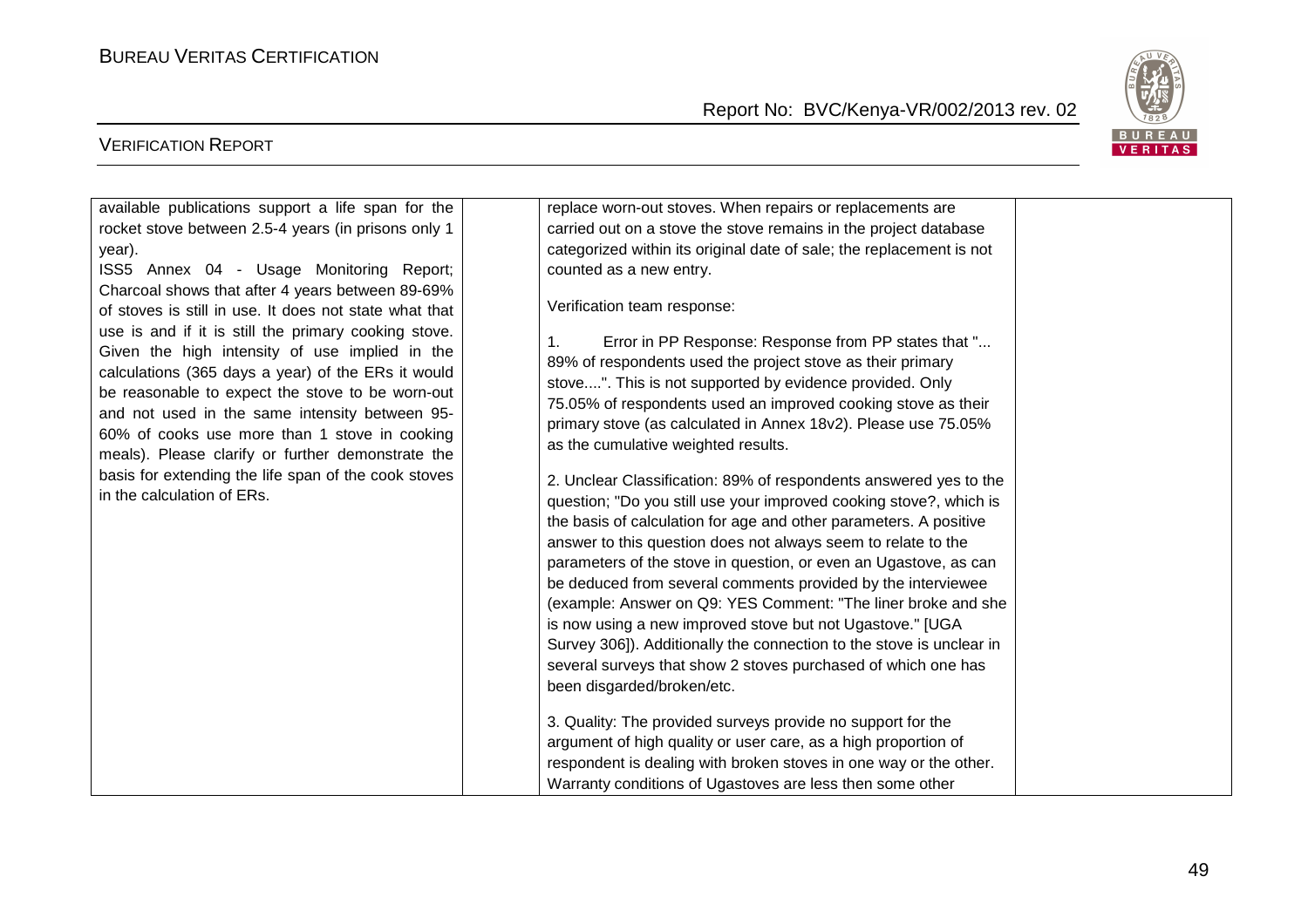

| improved cookstoves studied in mentioned publications.               |  |
|----------------------------------------------------------------------|--|
| 4. Meals per day (Immaterial): Survey comments state in several      |  |
| places that the stove is used minimally, resulting in a use of 1 per |  |
| day (7 days a week; 52 meals per year), which is not in line with    |  |
| answers from interviewees.                                           |  |
|                                                                      |  |
| 5. Correcting for missing sales dates: For several entrees the       |  |
| sales date of the stove is not known exactly. The solution used by   |  |
| PP is to choose the first date of the period known (1st day of the   |  |
| month or first day of the year). Please use the middle of the month  |  |
| (15th) for missing day and 1st of July when only a year is known.    |  |
|                                                                      |  |
| 6. Small error: Annex 18v2 CR7 summary show "Age 7-8" and is         |  |
| missing "Age 6-7"                                                    |  |
|                                                                      |  |
| PP's Response                                                        |  |
| 1. The proper survey to determine primary stove usage should         |  |
| actually be the Kitchen Survey rather than the usage survey;         |  |
| however, this is immaterial as both surveys provide very similar     |  |
| results to one another: in the KS among recent customers             |  |
| (reference: Detailed Customer Database), 87.74% of respondents       |  |
| say that the project stove is their primary stove. Usage survey data |  |
| across all ages (reference: Usage Survey data sheet)                 |  |
| demonstrates that among those who are still using the stove,         |  |
|                                                                      |  |
| 86.14% use it as their primary stove.                                |  |
| As the KPT already takes a subsumed approach that accounts for       |  |
| fuel and stove mixing and variations of usage based on actual        |  |
| cooking patterns in the homes, fuel savings values are               |  |
|                                                                      |  |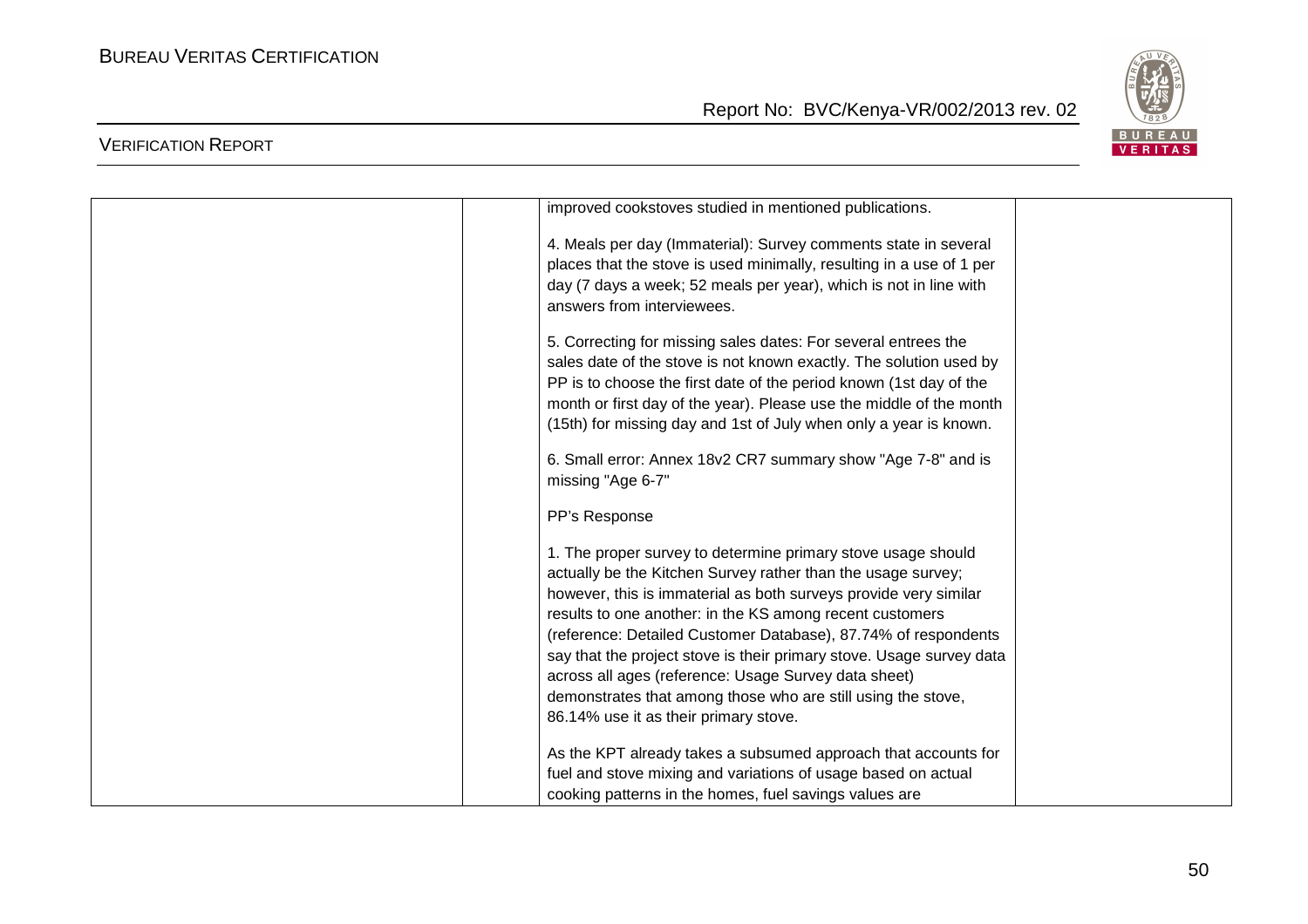

| representative of the project population. No further adjustment is       |  |
|--------------------------------------------------------------------------|--|
| necessary regarding primary vs. secondary stove usage.                   |  |
| 2. It is accurate that question 11 is used for purposes of               |  |
|                                                                          |  |
| calculation. A positive answer means that the person answers             |  |
| "yes" to using the stove. In the case of the aforementioned UGA          |  |
| Survey 306, that person actually answered "no" to question 11,           |  |
| and therefore was considered to be a non-user. The users'                |  |
| comments are therefore in line with the results that the user            |  |
| reported and were used in the calculations, given that they are not      |  |
| using the Ugastove. There is no change in the data on that survey.       |  |
| PP has, however, re-checked the comments in relation to the              |  |
| answered provided to question 11 and found 4 discrepancies, 3            |  |
| those who answered yes and then were clearly not actually using          |  |
| per the comments section, and one who was marked as "no" when            |  |
| the rest of the data and the comments indicated that they were           |  |
|                                                                          |  |
| actually using the stove and it was fine. This has been updated.         |  |
| These changes modified the total usage rate to 86.57%                    |  |
| It is important to note that if a person is still using a stove that may |  |
| be in need of some repair, that person is still counted as a yes as      |  |
| that reflects the condition in the field. The performance of the         |  |
| aging stove is then monitored via the KPT, which measures the            |  |
| performance of stoves as they age. For example, top rings may            |  |
| need repair after many years; however, many people can still cook        |  |
| just fine without a top ring or with a damaged one when the stove        |  |
| is a few years old. There are similar anecdotes of cooking with          |  |
| minor cracks in the liner. The KPT shows that these things do not        |  |
| affect stove performance or fuel savings, though stove degradation       |  |
| does affect usage (for example, people who have a stove they             |  |
|                                                                          |  |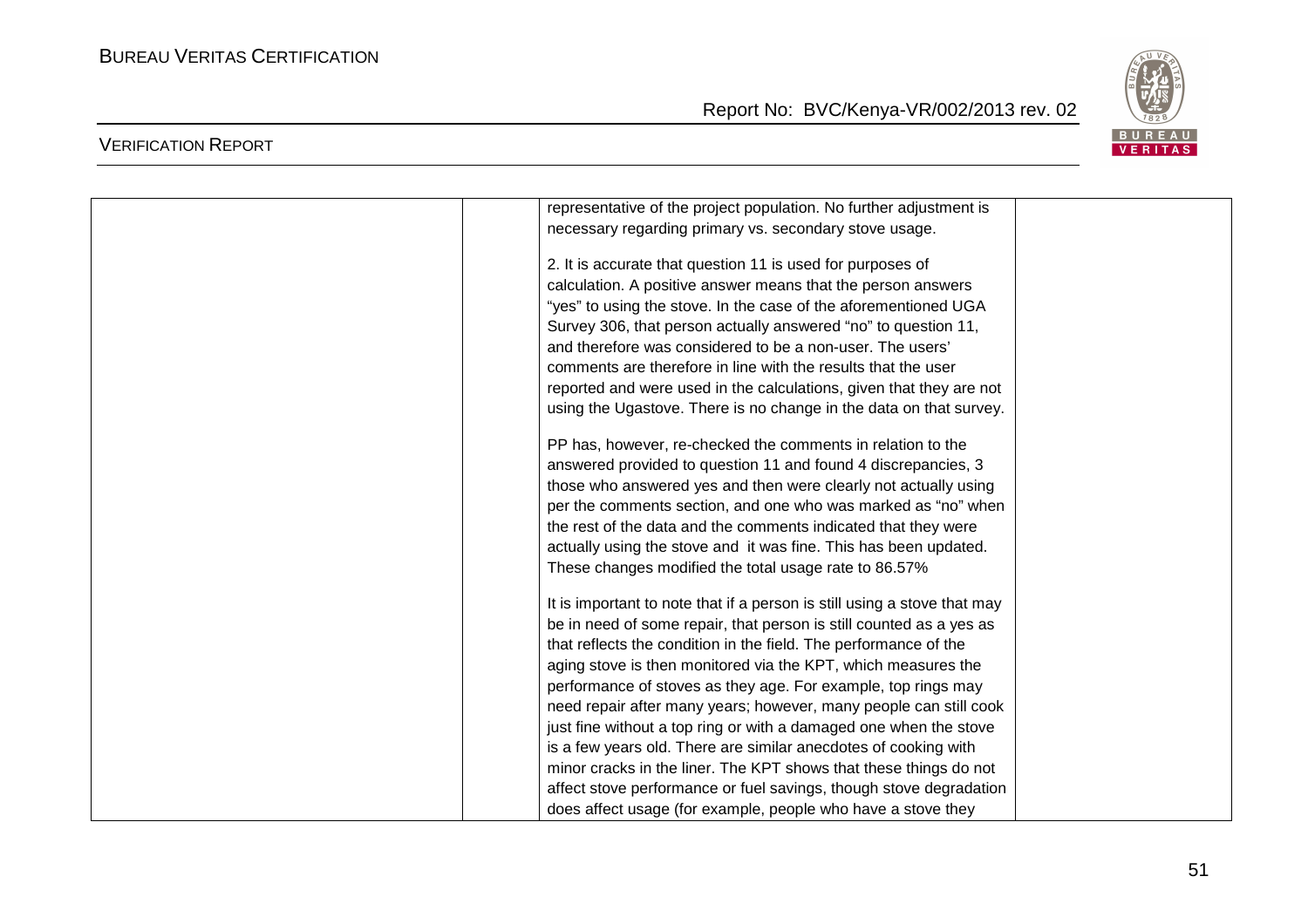

| deem to be damaged will stop using and therefore answer "no" to<br>the question and become "non-users", counting that stove as<br>having dropped off).                                                                                                                                                                                                                        |  |
|-------------------------------------------------------------------------------------------------------------------------------------------------------------------------------------------------------------------------------------------------------------------------------------------------------------------------------------------------------------------------------|--|
| The fact that the some stoves are lasting more than 6 years and<br>that performance of those stoves still in use remains unchanged is<br>indicative of higher than anticipated quality and durability;<br>however, PP has not undertaken research to determine what<br>habits affect longer stove life in the home so assumptions of user<br>care, etc. are only postulation. |  |
| 3. Based on the results of this usage survey, 67% of respondents<br>were aware that the manufacturer will repair the stove, yet only 7%<br>report bringing the stove to the manufacturer for repair. This is<br>useful information to the PP as the project evaluates how to<br>improve after-sales service.                                                                  |  |
| 4. Variations in usage are already captured in the KPT, and<br>average person-meals are monitored via the KS. Usage survey<br>respondents report an average of cooking 2.67 meals per day,<br>which corroborates with KS data.                                                                                                                                                |  |
| 5. See below; the change has been made but this has no impact<br>on calculations.                                                                                                                                                                                                                                                                                             |  |
| 6. On all data forms Age 6-7 is the maximum age referenced;<br>please provide specific tabs/cells where references to Age 7-8 are<br>seen. PP cannot find any reference to Age 7-8?                                                                                                                                                                                           |  |
| Further verification team comments :                                                                                                                                                                                                                                                                                                                                          |  |
| CAR: Given the stated difficulties with the surveys it is the                                                                                                                                                                                                                                                                                                                 |  |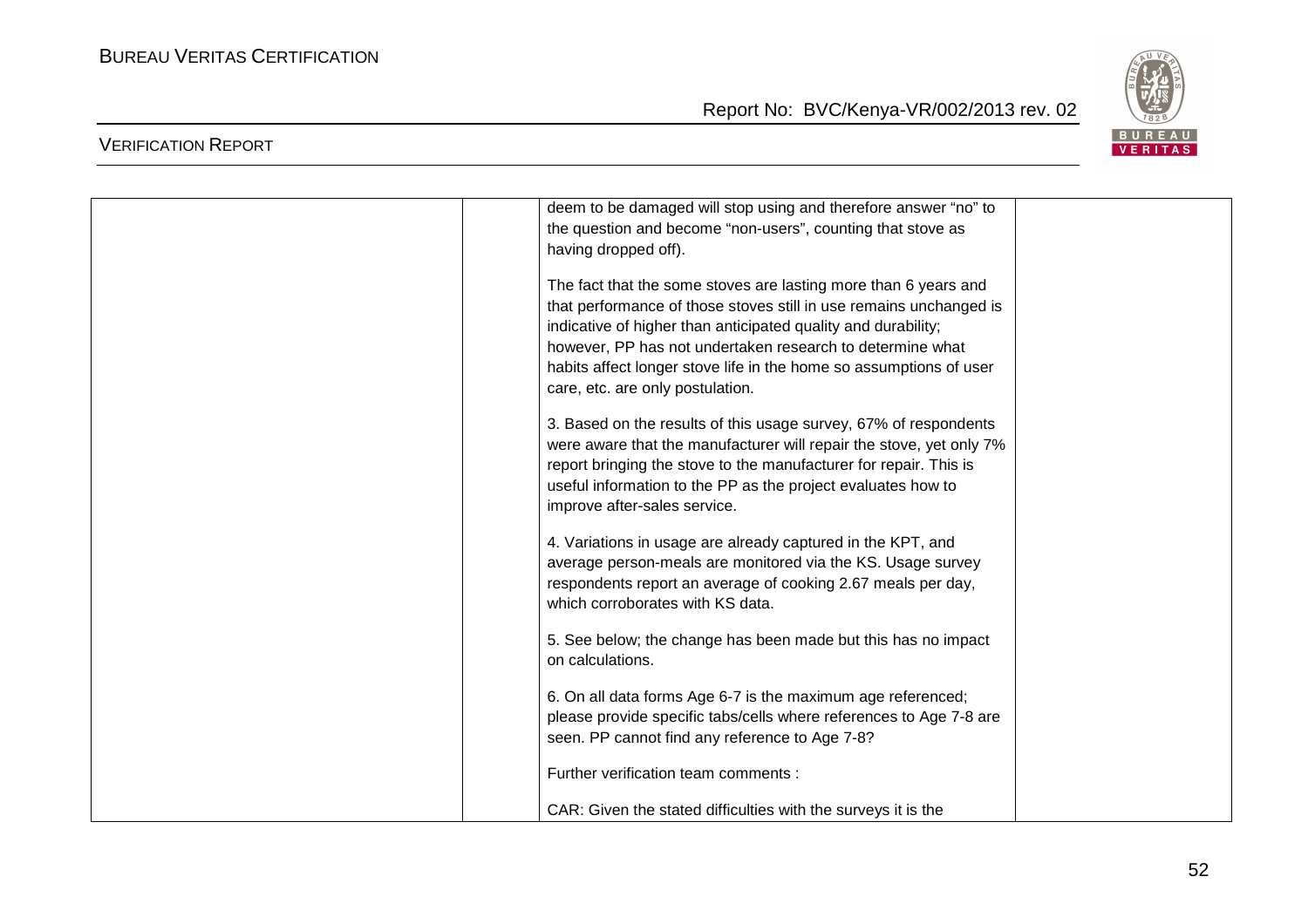

| reviewers opinion that insufficient hard and reliable evidence has<br>been provided to support an extension of the life span of the<br>stoves in the degree used by PP.                                                                                                                                                                                                                                                                                                                                                                                                                                                                                                                            |  |
|----------------------------------------------------------------------------------------------------------------------------------------------------------------------------------------------------------------------------------------------------------------------------------------------------------------------------------------------------------------------------------------------------------------------------------------------------------------------------------------------------------------------------------------------------------------------------------------------------------------------------------------------------------------------------------------------------|--|
| Relevant corrections can include                                                                                                                                                                                                                                                                                                                                                                                                                                                                                                                                                                                                                                                                   |  |
| Step 1: Rectify item 5 in the age calculations                                                                                                                                                                                                                                                                                                                                                                                                                                                                                                                                                                                                                                                     |  |
| Step 2: Use of Primary used stoves only (Q14 instead of Q9 [HH<br>Usage Data] in constructing tabel "HH Charcoal Stoves: Usage<br>Data Analysis - Aggregated" and Cumulative Usage Rate [HH<br>Usage Analysis] in Annex 18v2.xls or use Existing Usage Rates<br>from Last MR or use 3 years, would be more appropriate<br>Step 3: Validation/Recalculation of dependent formula's.                                                                                                                                                                                                                                                                                                                 |  |
|                                                                                                                                                                                                                                                                                                                                                                                                                                                                                                                                                                                                                                                                                                    |  |
| PP's Response:                                                                                                                                                                                                                                                                                                                                                                                                                                                                                                                                                                                                                                                                                     |  |
| Response to step1: PP has made this update (cells manually<br>changed to fit requested date modifications; modified cells<br>highlighted in orange of v3 of the usage survey data), but it is<br>important to note that this does not have any impact on the<br>calculations whatsoever: given the sales calendar, it is only the<br>year that is used to determine age for the purposes of the<br>calculations (for example, any stove sold between 1st January -<br>31st December 2006 is clustered in Age 6-7; it does not matter at<br>what point in the year it was sold for the purposes of these usage<br>calculations since the cumulative weighted analysis only looks at<br>age by year. |  |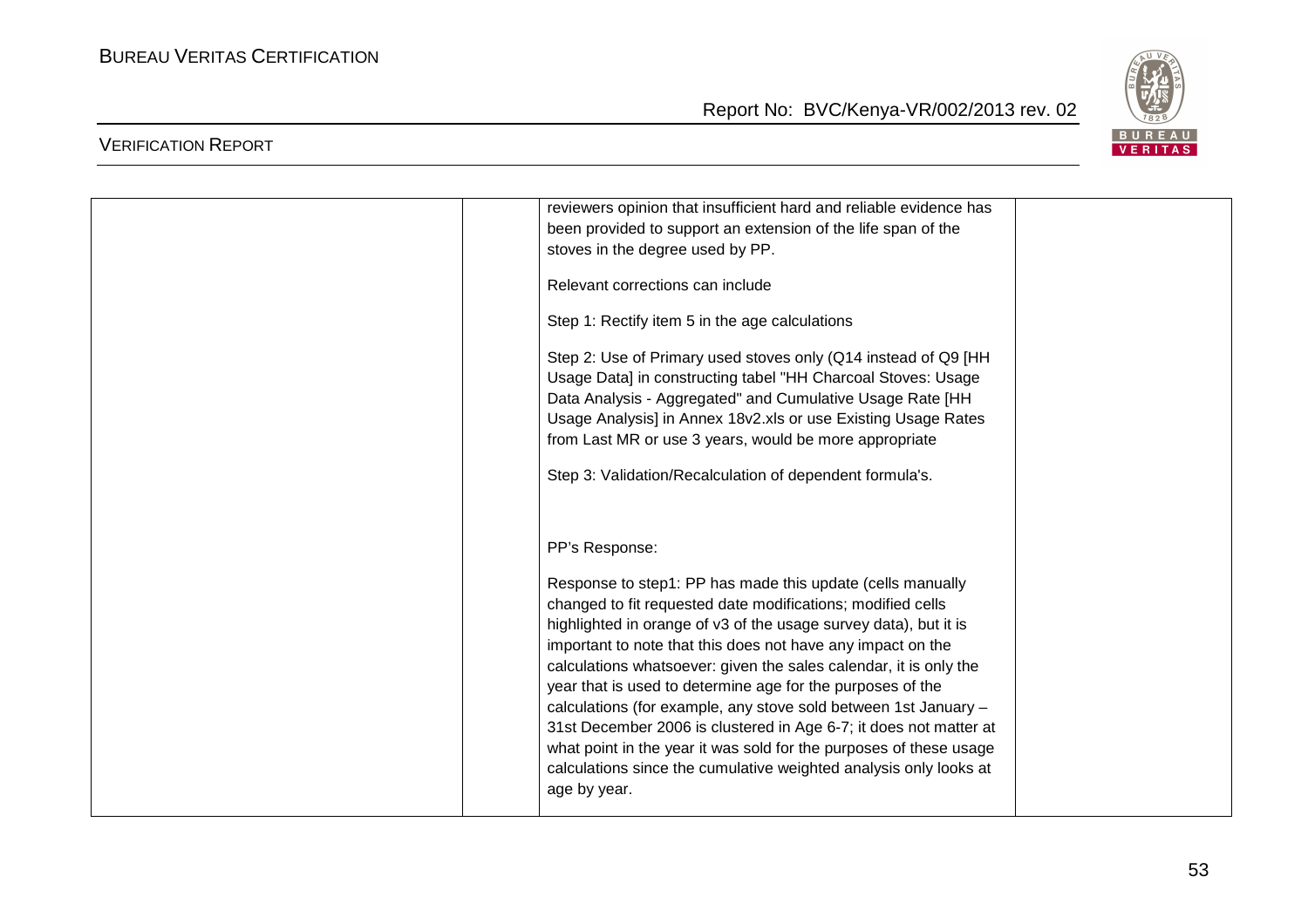VERIFICATION REPORT

Report No: BVC/Kenya-VR/002/2013 rev. 02



| This is different from the sales record, where actual date of sale is  |
|------------------------------------------------------------------------|
| used for ER calculations - in the case that a sale is entered where    |
| only the month and year is known, PP conservatively assumes the        |
| stove was sold on the last day of the month.                           |
| Response to step2: It is important to note that primary stove usage    |
| rate is different from the cumulative usage rate used in emission      |
| reduction calculations. The cumulative usage rate refers to stoves     |
| that are still in use by the customer, whereas primary stove usage     |
| rate refers to the following question: of the stoves that are still in |
| use, what percent of customers use that stove as their primary         |
| stove?                                                                 |
| In the case of this project, the numbers are in fact similar to one    |
| another (updated cumulative usage rate of 86.57% compared to           |
| primary stove usage of 87.74% from the KS and 86.14% from the          |
| usage survey), but it is only the cumulative usage rate is used in     |
| emission reduction calculations.                                       |
| The reason why the cumulative usage rate is used in emission           |
| reduction calculations is because the KPTs (new and aging) use a       |
| subsumed approach to account for variation in stove usage              |
| frequency, mixing of fuels, and mixing of stove types. Therefore,      |
| variation of usage is already subsumed in the fuel savings figures.    |
| No adjustment for primary versus secondary stove usage is              |
| needed, as this has already been accounted for. This is in line with   |
| KPT methodology.                                                       |
| Response to step3: Per the above, recalculation was done with the      |
| new slightly modified usage rate. This information has also been       |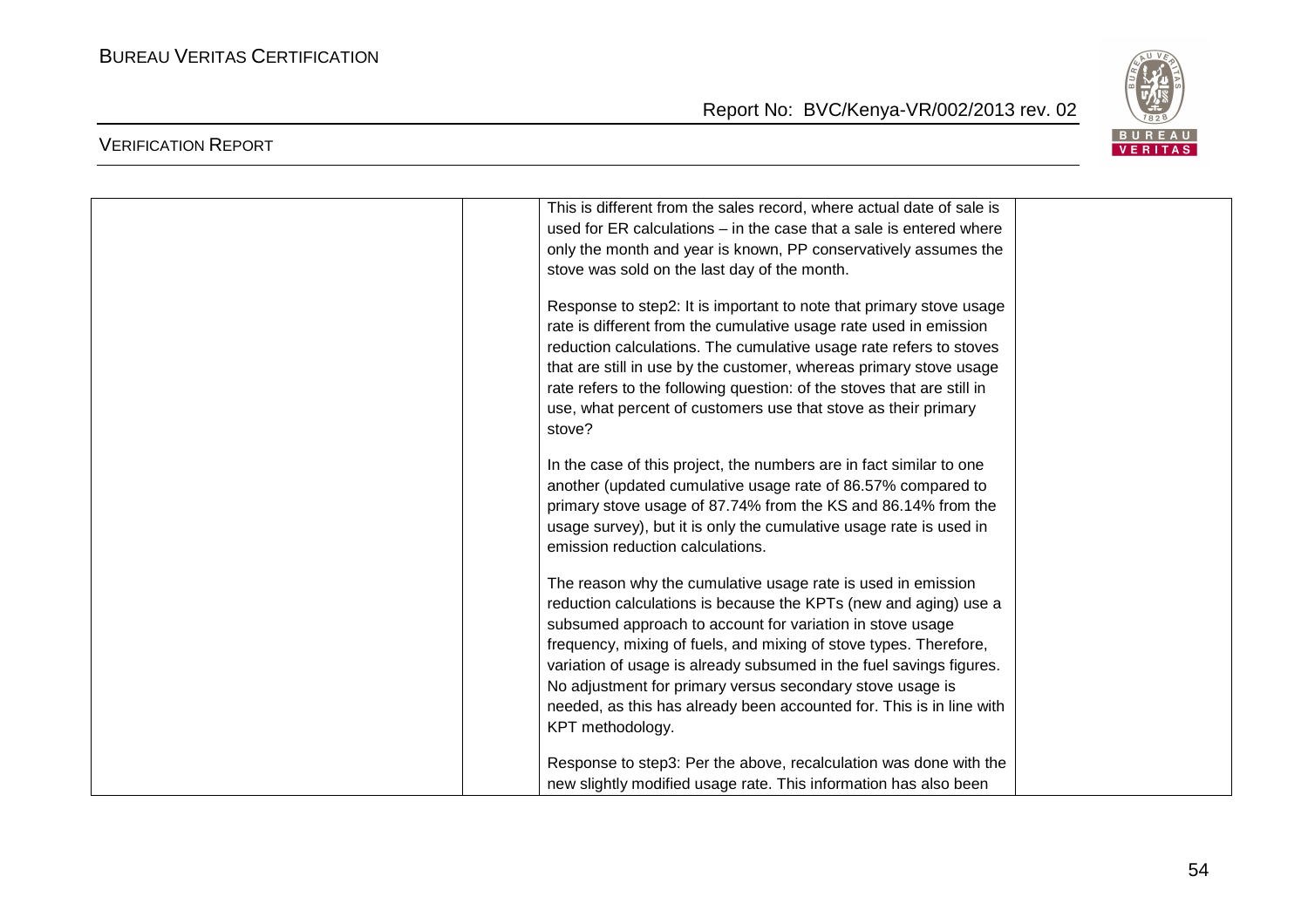

|                                                                                                                                                                                                                                                                                                                                                                                                                                                                                                                                                     |                 | changed in the MR and calculators attached.                                                                                                                                                                                       |                                                                                                                                                            |
|-----------------------------------------------------------------------------------------------------------------------------------------------------------------------------------------------------------------------------------------------------------------------------------------------------------------------------------------------------------------------------------------------------------------------------------------------------------------------------------------------------------------------------------------------------|-----------------|-----------------------------------------------------------------------------------------------------------------------------------------------------------------------------------------------------------------------------------|------------------------------------------------------------------------------------------------------------------------------------------------------------|
| Within<br>the<br>subsumed<br>in I<br>approach<br>used<br>demonstrating emission reductions in the Kitchen<br>test please clarify in what manner the calculations<br>incorporate the purchasing of clients of more than<br>one improved cookstove? Publications show that<br>most cooks use more then 1 stove when cooking.<br>Would the procurement of two or three improved<br>cookstoves from ugastove or a competitor, given<br>the same meals per day, have an impact on the<br>total amount of emission reductions calculated per<br>stove?    | CR <sub>7</sub> | The representative kitchen tests include households that own<br>more than one improved cookstove. Thus, data collected through<br>these tests and used to calculate emission reductions account for<br>these types of households. | The team has reviewed the<br>response and analysis in the<br>spread sheet ISS5 Annex 18<br>and considers the<br>clarification adequate. CR 7<br>is closed. |
| 1Apr12-31Dec12 Institutional Wood Calcs - Text<br>Box states: "2. Berkeley Air's measured fuel-<br>savings per peron meal (.072 kg/person-meal,<br>verified in 2010, 2011 and 2012). Reference could<br>not be found in "ISS5 Annex 01A - KPT Berkeley<br>Air 2010 Phases 1-5". The only reference that<br>reviewer could find which included those digits is<br>an old study into schools: "Annex 5_3 KT07 Stats<br>Instit Ugastoves 7-3-08". Please repair references<br>and clarify in what documents verification in<br>2010/11/12 is provided. | CR <sub>8</sub> | The actual reference that should have been provided is the<br>registered PDD (version 090324), which has now been provided.<br>Please see Table E5 on pg. 35. The reference in the text box has<br>also been repaired.            | The team has assessed the<br>response and the reference<br>provided and finds the<br>response adequate. CR 8 is<br>closed.                                 |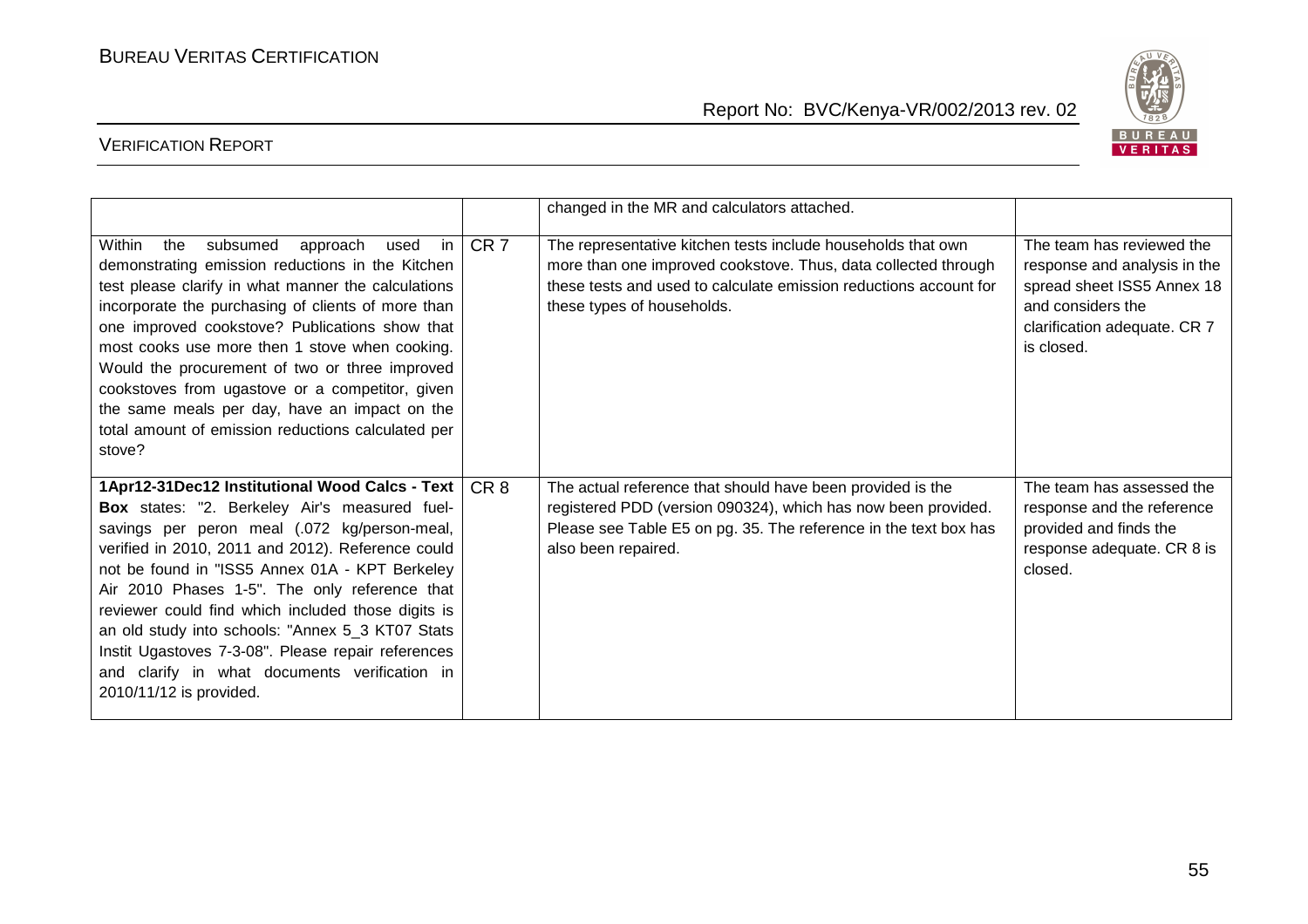

| ISS5 Annex 07- Detailed Customer Database-<br>"FMR Summary"; Number of Schooldays is set to<br>270. Please provide a reference to this number.<br>Given the publicly available terms and agenda's of<br>schools in Uganda and information from the<br>ministry of eduction & sport suggest a substantial<br>lower amount of school days (<~238) for primairy<br>and secundairy schools. | CR <sub>9</sub> | The PP has grouped the schools that have purchased institutional<br>wood stoves into the following attendance categories (see<br>"Attendance Type" column in the "Person-meal Analysis, Inst, v2"<br>tab of Annex 07):<br>1. Day schools (no boarding students)<br>Mixed schools (served both day and boarding students and<br>2.<br>therefore conservatively assumed to be 195)<br>Boarding school (serves only boarding students)<br>3.<br>4. Unsure (day/boarding status of study body in unknown and<br>therefore assumed to conservatively by 195)<br>The Uganda government school schedule includes 195 school<br>days, so this value is applied to "day schools". The value of 195 is<br>also conservatively applied to "mixed schools" since the proportion<br>of day to boarding students is unknown for these types of<br>institutions as well as schools in the "unsure" category. A value of<br>270 days has been applied to those institutions in the "boarding<br>schools" categories to account for the non-school days that<br>boarding students are served. Changes are highlighted in Table<br>3.2 of the "FMR Summary v2" tab in Annex 07.<br>The weighted average person meals per stove year now accounts<br>for this variation in days per year by type of school institution. | Response has been<br>reviewed together with the<br>correction in the spread<br>sheet and is acceptable.<br>CR9 is closed |
|-----------------------------------------------------------------------------------------------------------------------------------------------------------------------------------------------------------------------------------------------------------------------------------------------------------------------------------------------------------------------------------------|-----------------|------------------------------------------------------------------------------------------------------------------------------------------------------------------------------------------------------------------------------------------------------------------------------------------------------------------------------------------------------------------------------------------------------------------------------------------------------------------------------------------------------------------------------------------------------------------------------------------------------------------------------------------------------------------------------------------------------------------------------------------------------------------------------------------------------------------------------------------------------------------------------------------------------------------------------------------------------------------------------------------------------------------------------------------------------------------------------------------------------------------------------------------------------------------------------------------------------------------------------------------------------------------------------------------------------|--------------------------------------------------------------------------------------------------------------------------|
| ISS5 Annex 07- Detailed Customer Database-<br>"Person-Meal Analysis, Inst" Cell K8; Formula<br>"=COUNTIF(C6:C150;"Non-<br>Error<br>School")/COUNTA(C6:C150)" does not take into                                                                                                                                                                                                         | <b>CR 10</b>    | The PP has followed up with institutions with blank values in<br>column G to obtain the missing data and has changed Annex 07<br>accordingly.                                                                                                                                                                                                                                                                                                                                                                                                                                                                                                                                                                                                                                                                                                                                                                                                                                                                                                                                                                                                                                                                                                                                                        | The correction has been<br>reviewed and is acceptable.<br>CR 10 is closed                                                |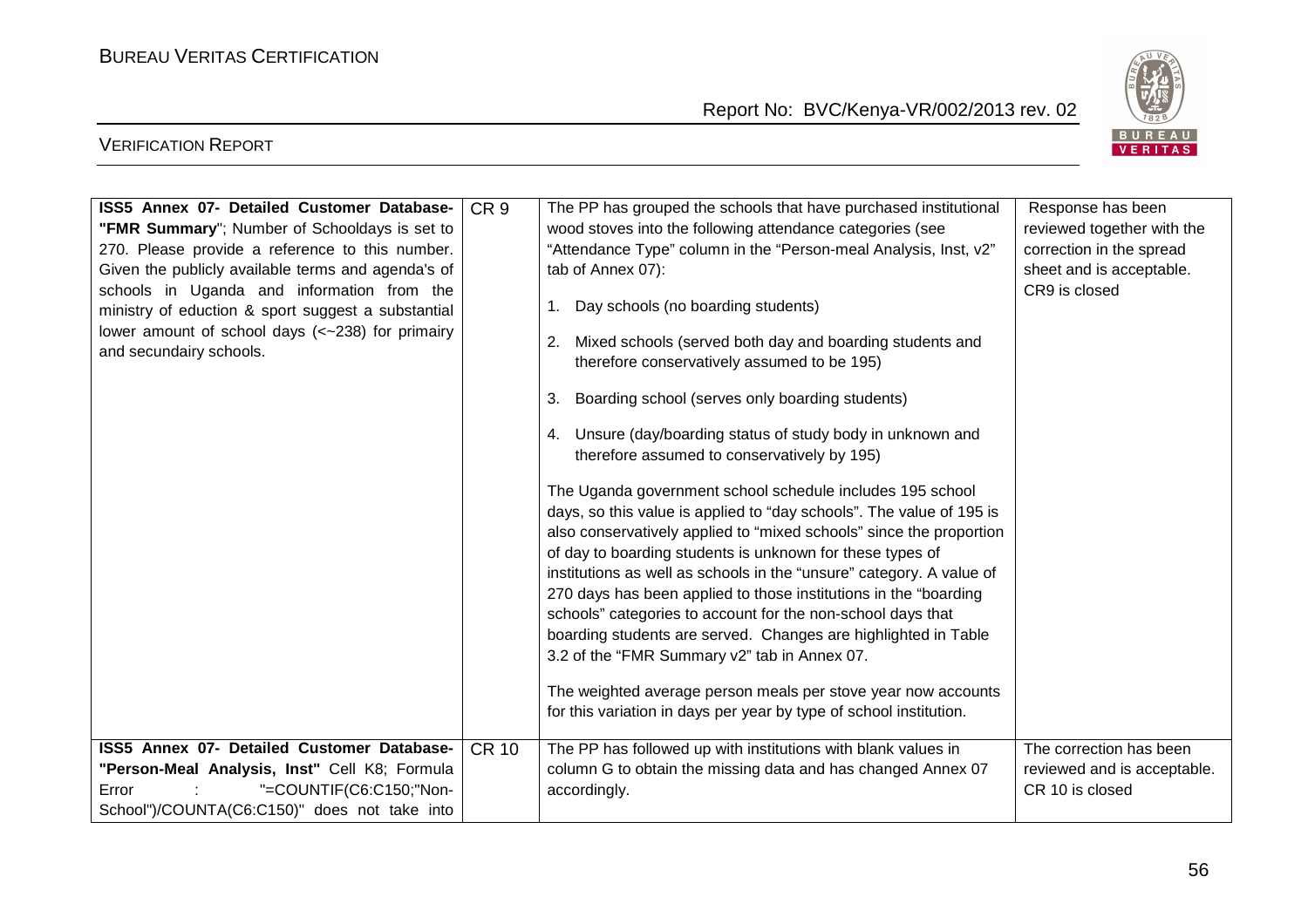BUREAU<br><mark>VERITAS</mark>

#### Report No: BVC/Kenya-VR/002/2013 rev. 02

| account blank values in column G.                                                                                                                                              |              |                                                                                                                                                                                                                                                                                                                                                                                                                                                                                                                                                                                                                                                                                                                                                                                                                                                                                                                                                                                                                                                                                                                                                                                                                                                                                                                                                                                                                                                                                                                                |                                                                                        |
|--------------------------------------------------------------------------------------------------------------------------------------------------------------------------------|--------------|--------------------------------------------------------------------------------------------------------------------------------------------------------------------------------------------------------------------------------------------------------------------------------------------------------------------------------------------------------------------------------------------------------------------------------------------------------------------------------------------------------------------------------------------------------------------------------------------------------------------------------------------------------------------------------------------------------------------------------------------------------------------------------------------------------------------------------------------------------------------------------------------------------------------------------------------------------------------------------------------------------------------------------------------------------------------------------------------------------------------------------------------------------------------------------------------------------------------------------------------------------------------------------------------------------------------------------------------------------------------------------------------------------------------------------------------------------------------------------------------------------------------------------|----------------------------------------------------------------------------------------|
| ISS5 Annex 07- Detailed Customer Database-<br>"FMR Summary"; Number of days in cell I12 is set<br>to 335 days. Please elaborate on this number and<br>how it has been derived? | <b>CR 11</b> | This number is based on the conservative assumption that non-<br>school institutions do not serve meals 30 days out of the year (due<br>to holidays, etc.): $365 - 30 = 335$ . Non-school institutions include<br>the military, restaurants, and households. This figure of 335 days<br>is conservative, as many of these institutions actually use their<br>stove every day.<br>Verification team response:<br>The claimed conservative nature of the assumption is unclear, as<br>PP states, not all institutions use their stove each day in the same<br>intensity (especially in the weekends). When PP can confirm that<br>all institutions operate on weekends, this point can be closed.<br>PP's Response:<br>PP does not assume that all institutions cook on the weekend,<br>given the days adjustment that schools receive (see response to<br>CR 10 regarding schools of various type). PP does know that the<br>military cooks for its soldiers every day, who live in the barracks or<br>out in site. PP also knows that households using institutional wood<br>stoves daily, similar to the charcoal stove users. Conversely,<br>however, PP does not have clear survey data on total restaurant<br>cooking days. Therefore PP has added an additional adjustment to<br>assume that restaurants, now only are in operation 6 days per<br>week (the standard workweek in Uganda), bringing the total to 313<br>days (365-52 weekend days).<br>This value is also applied to households and the military (which as | The response has been<br>reviewed<br>and<br>IS<br>CR 11<br>is<br>acceptable.<br>closed |
|                                                                                                                                                                                |              |                                                                                                                                                                                                                                                                                                                                                                                                                                                                                                                                                                                                                                                                                                                                                                                                                                                                                                                                                                                                                                                                                                                                                                                                                                                                                                                                                                                                                                                                                                                                |                                                                                        |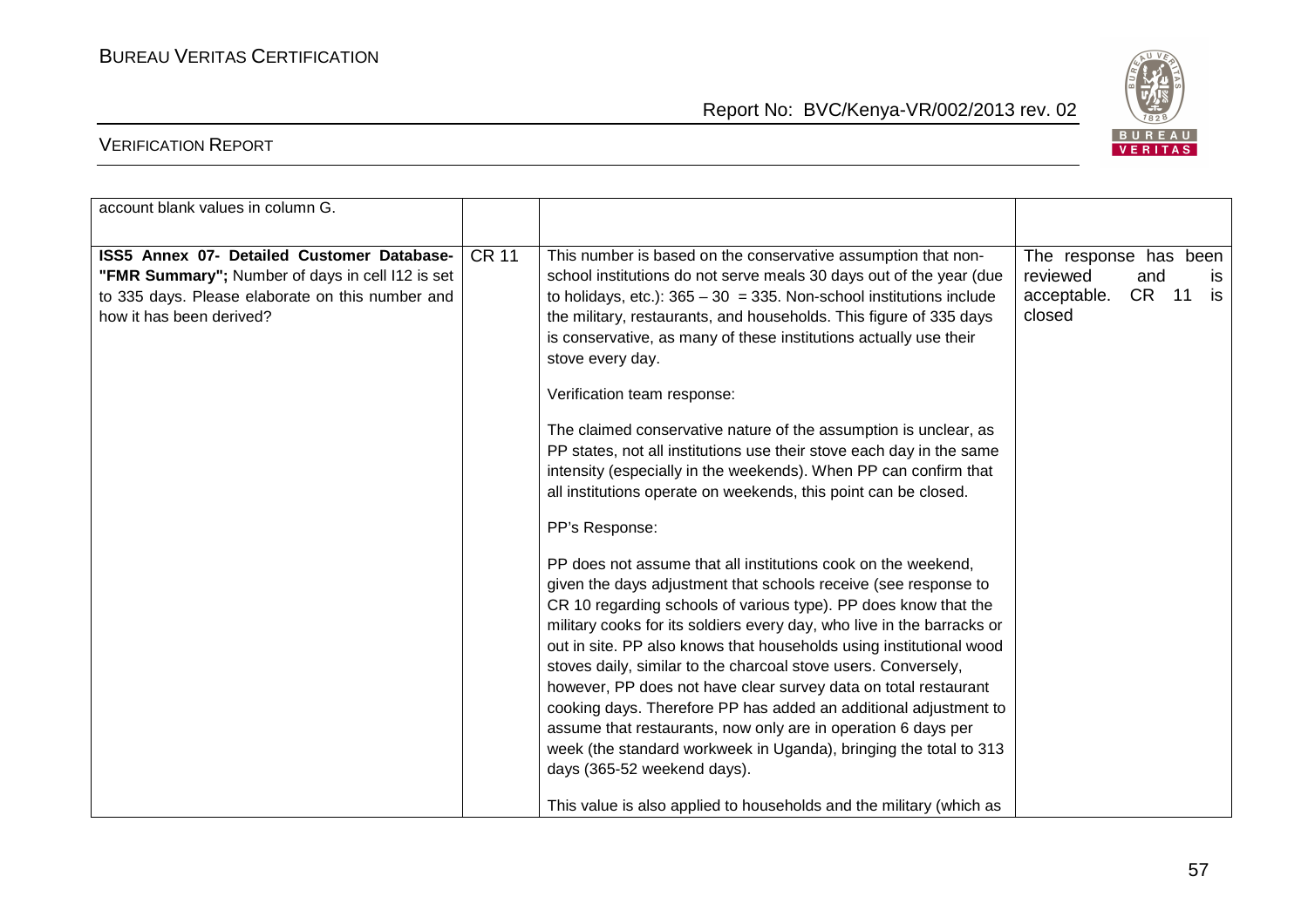

|                                                                                                                                                                    |              | mentioned above cook every day), meaning that this is the new<br>single conservative value for all non-school institutions, including<br>the military and homes which cook 7 days per week. This figure is<br>conservative because it applies this figure to all non-school<br>institutions. Moreover, PP has anecdotal evidence that restaurants<br>actually are often open 7 days per week and on holidays, and in<br>fact similar to other areas see an increase in patronage on<br>weekends due to customers having more time to dine out<br>(however, as described in CR 6, KPTs are deliberately not done<br>on weekends so as not to inflate the figures due to increased<br>cooking from special events, visitors or more customers so these<br>figures are not captured in KPT data either).<br>This 313-day value is also applied to all commercial charcoal<br>stoves for the same reason. This is conservative for charcoal<br>stoves as these stoves are actually "business-household" stoves<br>(as referenced in the KPT report), which means that most people<br>not only use the stove for their businesses but are also using it for<br>their homes.<br>Updated ER figures and calculations are included in the files along<br>with updated MR. |                                                                                           |
|--------------------------------------------------------------------------------------------------------------------------------------------------------------------|--------------|-------------------------------------------------------------------------------------------------------------------------------------------------------------------------------------------------------------------------------------------------------------------------------------------------------------------------------------------------------------------------------------------------------------------------------------------------------------------------------------------------------------------------------------------------------------------------------------------------------------------------------------------------------------------------------------------------------------------------------------------------------------------------------------------------------------------------------------------------------------------------------------------------------------------------------------------------------------------------------------------------------------------------------------------------------------------------------------------------------------------------------------------------------------------------------------------------------------------------------------------------------------------|-------------------------------------------------------------------------------------------|
| 1Apr12-31Dec12 Institutional Wood Calcs;<br>Please clarify difference in quantities between<br>sheets "Project database" column C and "Usage<br>Records" column C. | <b>CR 12</b> | The quantities should be identical. A pasting error was made and<br>has been revised in the "usage records" sheet.                                                                                                                                                                                                                                                                                                                                                                                                                                                                                                                                                                                                                                                                                                                                                                                                                                                                                                                                                                                                                                                                                                                                                | The correction has been<br>reviewed<br>and<br><b>is</b><br>acceptable.<br>CR 12 is closed |
| ISS5 Annex 06 - Complete Sales Record and<br>Project Database, sheet `Total Institutional`;<br>Please clarify why two households have been                         | <b>CR 13</b> | These households purchased institutional stoves. The person<br>meals per day for these households have been included in the<br>institutional mean calculations, and so the lower values are                                                                                                                                                                                                                                                                                                                                                                                                                                                                                                                                                                                                                                                                                                                                                                                                                                                                                                                                                                                                                                                                       | The team has reviewed the<br>response and finds it<br>acceptable since it will not        |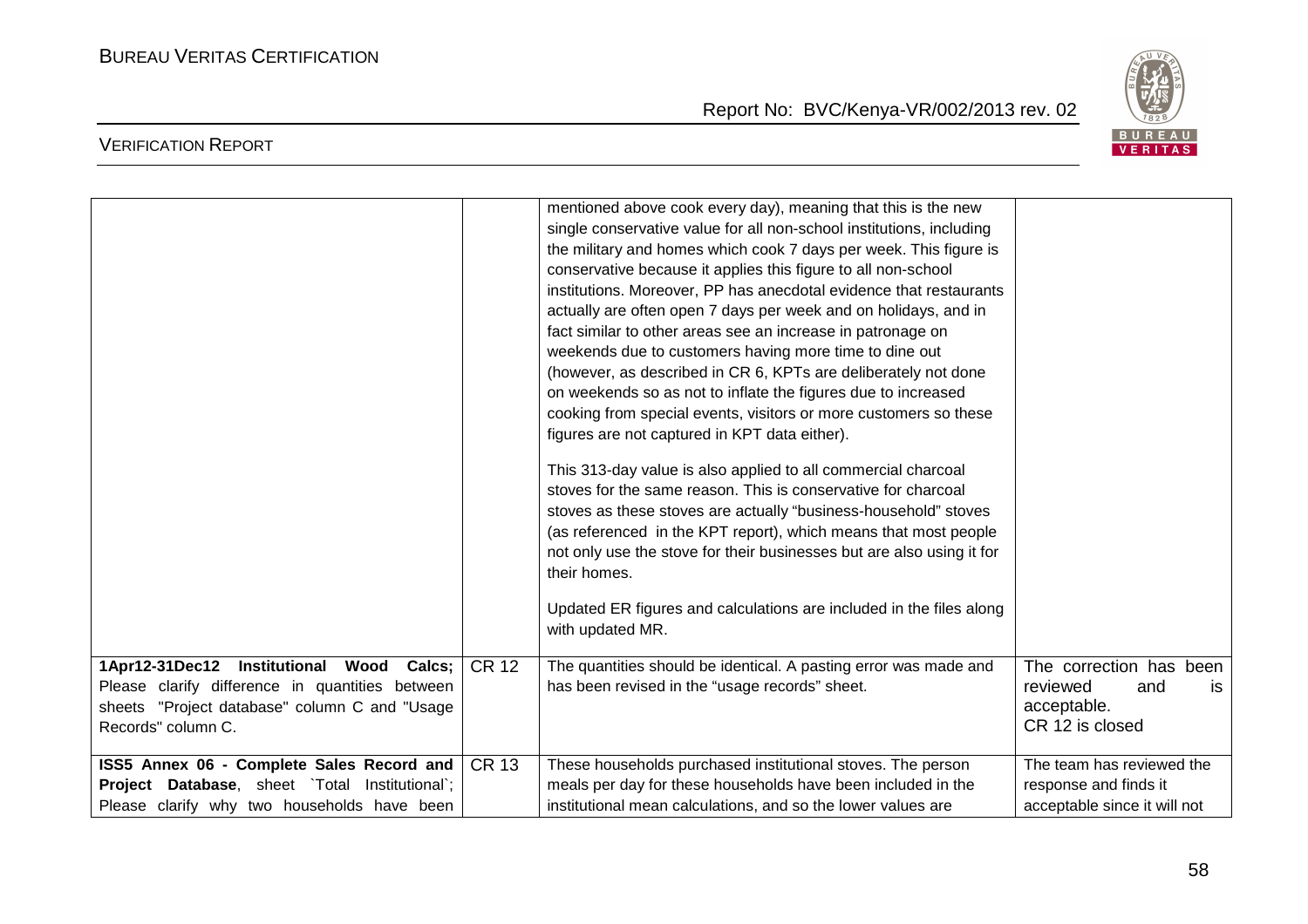

| classified as institutional.                                                                                                                                                                                                                                                                                                                                                                                                                                                                                                                                                                                                                                               |                  | represented.                                                                                                                                                                                                                                                                                                                                                                                                                                                                                                                                                                                                                                                                                                                                                                                                                                        | lead to over estimation of<br>ERs. CR 13 is closed                                                  |
|----------------------------------------------------------------------------------------------------------------------------------------------------------------------------------------------------------------------------------------------------------------------------------------------------------------------------------------------------------------------------------------------------------------------------------------------------------------------------------------------------------------------------------------------------------------------------------------------------------------------------------------------------------------------------|------------------|-----------------------------------------------------------------------------------------------------------------------------------------------------------------------------------------------------------------------------------------------------------------------------------------------------------------------------------------------------------------------------------------------------------------------------------------------------------------------------------------------------------------------------------------------------------------------------------------------------------------------------------------------------------------------------------------------------------------------------------------------------------------------------------------------------------------------------------------------------|-----------------------------------------------------------------------------------------------------|
| Summary ERs - sheet "Institutional Wood"<br>Cells D-F21; Please clarify the following: Stove<br>years are calculated on a per stove basis [n=257;<br>"1Apr12-31Dec12 Institutional Wood Calcs" sheet<br>"Usage Record" and "ISS5 Annex 06 - Complete<br>Sales Record and Project Database" sheet. The<br><b>ERs</b><br>calculated<br>are<br>on<br>a<br>per<br>client/site/transaction basis (not clear) [n=143;<br>"ISS5 Annex 07- Detailed Customer Database,<br>sheet "Person-Meal Analysis, Inst" not on a per<br>stove basis as the calculation description suggest.<br>For several clients the number of meals is serviced<br>using more then 1 stove. Please clarify | <b>CR 14</b>     | ERs are calculated on a per stove basis.<br>The PP has revised the customer database to clearly show how<br>person-meals are calculated (see "Person-Meal Analysis, Inst v2"<br>tab, columns S and T): "Build capacity" of the intuitional stoves<br>installed (total number of people cooked for, column R) is divided<br>by the number of stoves installed to yield the value for "people<br>cooked for per stove" (column S) which is used to calculated<br>person-meals per day (column T) and used in ER calculations.                                                                                                                                                                                                                                                                                                                         | The team has reviewed<br>the response and finds it<br>adequate.<br>CR 14 is<br>closed               |
| <b>ISS5</b><br>$07 -$<br><b>Detailed</b><br>Annex<br><b>Customer</b><br>Databaseplay, "FMR Summary" cell F9: The<br>Daily Individual Meals Served of 41.25 person-<br>meals/stove-day is an arithmetic average of a<br>highly skewed sample (Cell D8 and D9). Median<br>and geometric mean are both around 28 person-<br>meals/stove-day. The non-normality of domestic<br>stoves is also present but acceptable. The<br>commercial sample is too far outside the<br>confidence interval for normality to be used as an<br>estimate for the population mean. Please apply an<br>appropriate mean warranted by the sample<br>provided.                                      | CAR <sub>3</sub> | The PP has run an analysis of the data points for this parameter<br>(data for both the dry and rainy seasons were analyzed together)<br>and found that outliers contribute to the skewing of the sample.<br>Potential outliers can be identified as those points which are either<br>greater than 3 times the inter-quartile range (IQR) from the third<br>quartile, or less than 3 times the IQR from the first quartile. The<br>dataset in question includes two data points that are three times<br>greater than the IQR from the third quartile and three data points<br>that are three times smaller than the IQR from the first quartile.<br>These extreme outliers were removed from the dataset (see<br>revised analysis in "Person-Meal Analysis, Charc v2 tab at bottom<br>of worksheet) and a new mean estimate of 38.49 was calculated. | The correction has been<br>reviewed<br>and<br>is<br>CAR <sub>3</sub><br>acceptable.<br>is<br>closed |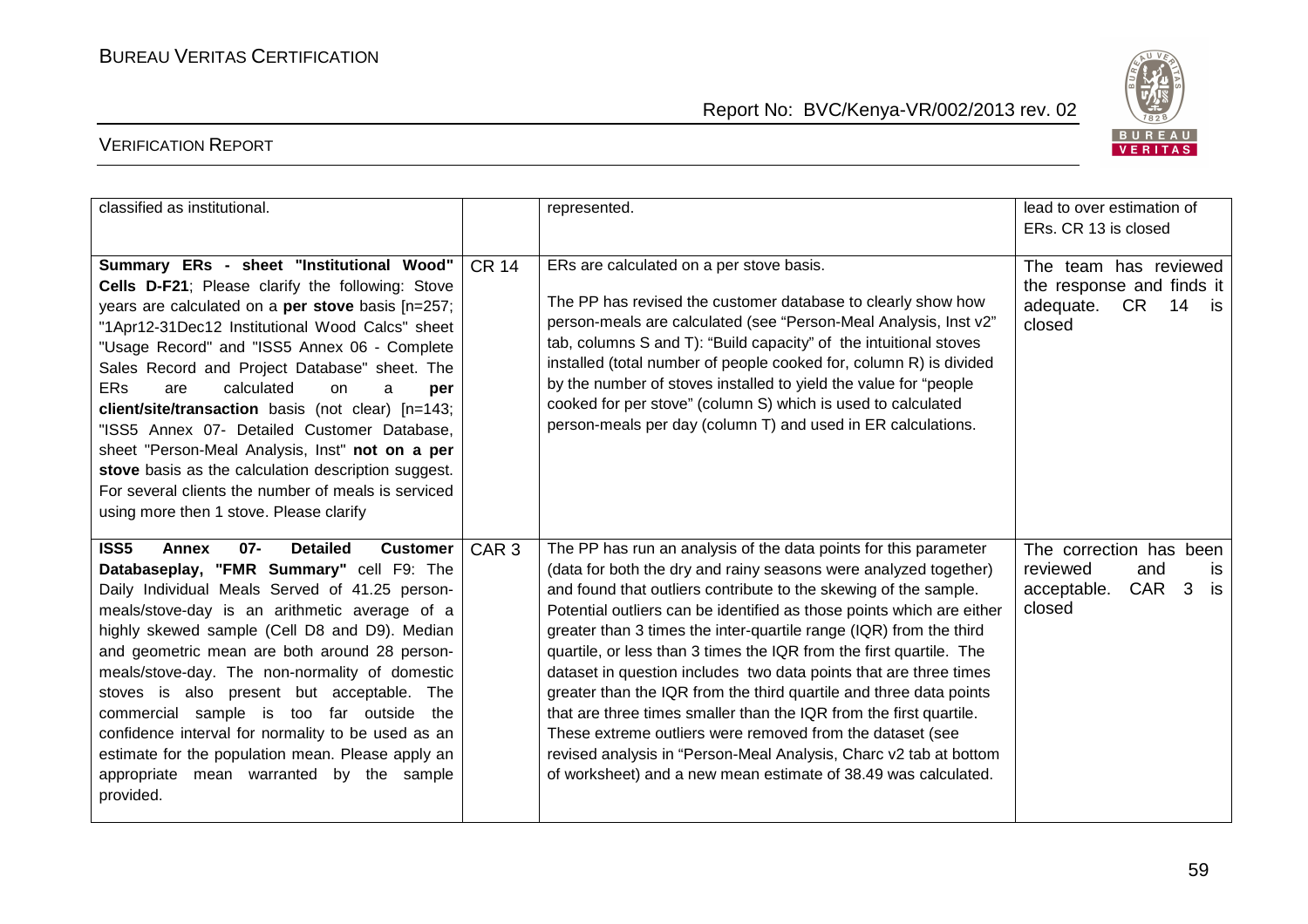

| In the monitoring report section 8 sustainable | <b>CR 15</b> | The sources listed in the Monitoring Report are correct; the only                                                             | The response has been       |
|------------------------------------------------|--------------|-------------------------------------------------------------------------------------------------------------------------------|-----------------------------|
| development<br>indicators the<br>information   |              | exception was the reference to Annex 02, as Annex 03 is the only                                                              | reviewed and is acceptable. |
| reported in column 4 of the following          |              | KS report that reports on this indicator.                                                                                     | CR 15 is closed             |
| indicators: Human and Institutional Capacity   |              |                                                                                                                               |                             |
| and Technological Self Reliance, cannot be     |              | Section 3.4 of Annex 03, lists the number of employees: "Locally,                                                             |                             |
| found in the sources indicated in column 2 of  |              | the project continues to provide employment for significant                                                                   |                             |
| the indicators. Are the sources indicated      |              | numbers of artisans, office staff and field marketers - particularly                                                          |                             |
| correct?                                       |              | as production relationships develop and new manufacturing<br>locations are established. The Makindye factory currently has 80 |                             |
|                                                |              | employees-56 artisans and 24 management and administration                                                                    |                             |
|                                                |              | staff. Other manufacturing locations employ 51 artisans and 29                                                                |                             |
|                                                |              | management and administration staff."                                                                                         |                             |
|                                                |              | The CIRCODU Sales Audit Report Summary shows how the                                                                          |                             |
|                                                |              | factories improve in their recordkeeping abilities over time as they                                                          |                             |
|                                                |              | receive more training. All factories were noted as demonstrating                                                              |                             |
|                                                |              | general improvement, with minor recommendations for additional                                                                |                             |
|                                                |              | improvements going forward: "There is generally an improvement                                                                |                             |
|                                                |              | in the corresponding areas of factory operations such as inventory,                                                           |                             |
|                                                |              | materials, labor and production"<br>Additionally, the manufacturer production records, which were                             |                             |
|                                                |              | checked on site, show when artisans are trained as students,                                                                  |                             |
|                                                |              | which is describes in the MR. The DOE checked this on site.                                                                   |                             |
|                                                |              | Lastly, Annex 13 and 14, also included in this response and were                                                              |                             |
|                                                |              | submitted originally, also shows the staff lists and organizational                                                           |                             |
|                                                |              | charts at all of the factories. These were not referenced in the MR                                                           |                             |
|                                                |              | previously, although this has been updated now.                                                                               |                             |
|                                                |              | Annex 02 did not reference this indicator and so the MR has been                                                              |                             |
|                                                |              | updated to delete this reference, as it is only in Annex 03 for the                                                           |                             |
|                                                |              | KS reports.                                                                                                                   |                             |
|                                                |              |                                                                                                                               |                             |
|                                                |              | Verification team response                                                                                                    |                             |
|                                                |              | According to the registered PDD section D.2.1.2, the parameter                                                                |                             |
|                                                |              | Technological self-reliance is monitory through survey. In the                                                                |                             |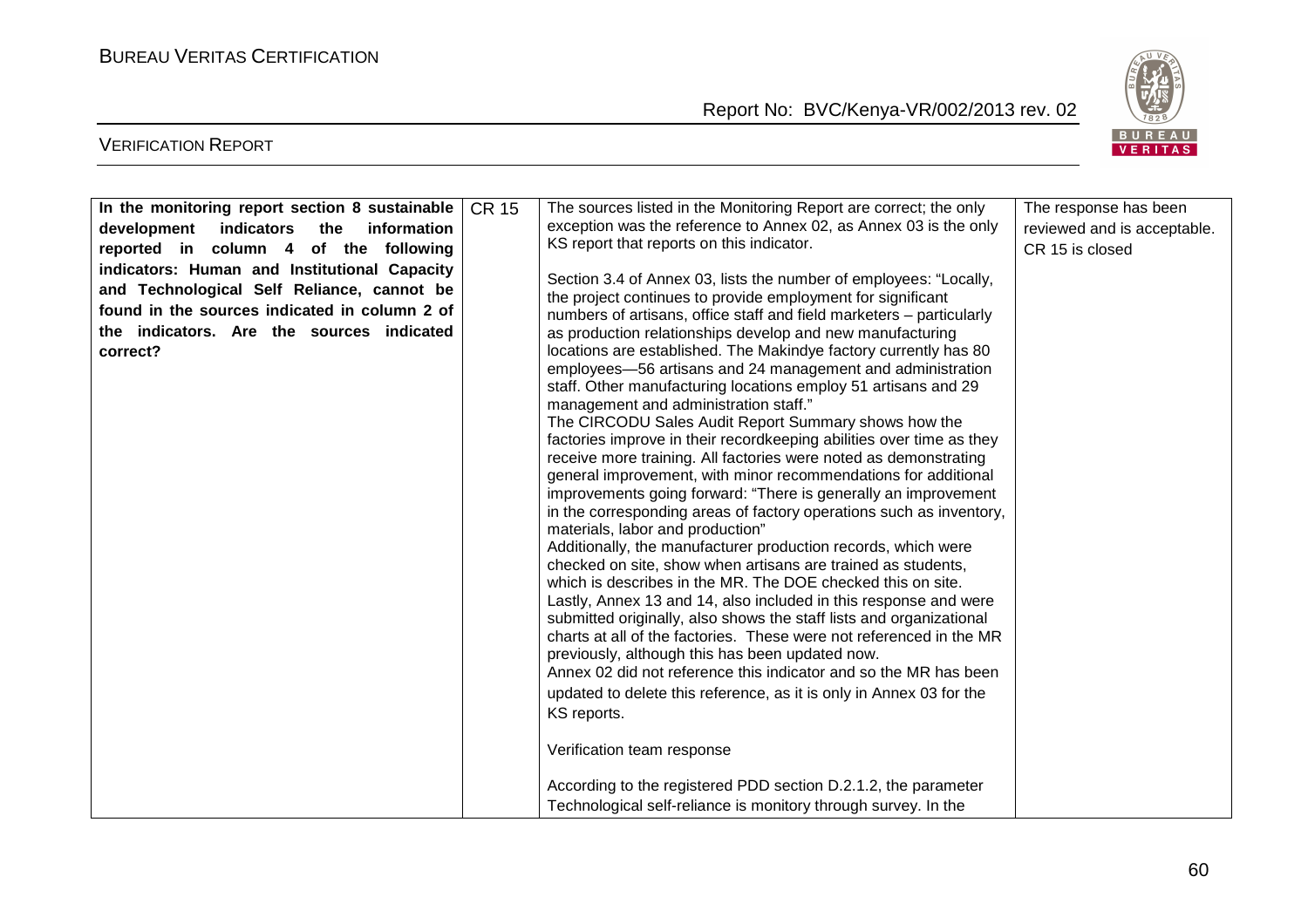

| monitoring report pg 28, Annex 03 is indicated as the monitoring      |  |
|-----------------------------------------------------------------------|--|
| source (refer to the second column), however, a review of Annex       |  |
| 03 has no mention or indication that the parameter has been           |  |
| monitored in this monitoring period.                                  |  |
|                                                                       |  |
| PP's Response:                                                        |  |
| The PDD states that Technological Self Reliance shall be              |  |
| monitored through "Estimated though observation and record of         |  |
| Ugastove and spinoff technical innovations and developments."         |  |
| The concept also refers to employment opportunities in                |  |
| manufacturing, distributing, retailing, and maintaining the stoves,   |  |
|                                                                       |  |
| as well as in relation to business development and management,        |  |
| and in relation to technological skill. Moreover, the PDD states that |  |
| the introduction of locally manufactured technology with optimized    |  |
| energy efficiency helps to build technological self-reliance.         |  |
| Annex 03, which has been used at the format to report on              |  |
| technological self-reliance for the past few monitoring periods,      |  |
| provides commentary on Technical Self Reliance on pages 6 & 7         |  |
| via employment figures in the company: "Locally, the project          |  |
| continues to provide employment for significant numbers of            |  |
| artisans, office staff and field marketers - particularly as          |  |
| production relationships develop and new manufacturing locations      |  |
| are established. The Makindye factory currently has 80                |  |
|                                                                       |  |
| employees-56 artisans and 24 management and administration            |  |
| staff. Other manufacturing locations employ 51 artisans and 29        |  |
| management and administration staff."                                 |  |
| Specifically, stove manufacturers continue to grow each year,         |  |
| adding positions for both stove artisans and                          |  |
|                                                                       |  |